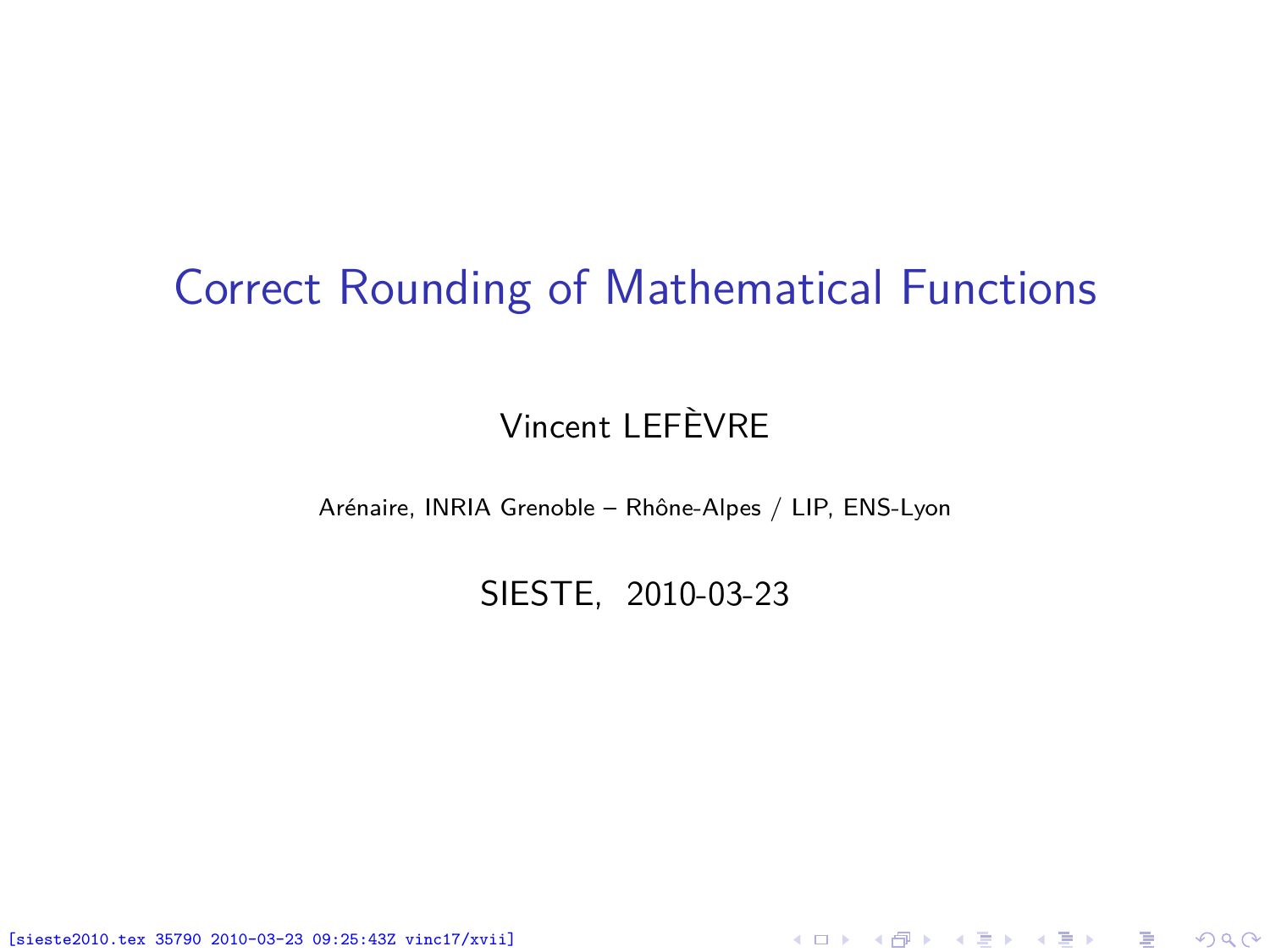## **Outline**

- **[Introduction: Floating-Point Arithmetic](#page-2-0)**
- [Relation with Programming Languages](#page-9-0)
- [Solving the Table Maker's Dilemma: Introduction](#page-28-0)
- [Solving the Table Maker's Dilemma: L-Algorithm](#page-41-0)
- [Solving the Table Maker's Dilemma: SLZ Algorithm](#page-59-0)
- [Solving the Table Maker's Dilemma: Periodical Functions with Large Arguments](#page-65-0)
- **•** [Results](#page-71-0)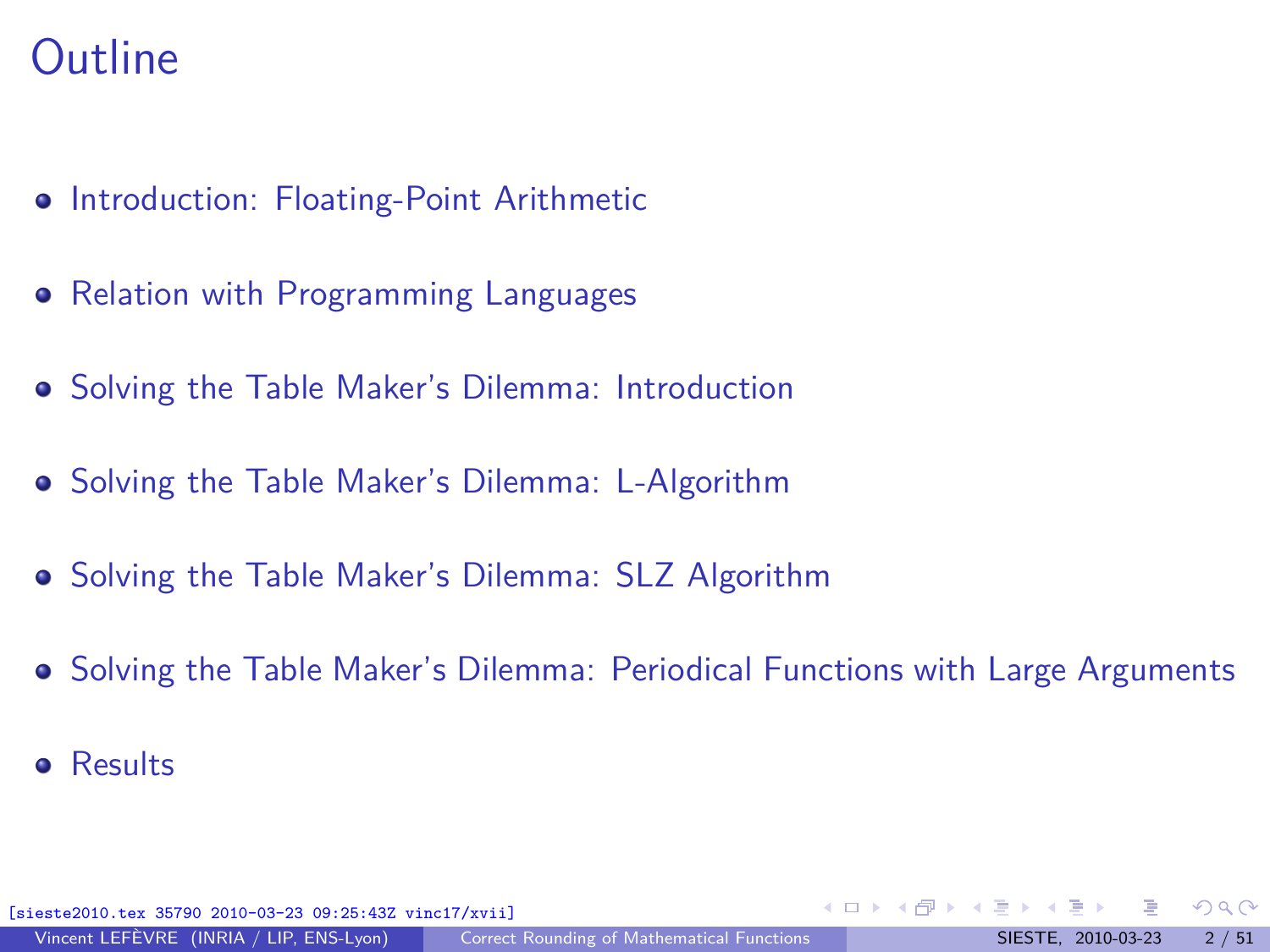### Floating-Point Formats

Floating-point representation in radix *β* (e.g., 2), precision p:

<span id="page-2-0"></span> $x = s \cdot m \cdot \beta^e$  (machine number)

where

- $s = \pm 1$  is the *sign*,
- $\bullet$  *m* = *x*<sub>0</sub>.*x*<sub>1</sub>*x*<sub>2</sub> *. . . x*<sub>*p*−1</sub> (with 0 ≤ *x<sub>i</sub>* ≤ *β* − 1) is the *significand*,
- the integer e is the exponent ( $e_{\min} \le e \le e_{\max}$ ).

**Normalization:** if  $e > e_{\min}$ , one can require  $x_0 \neq 0$  ( $x_0 = 1$  if  $\beta = 2$ ). **Special numbers:** ±0, ±∞, NaN.

IEEE 754 basic formats: binary32, binary64, binary128, decimal64, decimal128; binary64 is the most used (most precise supported in hardware in practice), available via the C type double (in practice), ECMAScript, XPath, Perl's floating-point type (most often). . .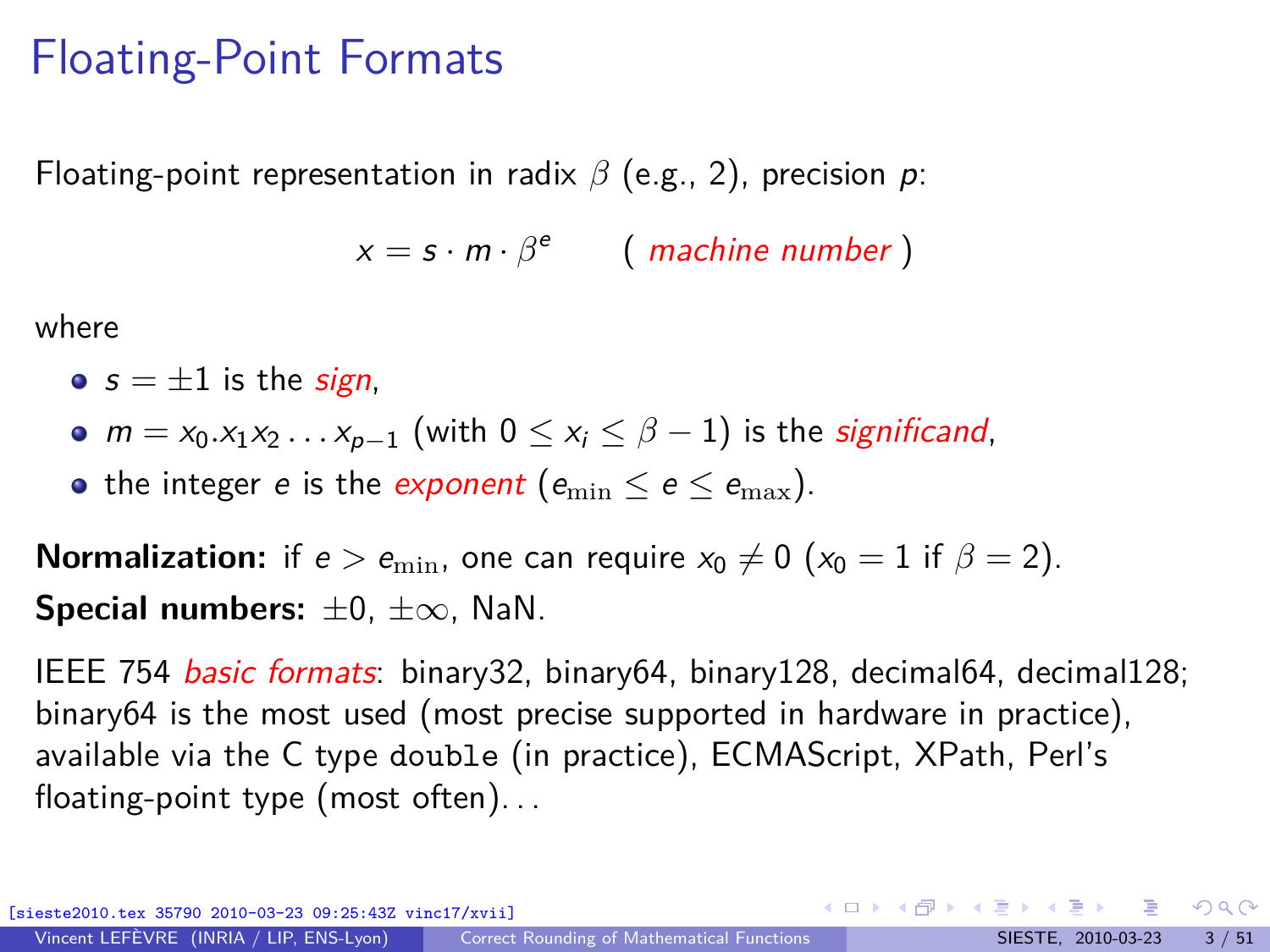# Rounding Direction Attributes (IEEE 754)

The exact result of floating-point function (operation  $+$ ,  $-$ ,  $\times$ ,  $\div$ , square root, radix conversion, etc.) is not always a machine number; in general, it must be rounded.

### **Rounding direction attributes (rounding modes):**

- **Rounding to nearest:**  $y = \circ(x)$  is the machine number closest to x. If  $x$  is halfway between two consecutive machine numbers:
	- ► roundTiesToEven: the one whose least significant digit  $y_{p-1}$  is even.
	- $\triangleright$  round Ties To Away (new in 2008): the one whose magnitude is larger.
- **Directed rounding:**  $\circ$ (x) is the machine number closest to x such that:
	- $\triangleright$  roundTowardNegative (toward  $-\infty$ ):  $\circ(x) \leq x$ ;
	- $\triangleright$  roundTowardPositive (toward  $+\infty$ ):  $\circ$ (x)  $\geq$  x;
	- **► roundTowardZero:**  $|{\circ}(x)| \le |x|$ , equivalent to
		- **★ roundTowardNegative if**  $x > 0$ **.**
		- **★ roundTowardPositive if**  $x < 0$ **.**

Default rounding direction attribute (if dynamic) for binary: roundTiesToEven.

 $\Omega$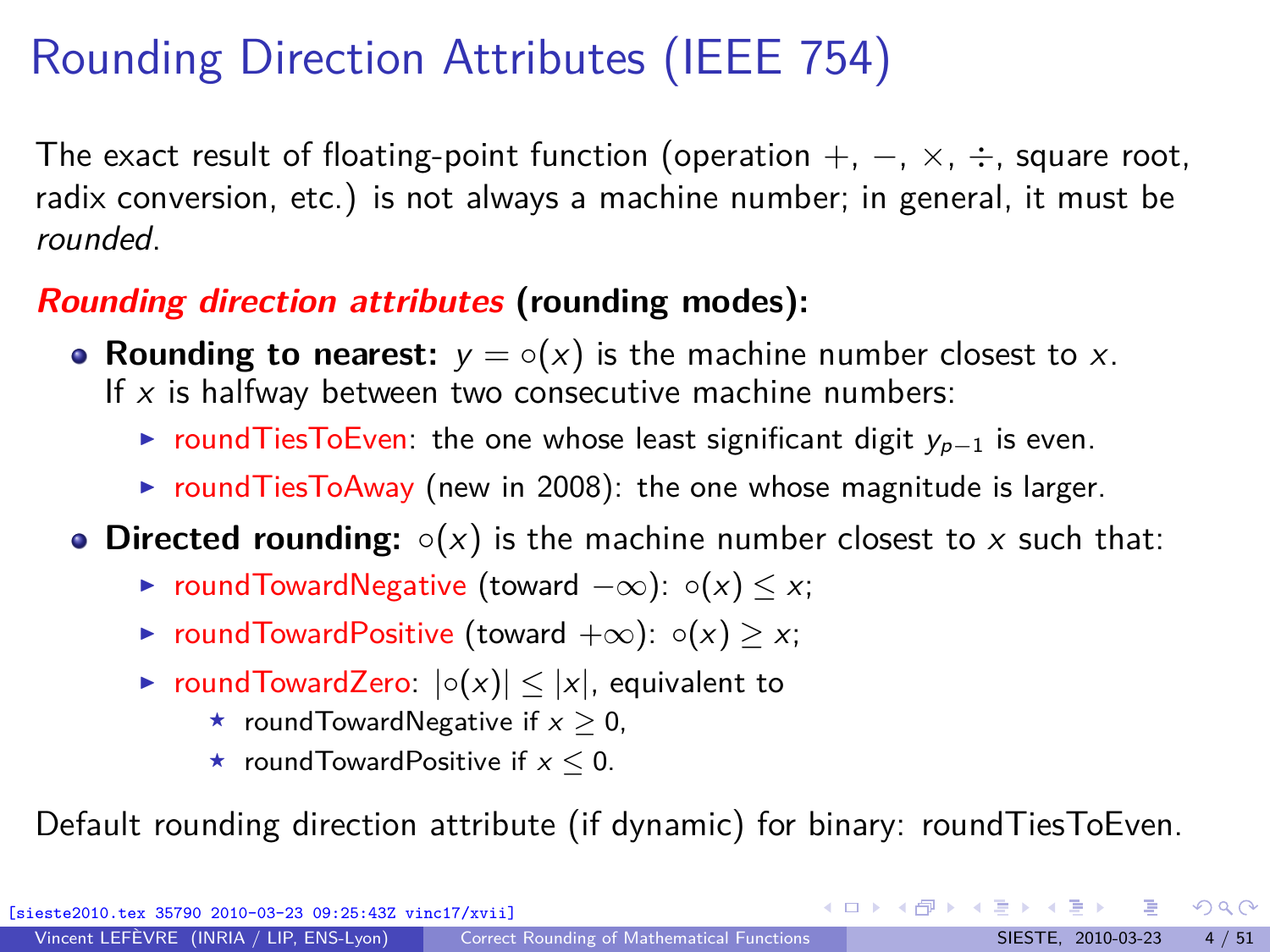# Correct Rounding

The IEEE 754 standard requires the *correct rounding* of various operations. In the 2008 version:

Except where stated otherwise, every operation shall be performed as if it first produced an intermediate result correct to infinite precision and with unbounded range, and then rounded that result according to one of the attributes in this clause.

### **Supported operations:**

- Already in the 1985 version (well-supported):
	- $+$ ,  $-$ ,  $\times$ ,  $\div$ , square root;
	- $\triangleright$  binary-decimal conversions up to some limits.
- New in the 2008 version (partial support):
	- If fused multiply-add (FMA): fma $(x, y, z) = xy + z$ ;
	- $\triangleright$  binary-decimal conversions up to some higher limits (possibly unbounded);
	- $\triangleright$  some elementary functions recommended.

 $\Omega$ 

 $\left\{ \begin{array}{ccc} 1 & 0 & 0 \\ 0 & 1 & 0 \end{array} \right.$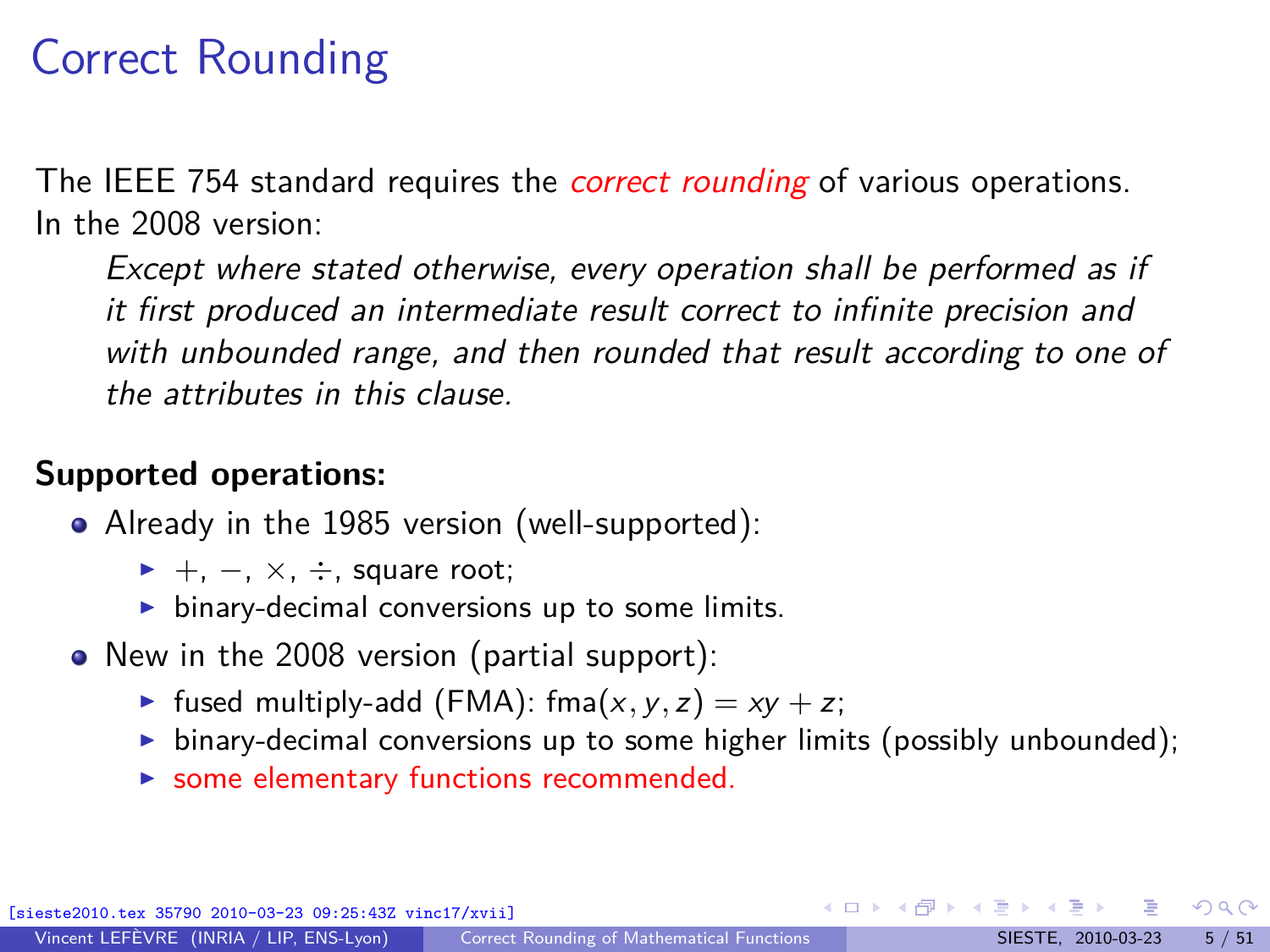# Rounding the Elementary Functions

Elementary functions: correct rounding is difficult, at least to guarantee a correct and/or efficient implementation.

- $\bullet$  We want to evaluate and round  $y = f(x)$ , i.e. to return  $\circ(y)$ .
- We know how to compute an approximation  $y'$  to  $y$  with error bound  $\varepsilon$ .
- We know how to round  $y'$ , but do we have  $\circ(y') = \circ(y)?$

Problem known as the Table Maker's Dilemma (TMD).

Example in rounding to nearest:



Minimum *ε* for which the TMD can occur? Worst case(s)?

| [sieste2010.tex 35790 2010-03-23 09:25:43Z vinc17/xvii] |                                                   |  | - イロト イ母 トイヨ トイヨ トーヨー りんぺ |                           |  |
|---------------------------------------------------------|---------------------------------------------------|--|---------------------------|---------------------------|--|
| Vincent LEFÈVRE (INRIA / LIP, ENS-Lyon)                 | <b>Correct Rounding of Mathematical Functions</b> |  |                           | SIESTE, 2010-03-23 6 / 51 |  |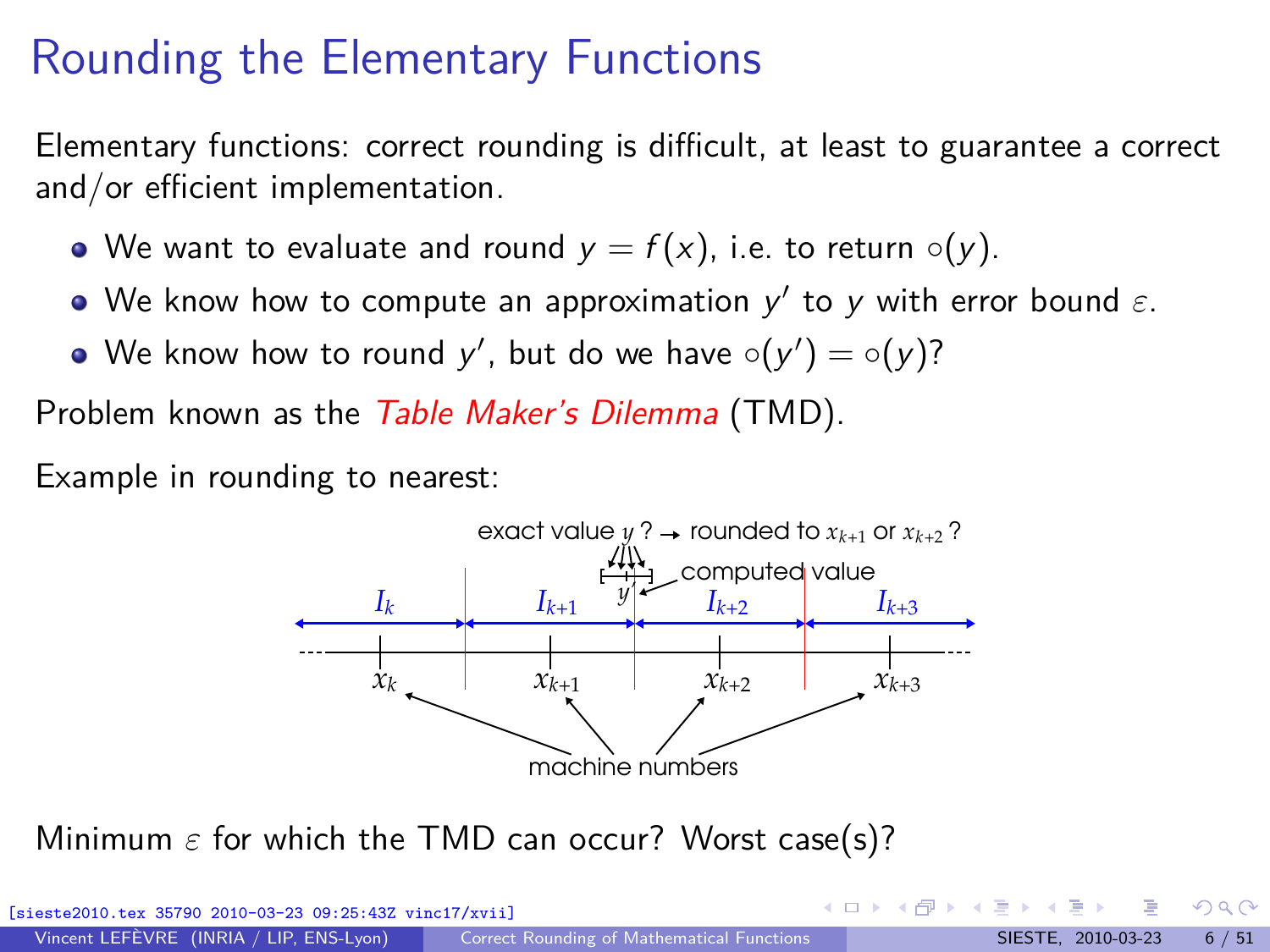## Ziv's Strategy



[sieste2010.tex 35790 2010-03-23 09:25:43Z vinc17/xvii]

É

 $299$ 

イロト イ部 トイミト イミト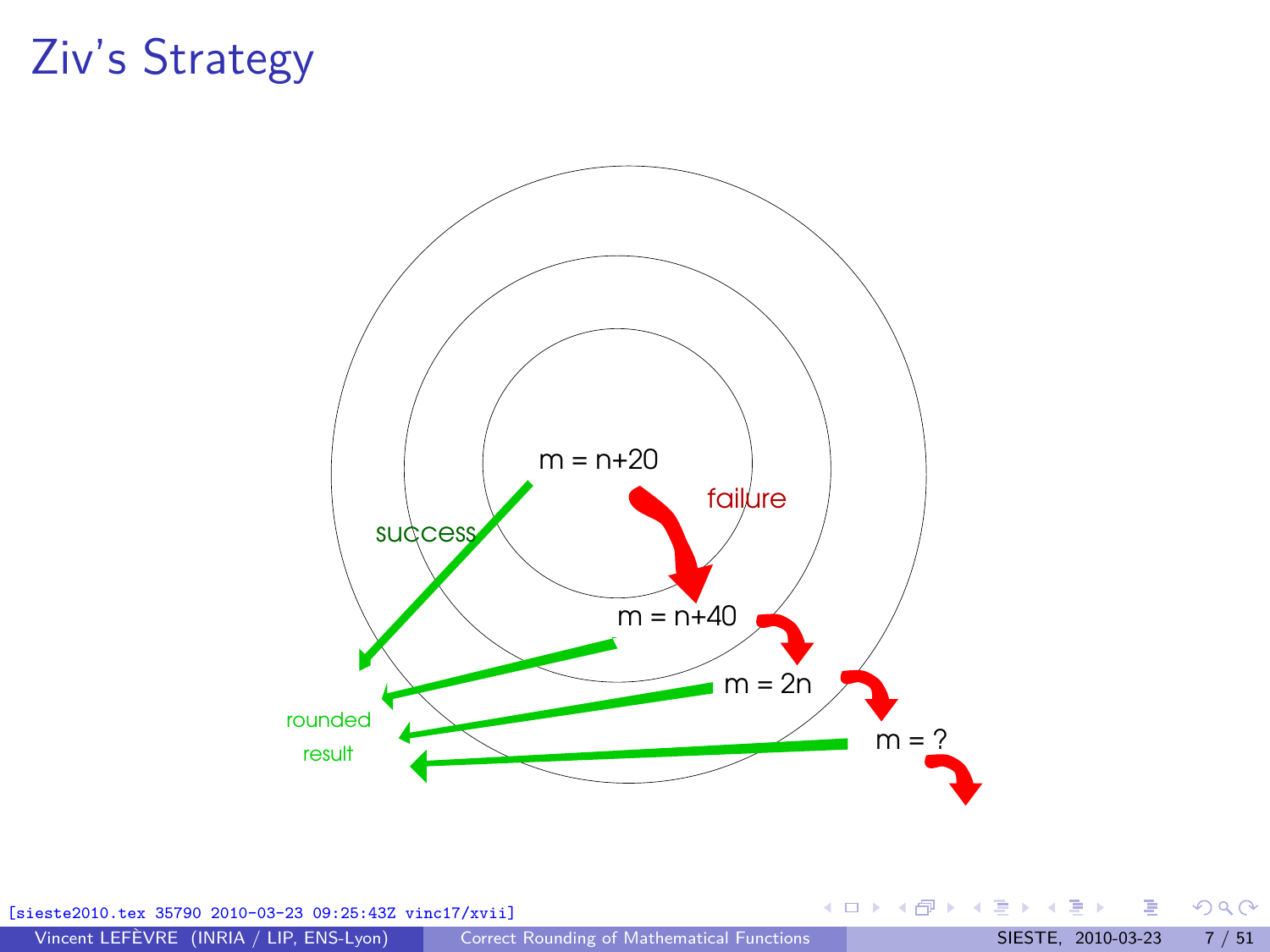# Implementations of Elementary Functions

Implementations of the standard math library in the past few years and today do not provide correct rounding in general.

From tests done several years ago in *round-to-nearest* on *worst cases* for elementary functions:

- $\bullet$  exp, log, exp2, log2, exp10, log10,
- sinh, asinh, cosh, acosh,
- sin, asin, cos, acos, tan, atan,
- $1/x^2$ ,  $1/\sqrt{x}$ ,  $x^3$ ,  $\sqrt[3]{x}$ ,

platforms giving 36 different behaviors, including 8 GNU/Linux machines with some apparently correctly-rounded functions, thanks to MathLib. . .

More details on <http://www.vinc17.net/research/testlibm/>

 $\Omega$ 

 $\mathbf{A} \sqsubseteq \mathbf{B} \rightarrow \mathbf{A} \boxplus \mathbf{B} \rightarrow \mathbf{A} \boxplus \mathbf{B} \rightarrow \mathbf{A} \boxplus \mathbf{B}$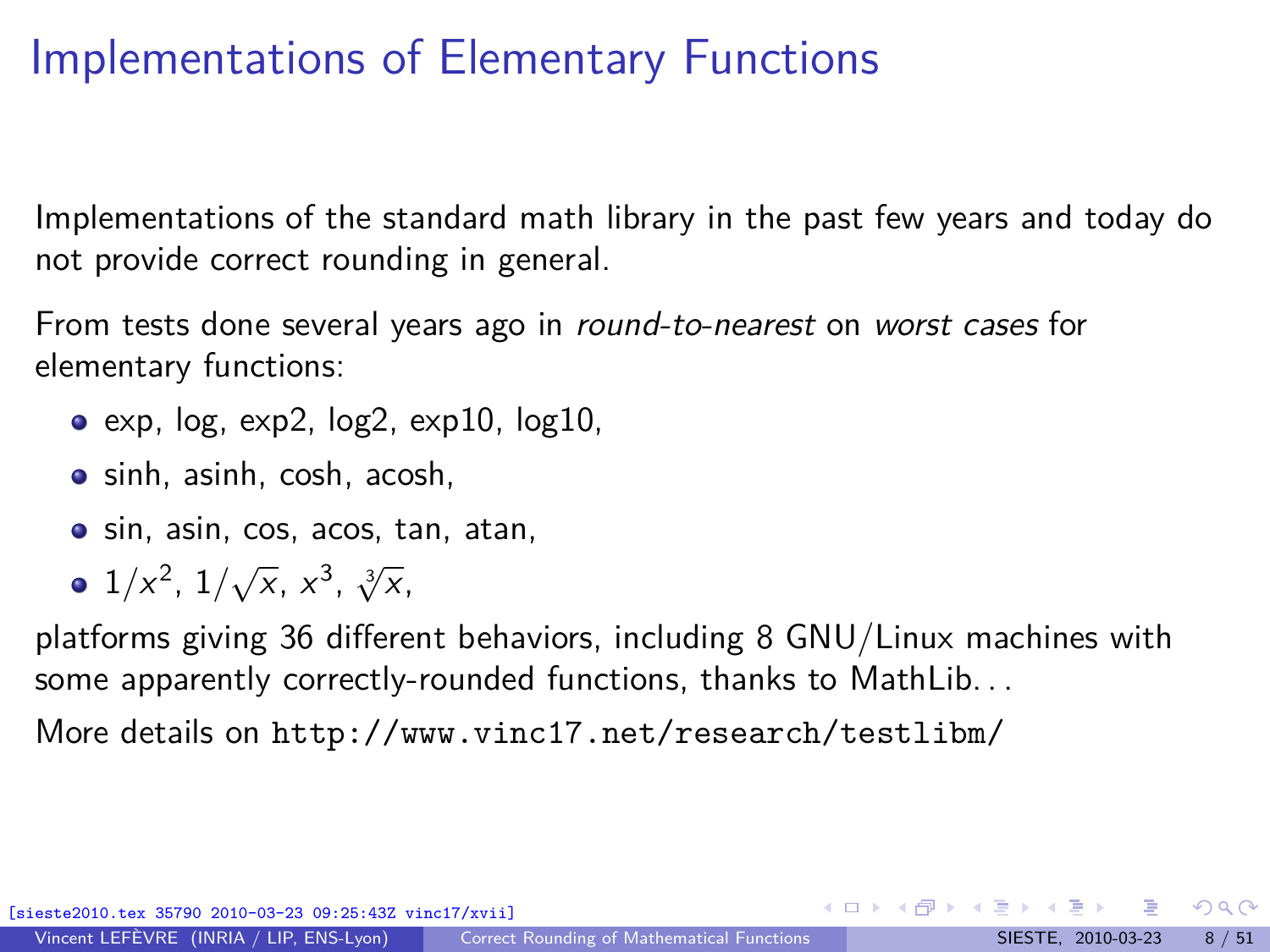# Implementations of Elementary Functions [2]

Various implementations of correctly rounded functions:

- **Ziv/IBM's libultim/MathLib** (2002). Not proved (by Ziv/IBM) and only rounding to nearest. Requires the dynamic rounding mode to be round-to-nearest, otherwise results can be completely wrong, with possible crash [\(glibc bug 3976\)](http://sourceware.org/bugzilla/show_bug.cgi?id=3976). Included in GNU libc (but not used on all platforms).
- **Sun's libmcr** (2004). Not proved.
- **CRlibm (Arénaire)**, started in 2004. Proved and optimized, thanks to the worst cases I obtained! Lead to the recommendation in IEEE 754-2008.
- **GNU MPFR (mainly INRIA)**, started in 1999. In arbitrary precision.

Note: my results provide a proof for the method used by Ziv's library, but contrary to CRlibm, whose code is based on them, Ziv's library can be inefficient in some (rare) cases: internal precision of 768 bits, while about 120 would be sufficient.

[sieste2010.tex 35790 2010-03-23 09:25:43Z vinc17/xvii]

 $\Omega$ 

 $\left\{ \begin{array}{ccc} 1 & 0 & 0 \\ 0 & 1 & 0 \end{array} \right.$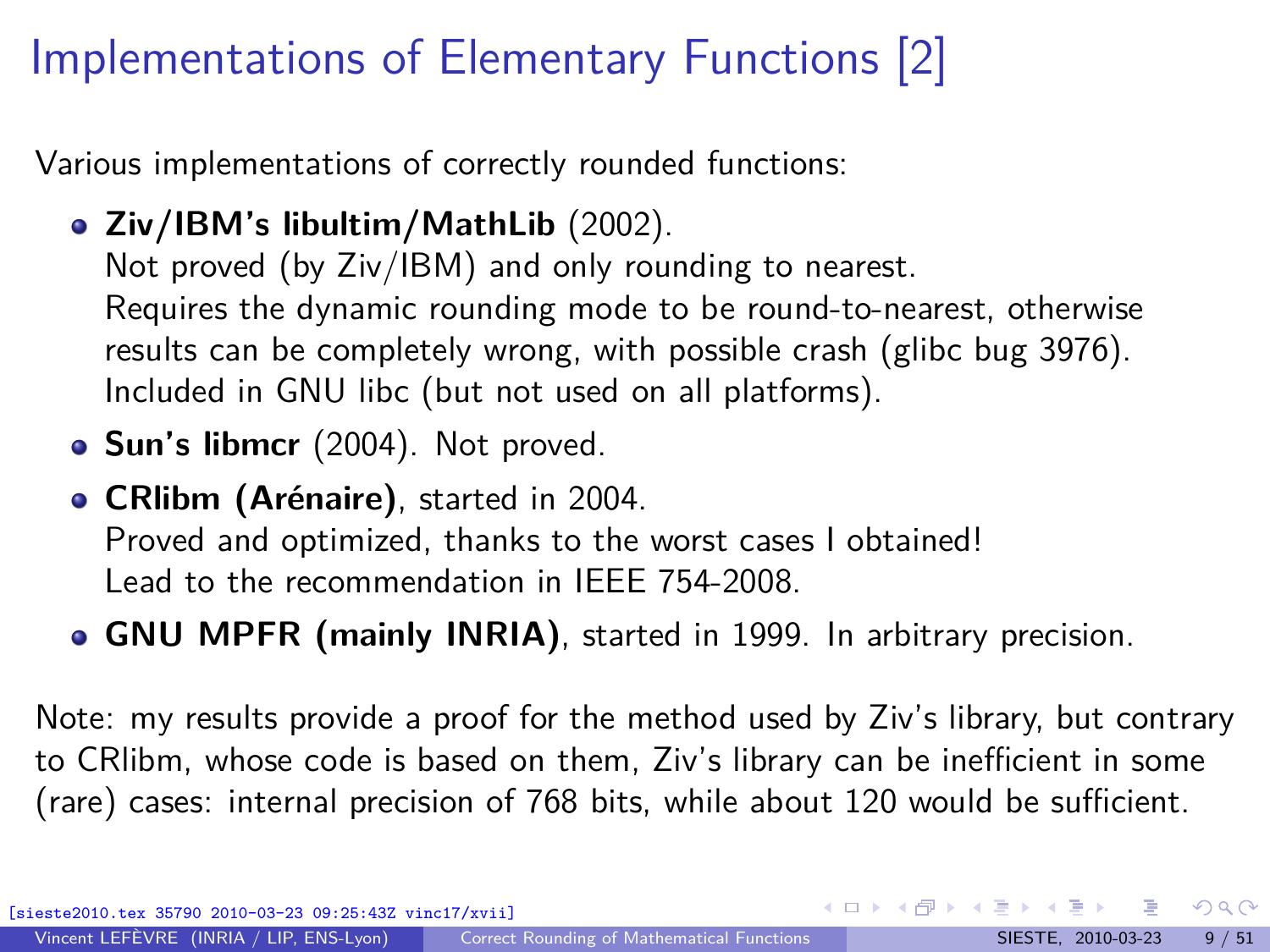# Relation with Programming Languages

The IEEE 754 standard specifies floating-point arithmetic (though not completely, e.g., correct rounding of elementary functions is only a recommendation), but what about programming languages? Possible specification via bindings.

- ECMAScript and XPath: IEEE 754 double precision, round-to-nearest only.
- FORTRAN: no support (forbidden expression transformations).
- Java: needs the strictfp modifier.
- ISO C99: optional (Annex F, pragmas).

In practice, difficult:

- Possible bugs due to optimizations. For instance,  $pow(x,0.5)$  must not be replaced by sqrt(x) unconditionally: on  $-0$ , the results are  $+0$  and  $-0$ respectively. 2010-03-18: [GCC PR 43419](http://gcc.gnu.org/bugzilla/show_bug.cgi?id=43419) (4.3.\* and 4.4.3).
- <span id="page-9-0"></span>Possible inconsistency between the compiler and the math library.

Elementary functions: math library, but. . .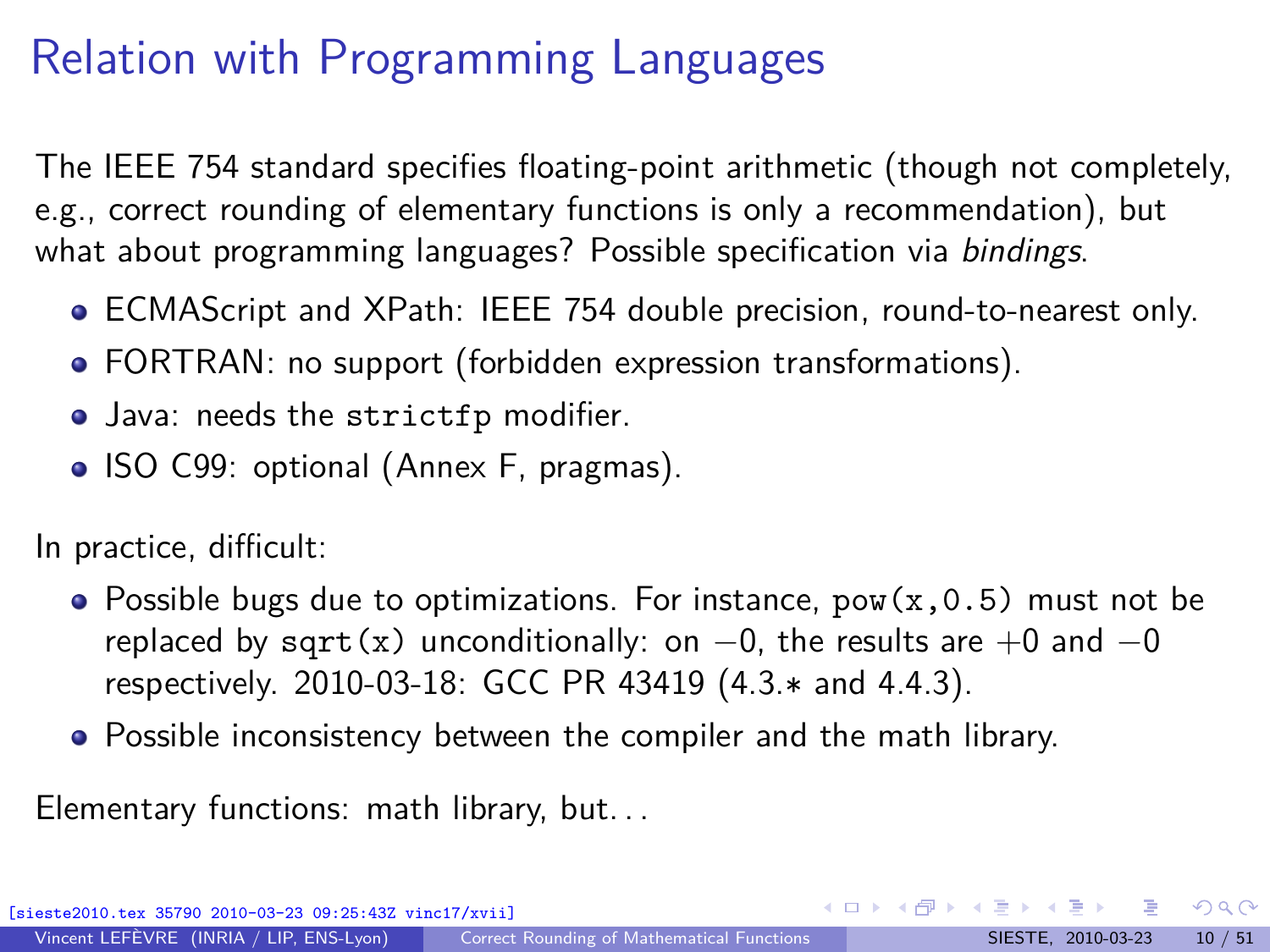### Evaluating a Sine: 1st Test

For all tests: GCC 4.4.3 and glibc 2.10.2 under  $Linux/x86$  64 (Debian/sid).

```
double test1 (void)
{
 double x = D;
  double x2, y;
  x2 = x;y = sin(x2);return y;
}
```
compiled with: -O2 -DD=2.522464e-1

[sieste2010.tex 35790 2010-03-23 09:25:43Z vinc17/xvii]

 $\Omega$ 

K ロ ▶ K 個 ▶ K ミ ▶ K 듣 ▶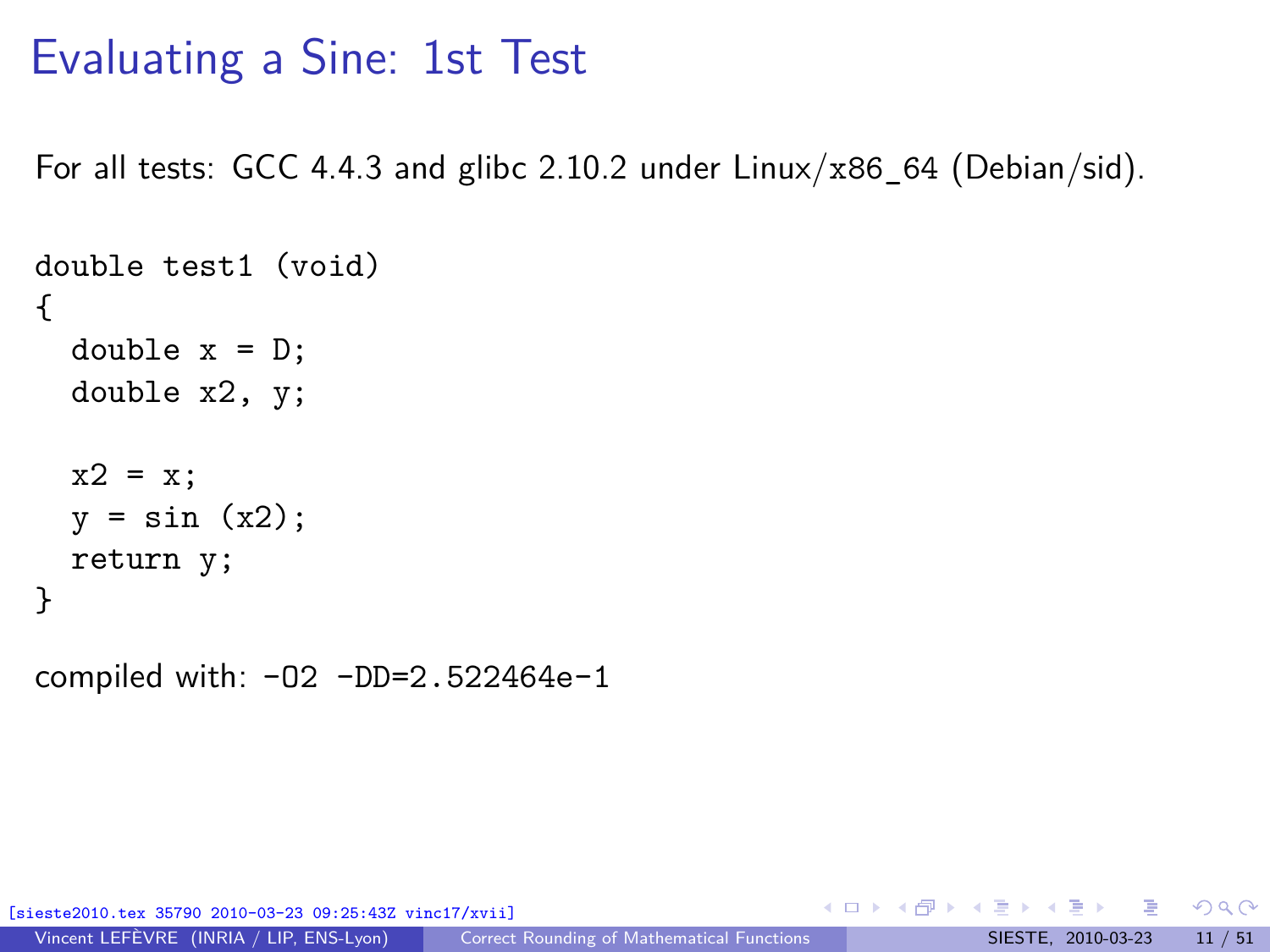### Evaluating a Sine: 1st Test

For all tests: GCC 4.4.3 and glibc 2.10.2 under  $Linux/x86$  64 (Debian/sid).

```
double test1 (void)
{
 double x = D;
 double x2, y;
 x2 = x;y = sin(x2);return y;
}
```
compiled with: -O2 -DD=2.522464e-1

**Result:** 0*.*24957989804940911016 (correct)

35790 2010-03-23 09:25:43Z vinc17/xvii]

 $\Omega$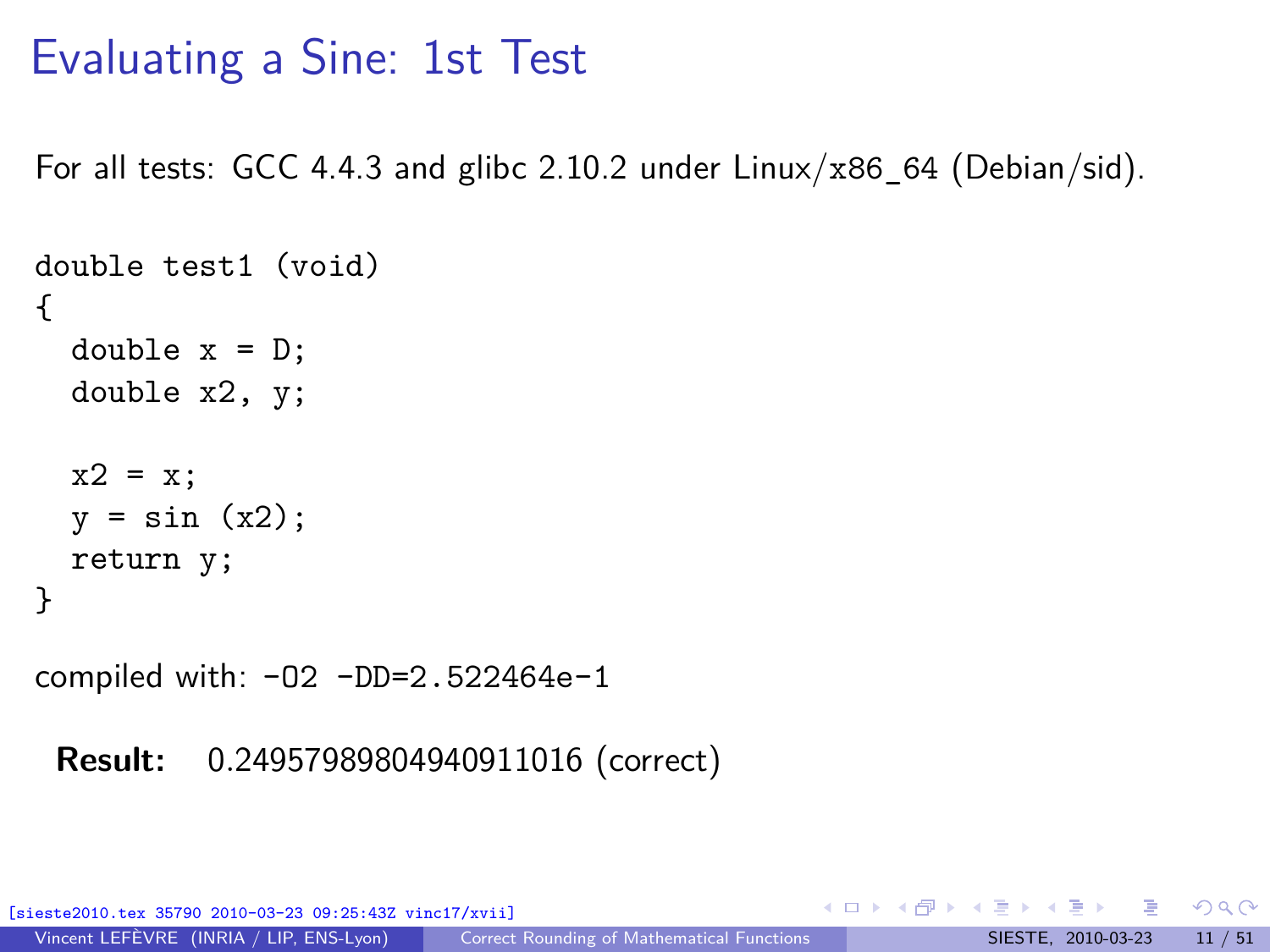### Evaluating a Sine: 2nd Test

For all tests: GCC 4.4.3 and glibc 2.10.2 under  $Linux/x86$  64 (Debian/sid).

```
double test2 (void)
{
  volatile double x = D;
  double x2, y;
  x2 = x;y = sin(x2);return y;
}
```
compiled with:  $-02$   $-DD=2.522464e-1$  (like test1)

35790 2010-03-23 09:25:43Z vinc17/xvii]

 $\Omega$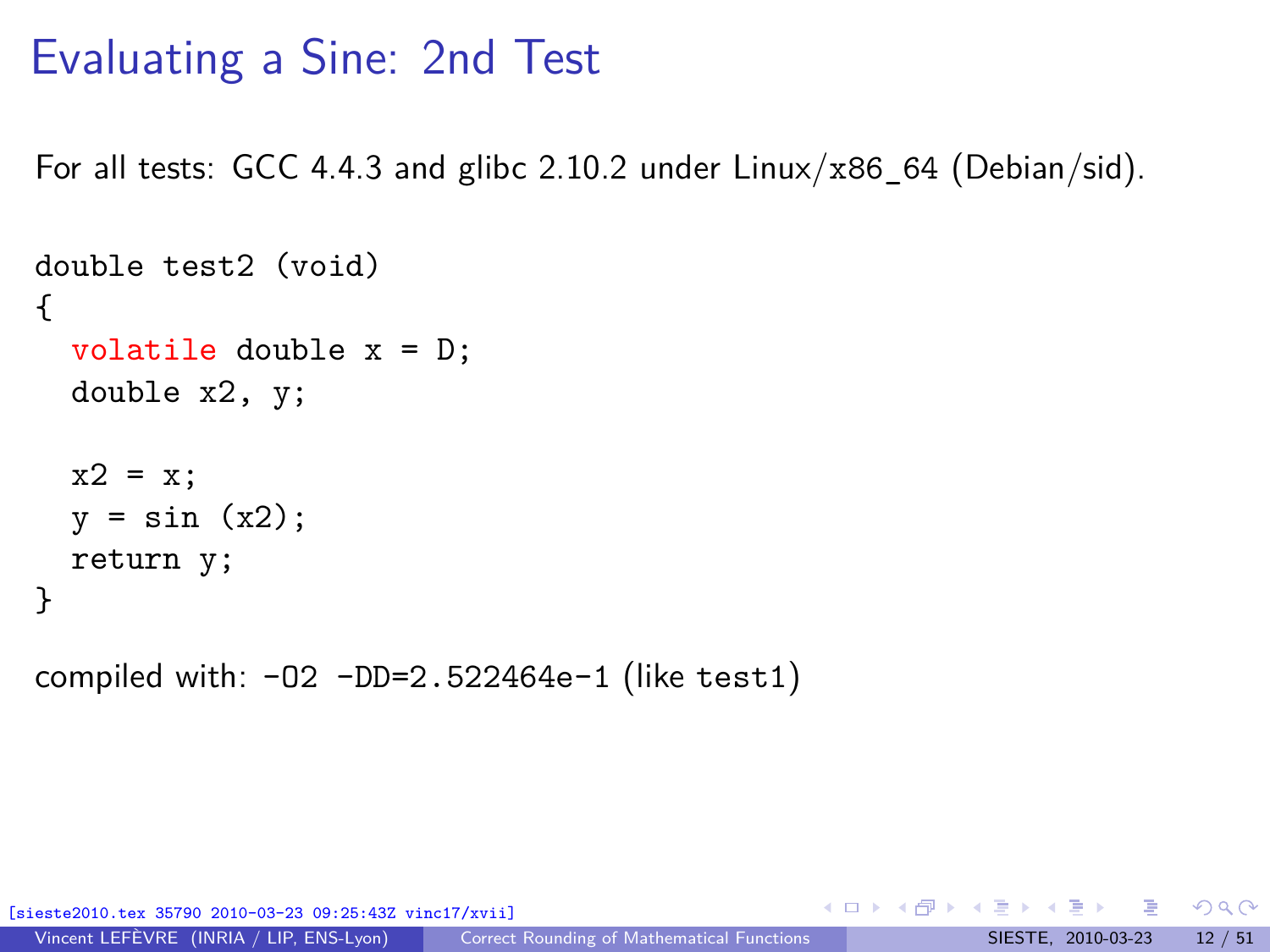### Evaluating a Sine: 2nd Test

For all tests: GCC 4.4.3 and glibc 2.10.2 under  $Linux/x86$  64 (Debian/sid).

```
double test2 (void)
{
 volatile double x = D;
 double x2, y;
 x2 = x;y = sin(x2);return y;
}
```
compiled with:  $-02$   $-DD=2.522464e-1$  (like test1)

#### **Result:** 0*.*24957989804940913792

35790 2010-03-23 09:25:43Z vinc17/xvii]

 $\Omega$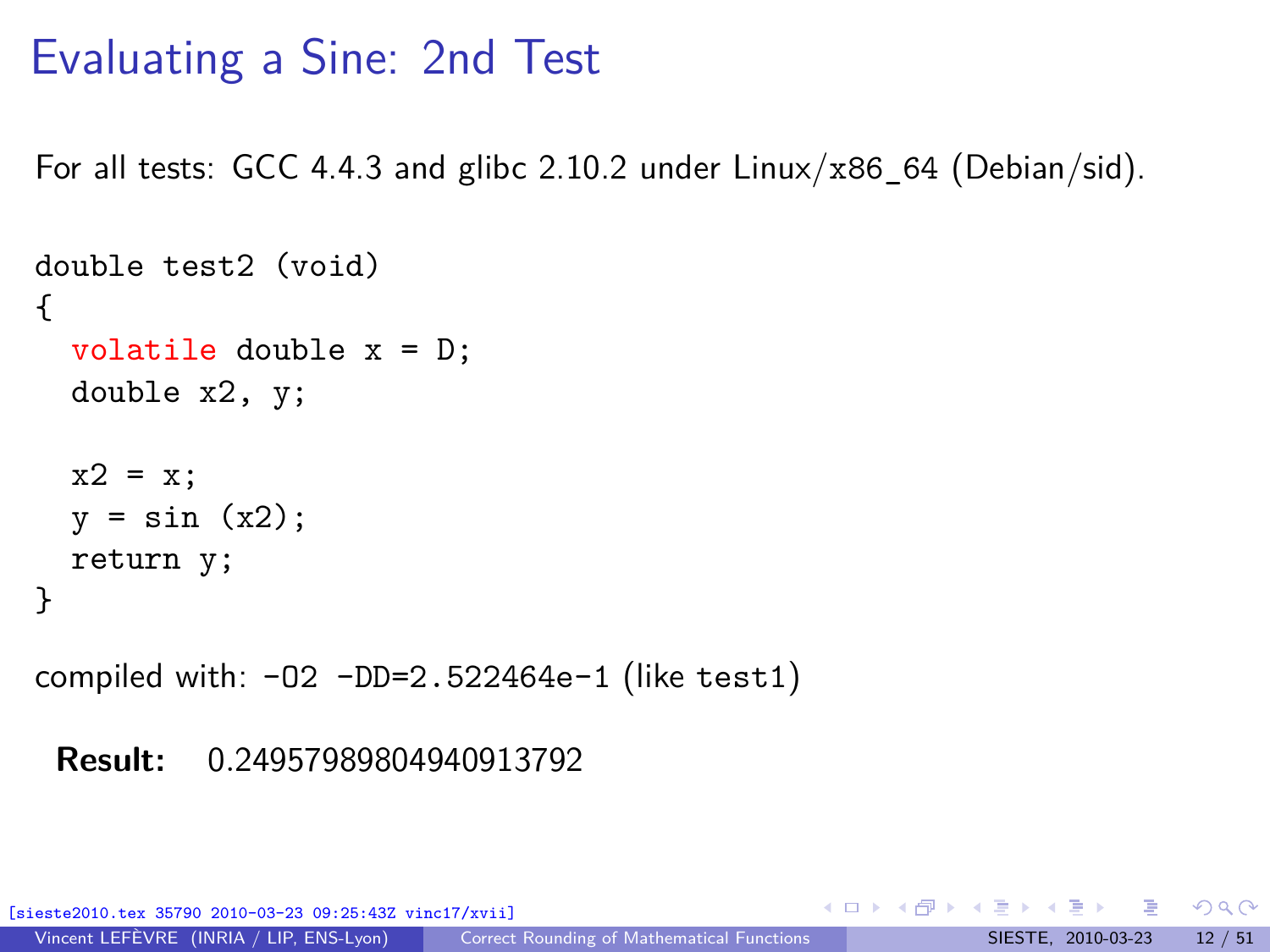### Evaluating a Sine: 2nd Test

For all tests: GCC 4.4.3 and glibc 2.10.2 under  $Linux/x86$  64 (Debian/sid).

```
double test2 (void)
{
 volatile double x = D;
 double x2, y;
 x2 = x;y = \sin(x2):
 return y;
}
```
compiled with:  $-02$   $-DD=2.522464e-1$  (like test1)

**Result:** 0*.*24957989804940913792

test1: 0*.*24957989804940911016

35790 2010-03-23 09:25:43Z vinc17/xvii]

 $\Omega$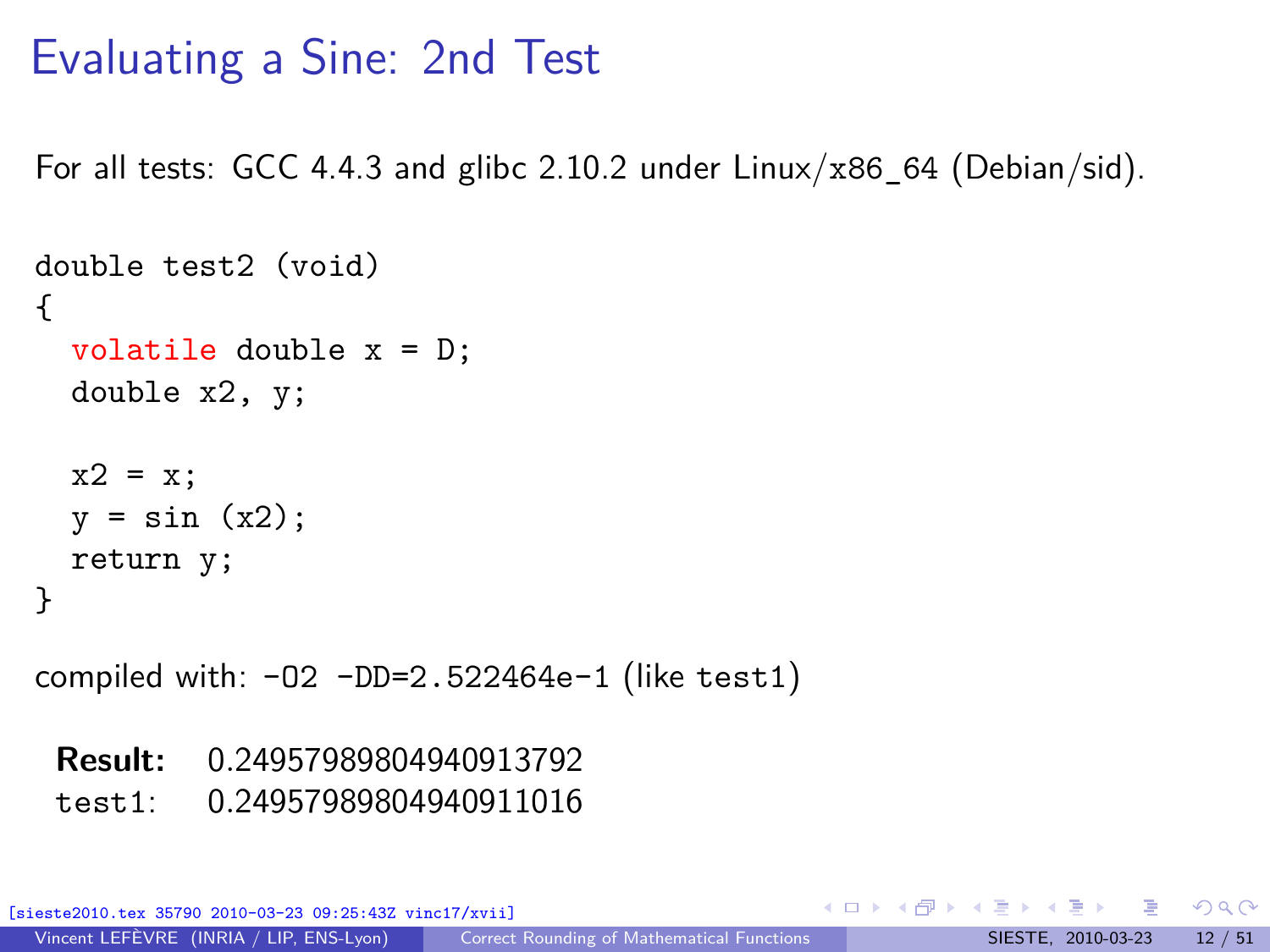Both tests compiled with: -O2 -DD=1e22

[sieste2010.tex 35790 2010-03-23 09:25:43Z vinc17/xvii]

Vincent LEFÈVRE (INRIA / LIP, ENS-Lyon) [Correct Rounding of Mathematical Functions](#page-0-0) SIESTE, 2010-03-23 13 / 51

 $\Omega$ 

イロト イ何 ト イヨ ト イヨ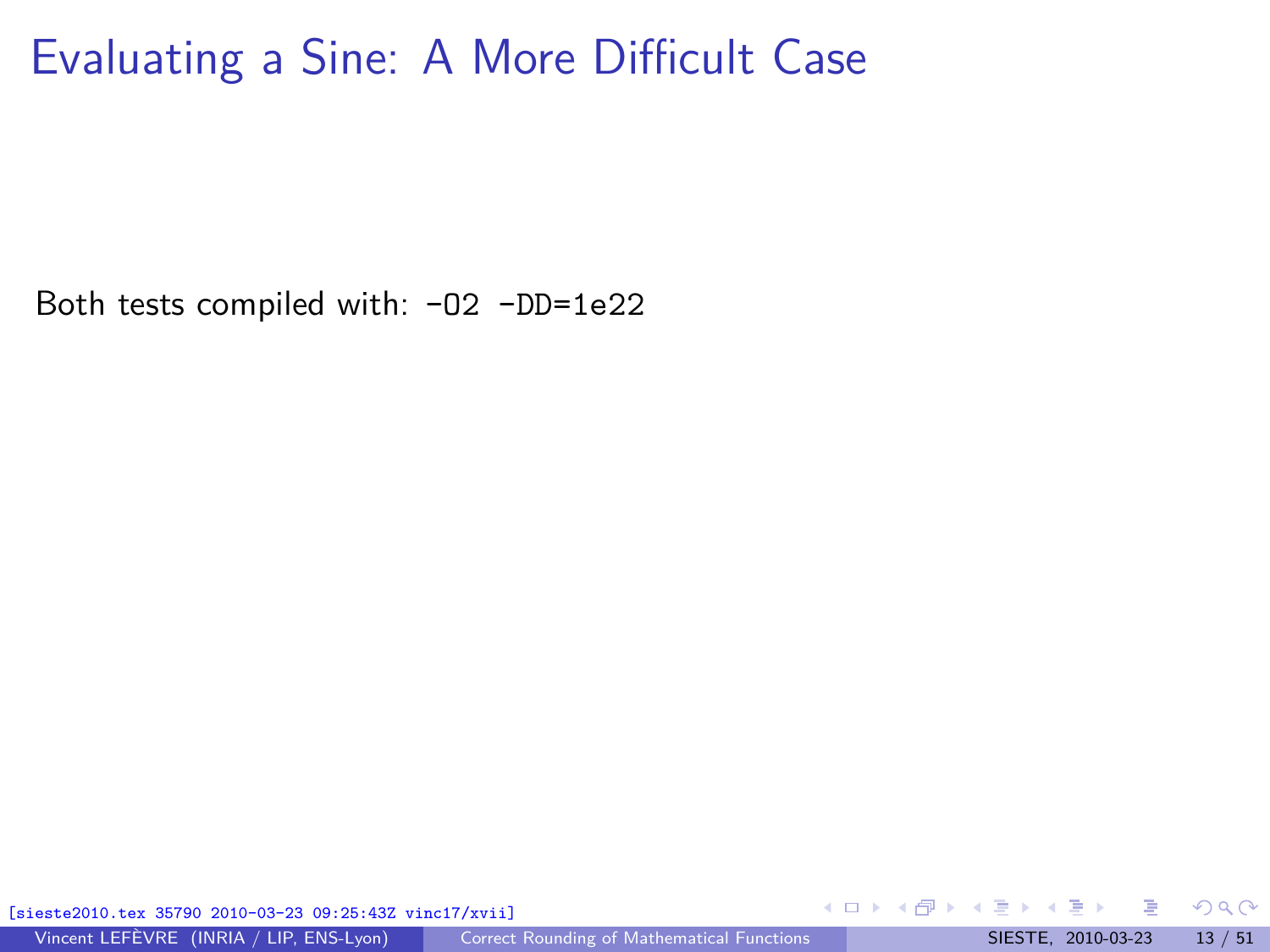Both tests compiled with: -02 -DD=1e22

Difficulty:  $10^{22}$  is much larger than  $2\pi$ , and the range reduction must be carried out with enough precision to provide an accurate result.

[sieste2010.tex 35790 2010-03-23 09:25:43Z vinc17/xvii]

 $\Omega$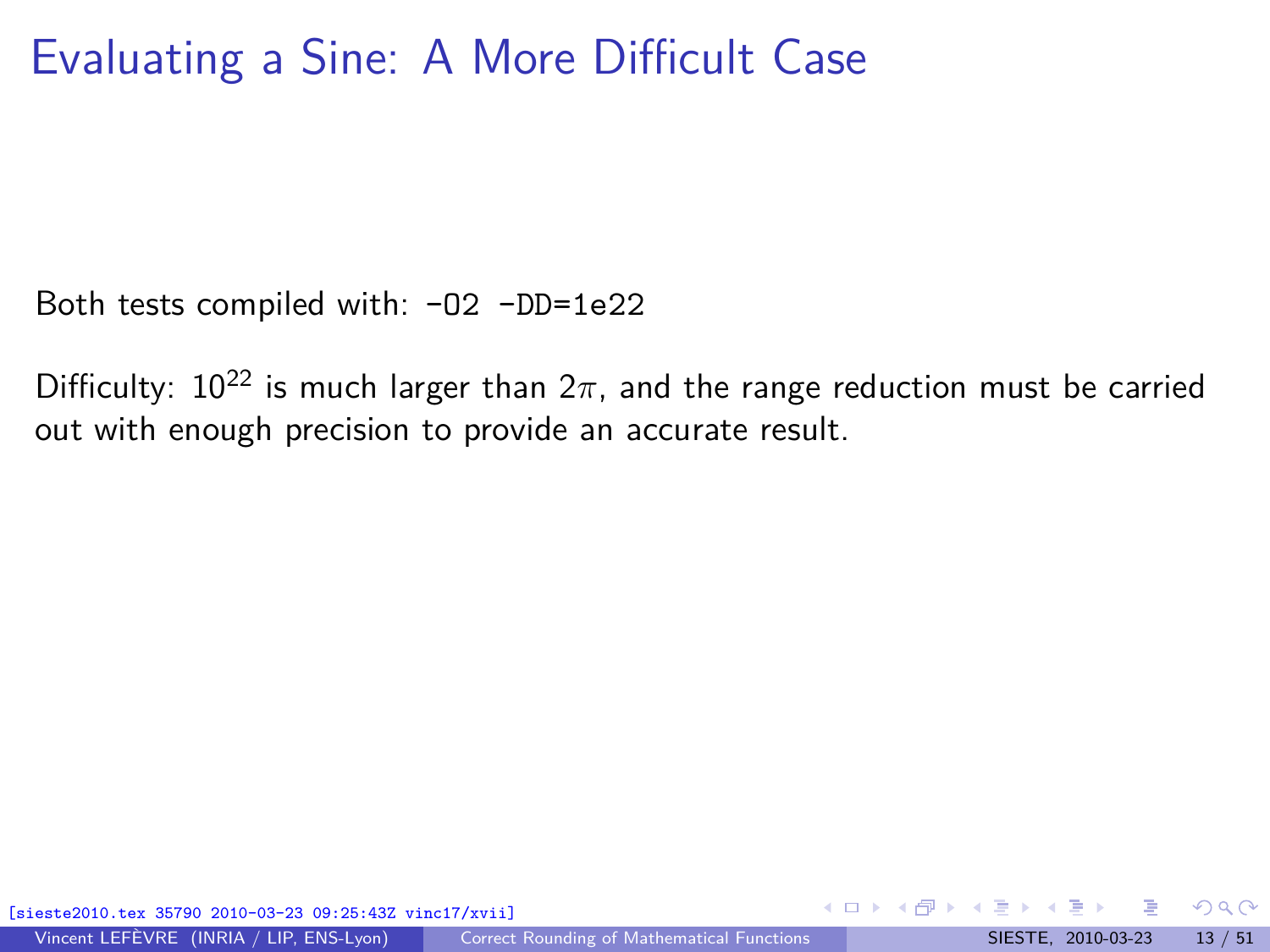Both tests compiled with: -02 -DD=1e22

Difficulty:  $10^{22}$  is much larger than  $2\pi$ , and the range reduction must be carried out with enough precision to provide an accurate result.

#### **Results:**

test1: −0*.*85220084976718879499

[sieste2010.tex 35790 2010-03-23 09:25:43Z vinc17/xvii]

 $\Omega$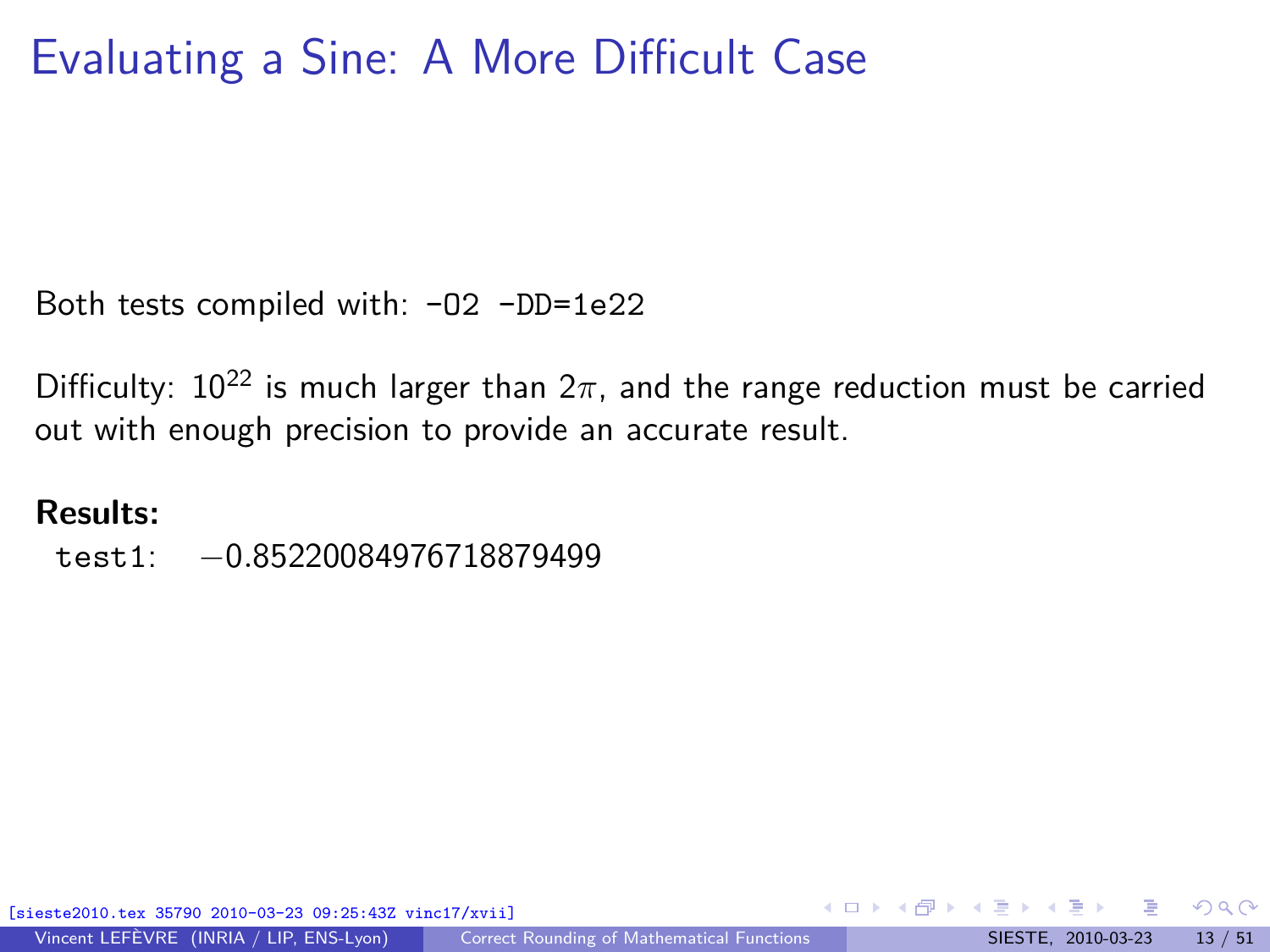Both tests compiled with: -02 -DD=1e22

Difficulty:  $10^{22}$  is much larger than  $2\pi$ , and the range reduction must be carried out with enough precision to provide an accurate result.

#### **Results:**

- test1: −0*.*85220084976718879499
- test2: −0*.*85220084976718879499

[sieste2010.tex 35790 2010-03-23 09:25:43Z vinc17/xvii]

 $\Omega$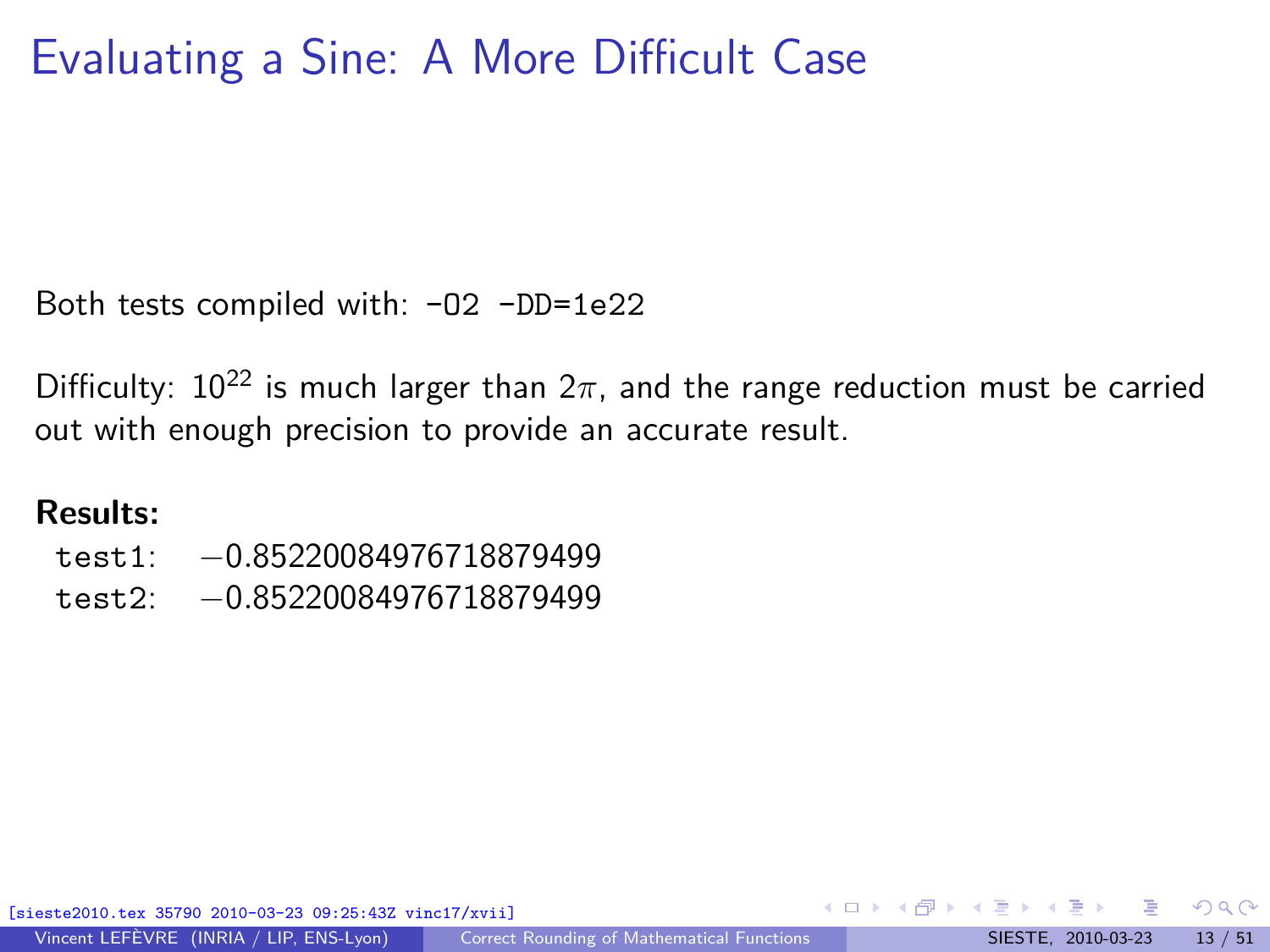# Evaluating a Sine: 3rd Test

```
double test3 (void)
{
  volatile double x = D, z;
  double x2, y;
 x2 = x;y = sin(x2);z = cos(x2);return y;
}
compiled with: -O2 -DD=1e22
```
#### **Results:**

test1: −0*.*85220084976718879499 test2: −0*.*85220084976718879499

[sieste2010.tex 35790 2010-03-23 09:25:43Z vinc17/xvii]

B

 $\Omega$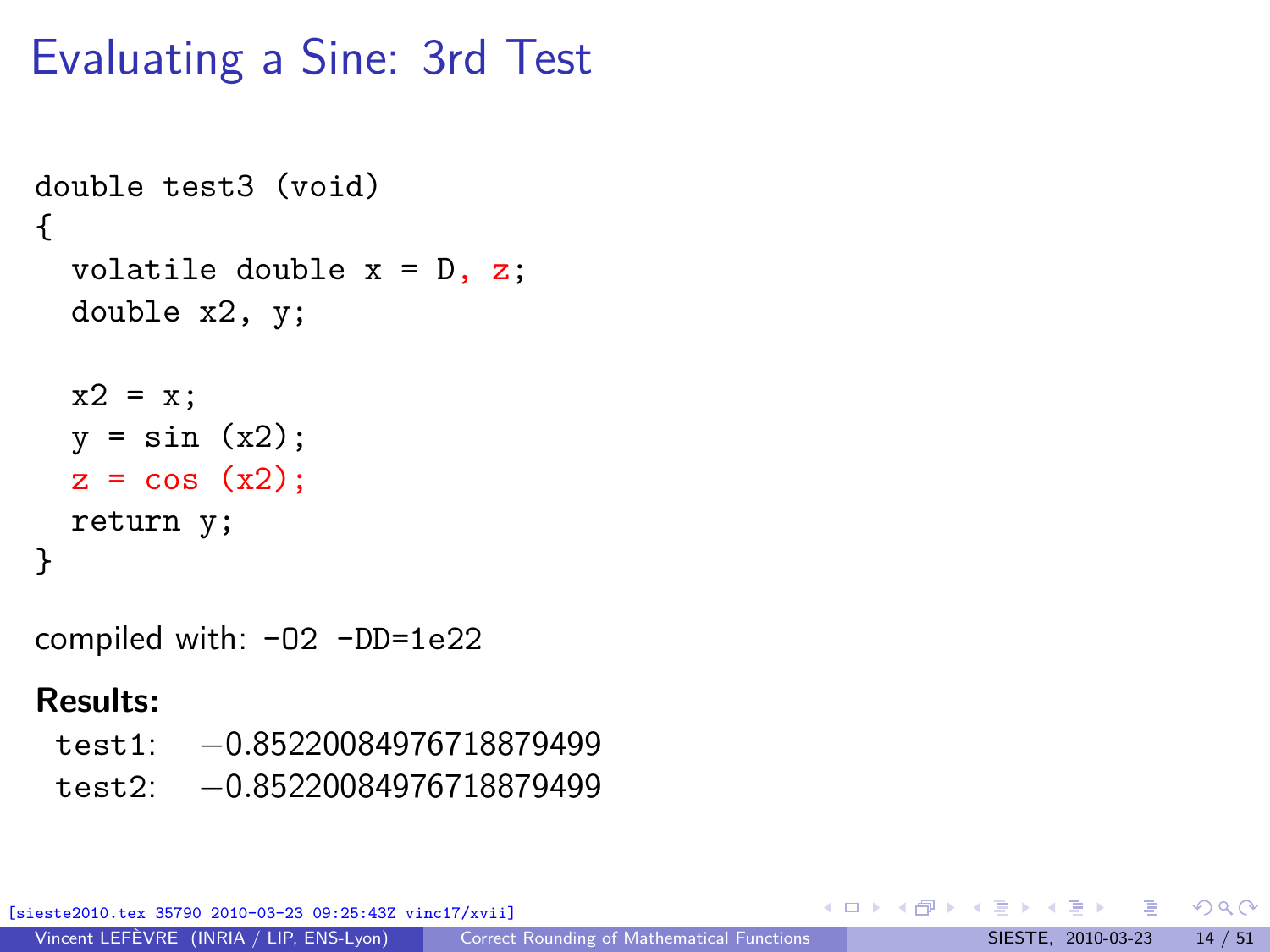# Evaluating a Sine: 3rd Test

```
double test3 (void)
{
  volatile double x = D, z;
  double x2, y;
 x2 = x;y = sin(x2);z = cos(x2);return y;
}
compiled with: -O2 -DD=1e22
```
#### **Results:**

- test1: −0*.*85220084976718879499
- test2: −0*.*85220084976718879499
- test3: 0*.*46261304076460174617

[sieste2010.tex 35790 2010-03-23 09:25:43Z vinc17/xvii]

目

 $\Omega$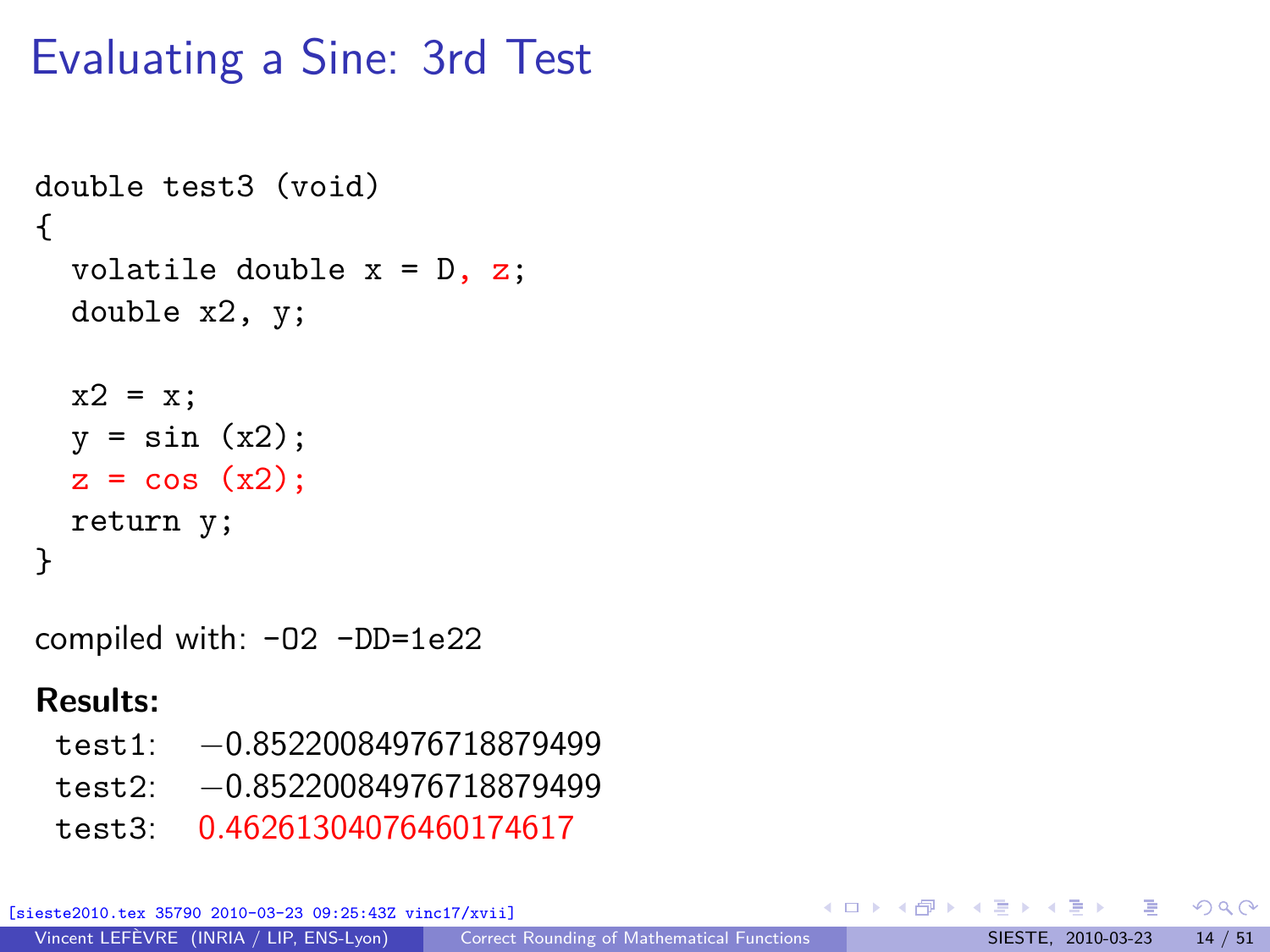**•** test1: The variable x has a constant value (and known at compile time), so does  $x2$ , and GCC can evaluate the expression  $sin(x2)$ . As of version 4.3.0, GCC uses MPFR, which provides correct rounding.

 $\Omega$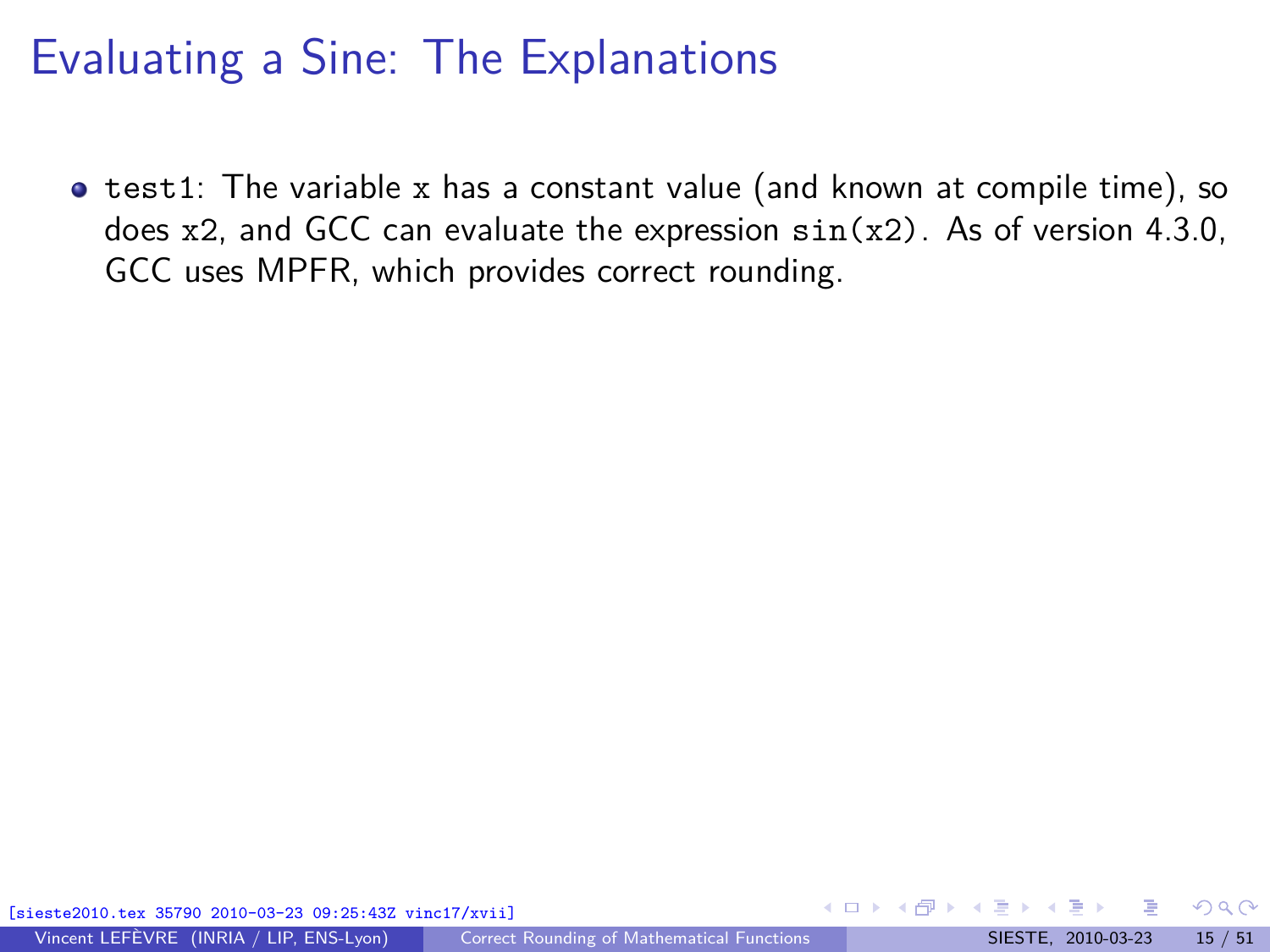- $\bullet$  test1: The variable x has a constant value (and known at compile time), so does  $x2$ , and GCC can evaluate the expression  $sin(x2)$ . As of version 4.3.0, GCC uses MPFR, which provides correct rounding.
- **test2:** Due to the volatile qualifier, GCC does not perform the above optimization (assuming possible side effects). The sin() function is called. At run time, this function is provided by the glibc math library, based (in 64-bit mode) on IBM's MathLib, which provides correct rounding.

 $\Omega$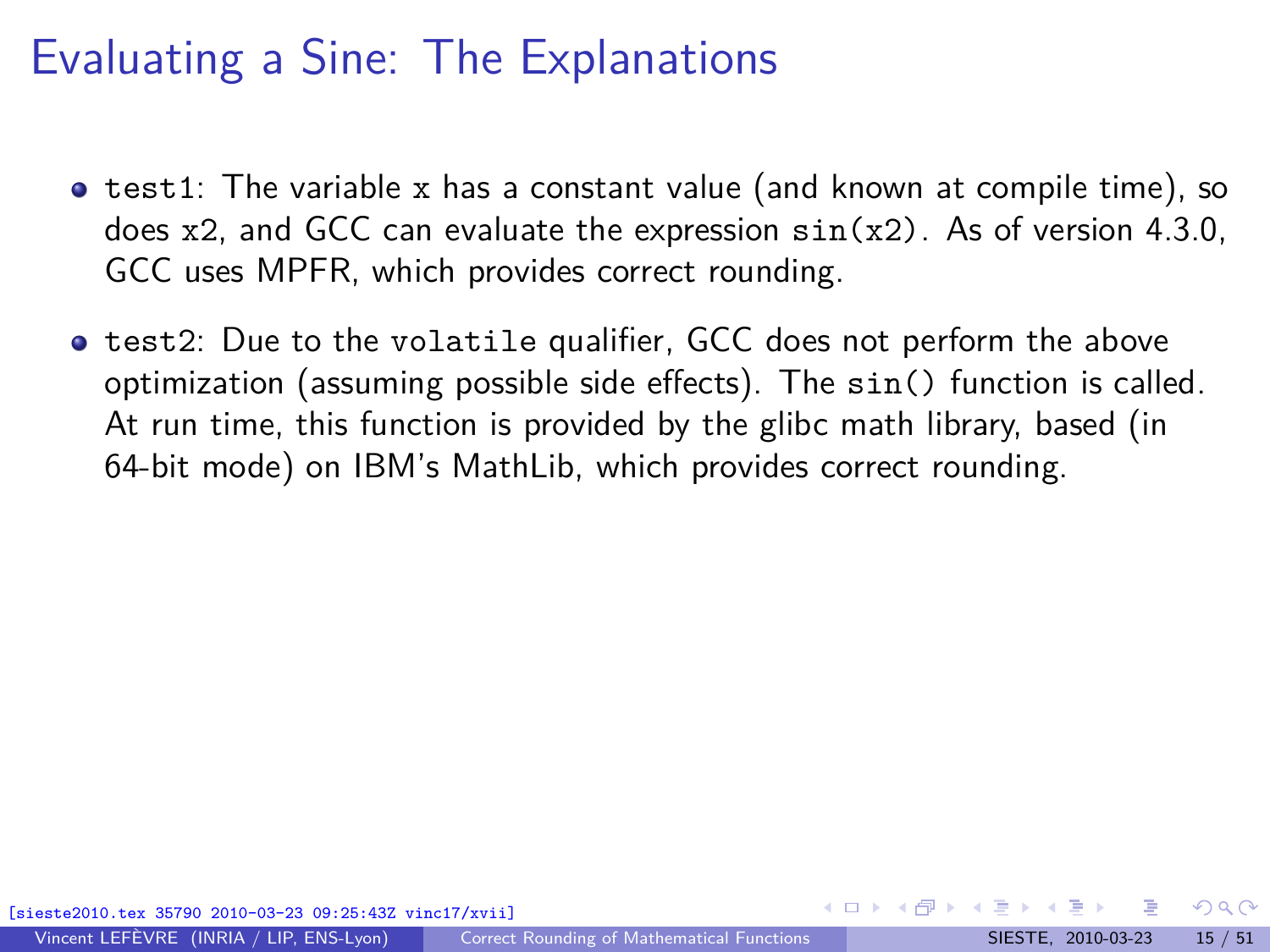- $\bullet$  test1: The variable x has a constant value (and known at compile time), so does  $x2$ , and GCC can evaluate the expression  $sin(x2)$ . As of version 4.3.0, GCC uses MPFR, which provides correct rounding.
- **test2:** Due to the volatile qualifier, GCC does not perform the above optimization (assuming possible side effects). The sin() function is called. At run time, this function is provided by the glibc math library, based (in 64-bit mode) on IBM's MathLib, which provides correct rounding. But there is a bug for  $0.25 < |x| < 0.855469$ , due to incorrect error analysis (found by Paul Zimmermann, [glibc bug 10709\)](http://sourceware.org/bugzilla/show_bug.cgi?id=10709).

 $\Omega$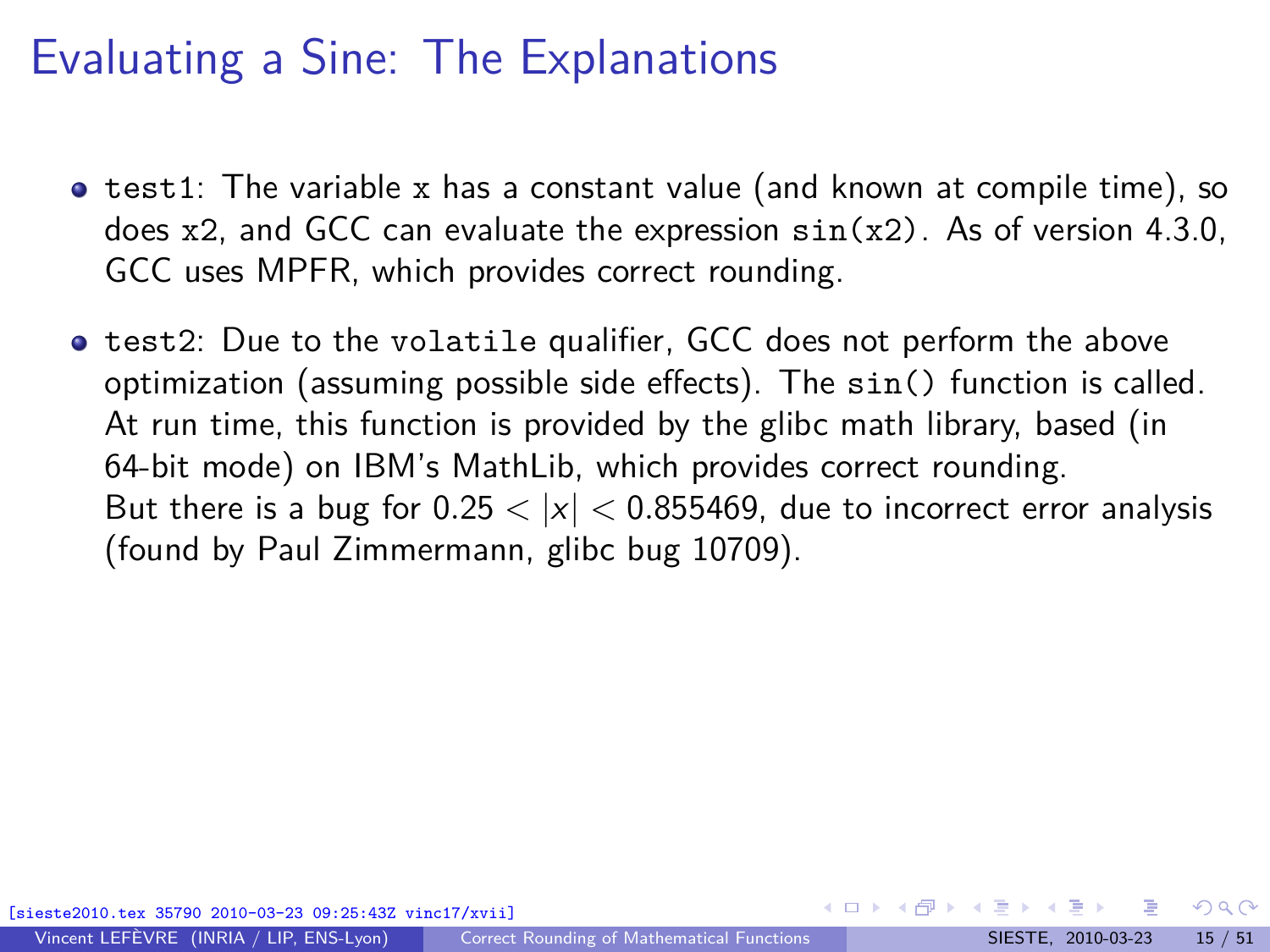- $\bullet$  test1: The variable x has a constant value (and known at compile time), so does  $x2$ , and GCC can evaluate the expression  $sin(x2)$ . As of version 4.3.0, GCC uses MPFR, which provides correct rounding.
- **test2:** Due to the volatile qualifier, GCC does not perform the above optimization (assuming possible side effects). The sin() function is called. At run time, this function is provided by the glibc math library, based (in 64-bit mode) on IBM's MathLib, which provides correct rounding. But there is a bug for  $0.25 < |x| < 0.855469$ , due to incorrect error analysis (found by Paul Zimmermann, [glibc bug 10709\)](http://sourceware.org/bugzilla/show_bug.cgi?id=10709).
- **•** test3: The optimization is still not possible, but GCC notices that both sin() and cos() are called on the same value x2 (not volatile), and calls the sincos() function, assuming the glibc math library will be used (indeed, sincos() is a GNU extension). This function, not provided by MathLib, is implemented by the fsincos x87 instruction.

[sieste2010.tex 35790 2010-03-23 09:25:43Z vinc17/xvii]

 $\Omega$ 

**K ロ ト K 伺 ト K ヨ ト K ヨ ト**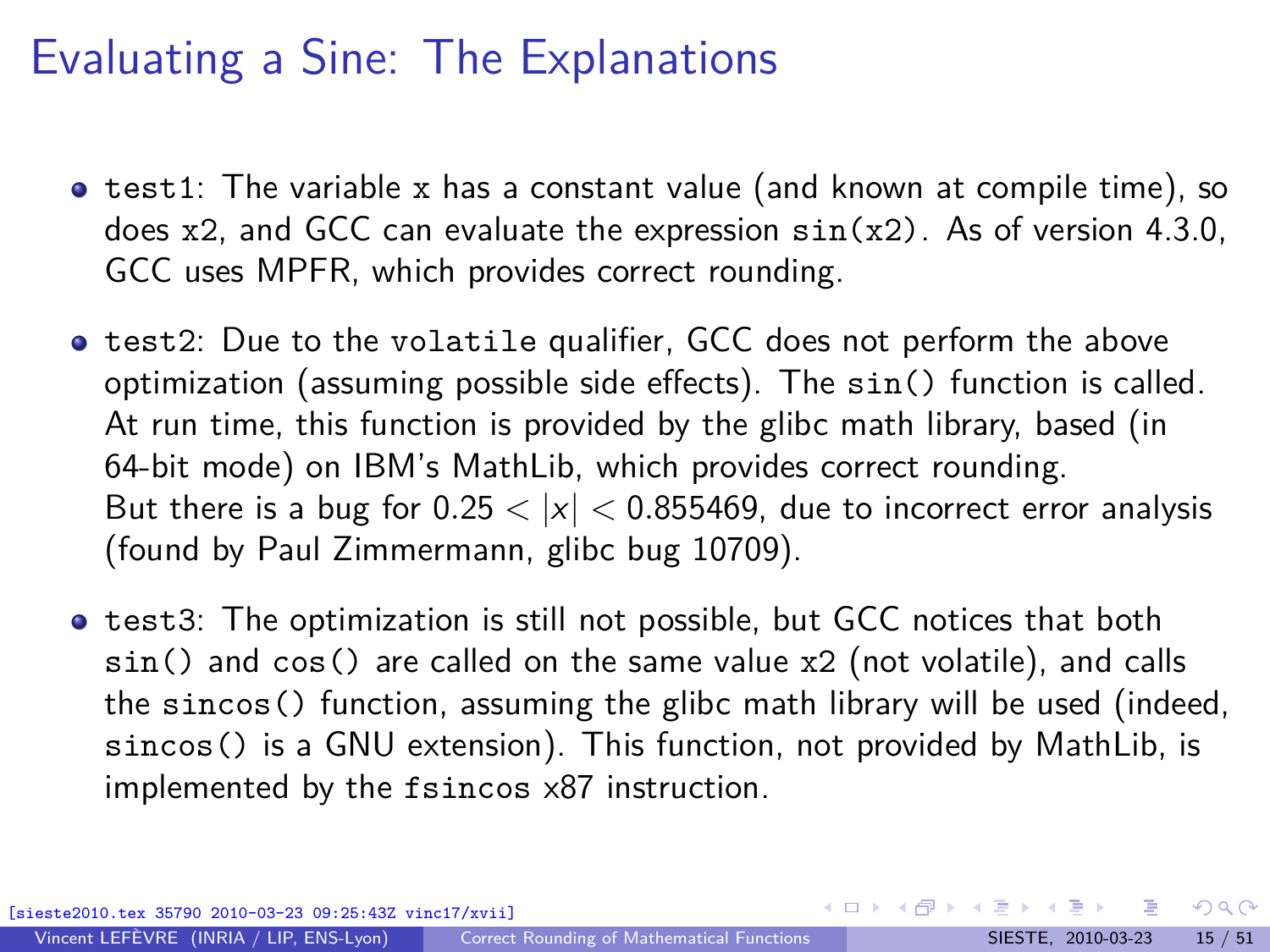# How About Arithmetic Operations?

```
#include <stdio.h>
#include <math.h>
#ifdef FP_CONTRACT
#undef FP_CONTRACT
#define FP_CONTRACT "ON"
#pragma STDC FP_CONTRACT ON
#else
#define FP_CONTRACT "OFF"
#pragma STDC FP_CONTRACT OFF
#endif
static double fct (double a, double b)
{ return a >= b ? sqrt (a * a - b * b) : 0; }
void test (volatile double x)
```

```
{ printf ("test(%.20g) = %.20g\n", x, fct (x, x + 0.0); }
```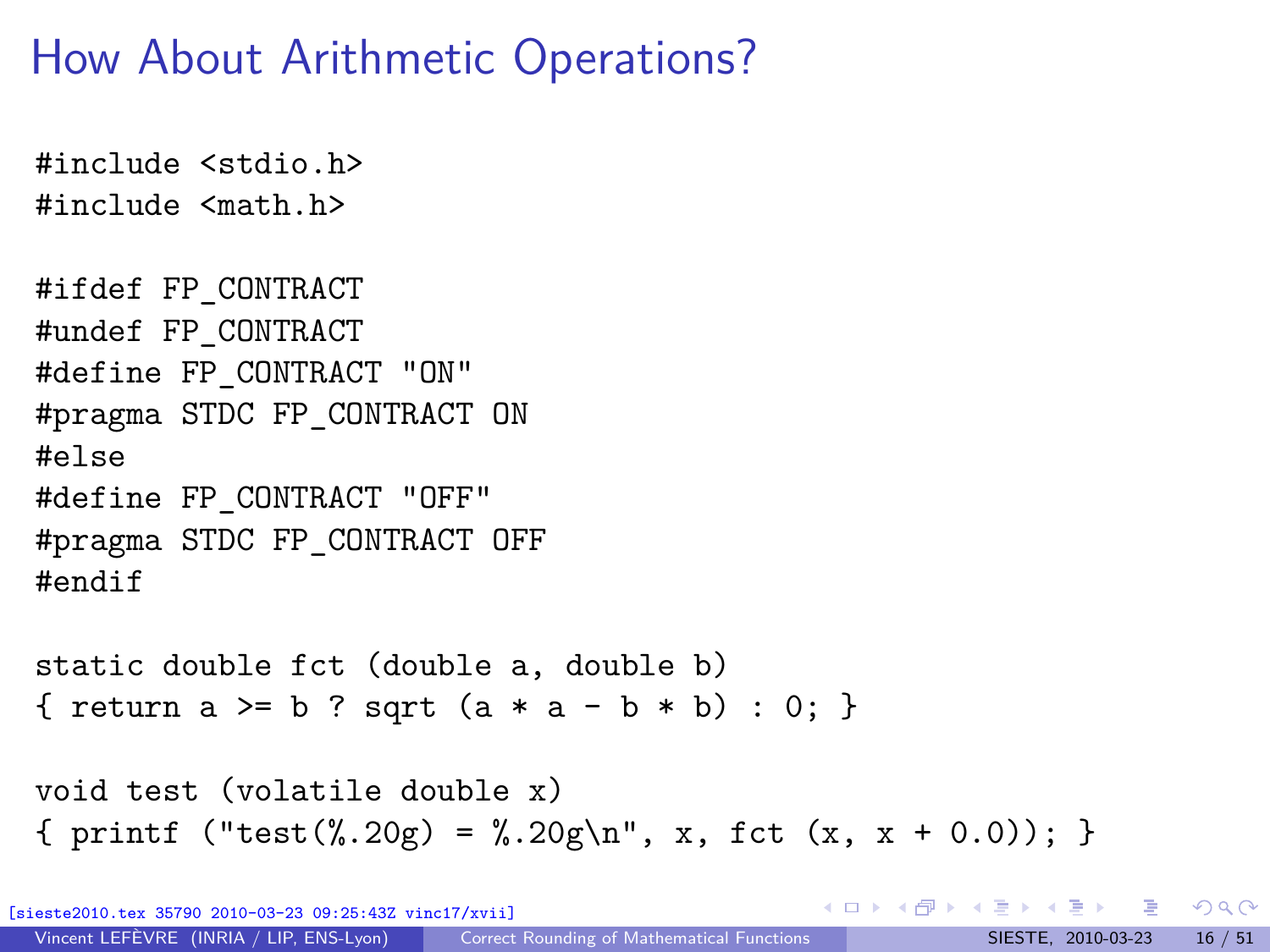Test with:

- **Q GCC 4.0.1 (Apple) on PowerPC**
- **2** GCC 4.3.2 on x86 64
- <sup>3</sup> GCC 4.1.2 on ia64
- <sup>4</sup> ICC 10.1 on ia64 with FP\_CONTRACT\_OFF
- **5 ICC 10.1 on ia64 with FP\_CONTRACT ON**

Note: GCC does not support the FP\_CONTRACT pragma and assumes it is "on" [\(this is a bug\)](http://gcc.gnu.org/bugzilla/show_bug.cgi?id=37845). And actually, the GCC version doesn't matter in these tests.

|     | Input $x \mid 2$ and $\bullet$ | $\bullet$ , $\bullet$ , and $\bullet$ |
|-----|--------------------------------|---------------------------------------|
| 1.0 |                                |                                       |
|     |                                | 2.9802322387695326562e-09             |
| 1.2 |                                | nan                                   |

[sieste2010.tex 35790 2010-03-23 09:25:43Z vinc17/xvii]

 $\Omega$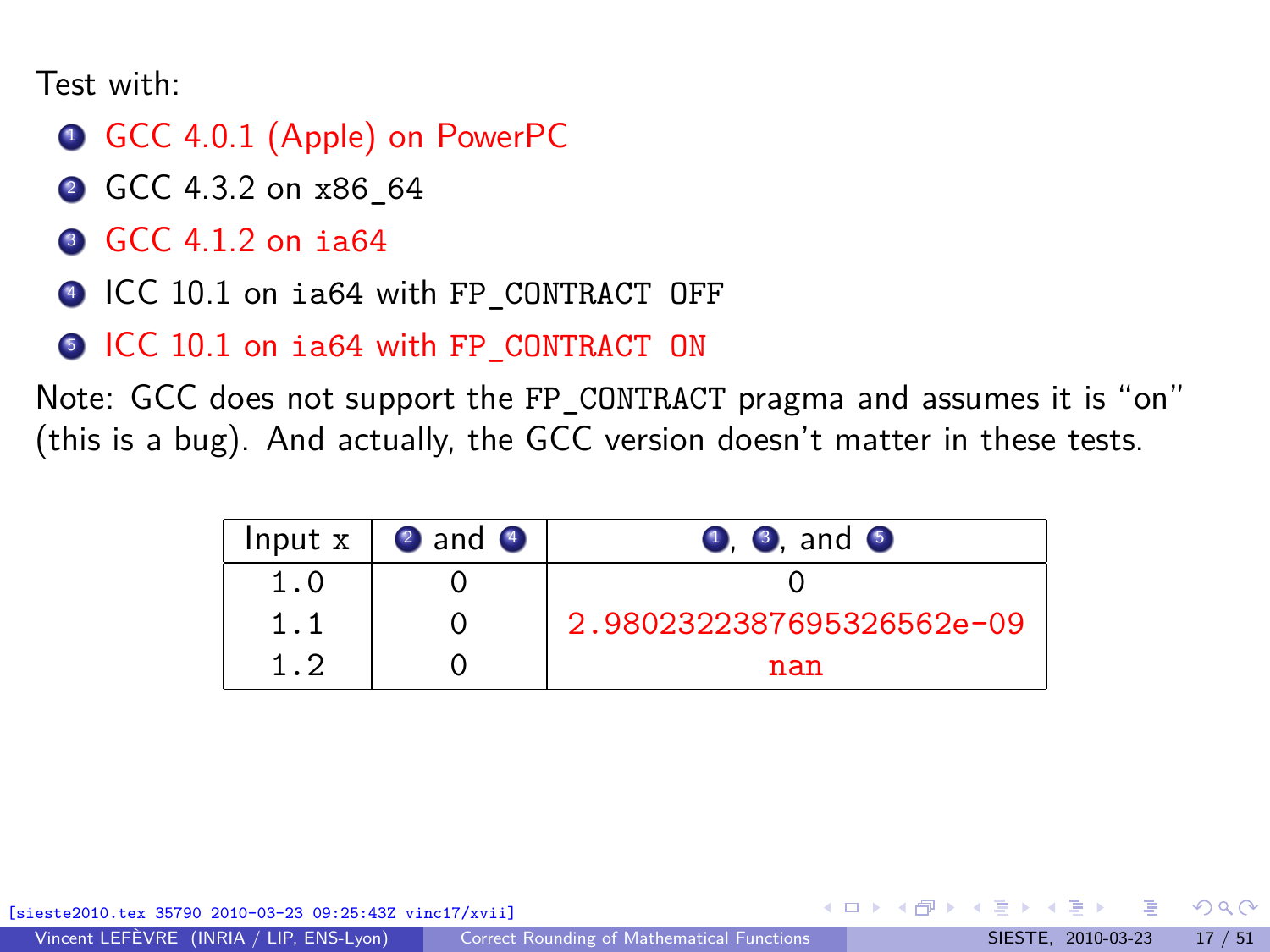Test with:

- GCC 4.0.1 (Apple) on PowerPC
- **2** GCC 4.3.2 on x86 64
- <sup>3</sup> GCC 4.1.2 on ia64
- $\bigcirc$  ICC 10.1 on ia64 with FP\_CONTRACT\_OFF
- **5 ICC 10.1 on ia64 with FP\_CONTRACT ON**

Note: GCC does not support the FP\_CONTRACT pragma and assumes it is "on" [\(this is a bug\)](http://gcc.gnu.org/bugzilla/show_bug.cgi?id=37845). And actually, the GCC version doesn't matter in these tests.

|     | Input $x \mid 2$ and $\bullet$ | $\bullet$ , $\bullet$ , and $\bullet$ |
|-----|--------------------------------|---------------------------------------|
| 1.0 |                                |                                       |
|     |                                | 2.9802322387695326562e-09             |
| 1.2 |                                | nan                                   |

Explanation:  $a * a - b * b$  replaced by  $fma(a, a, - (b * b))$ i.e.  $\circ(\circ(a^2) - \circ(b^2))$  replaced by  $\circ(a^2 - \circ(b^2))$ 

[sieste2010.tex 35790 2010-03-23 09:25:43Z vinc17/xvii]

 $\Omega$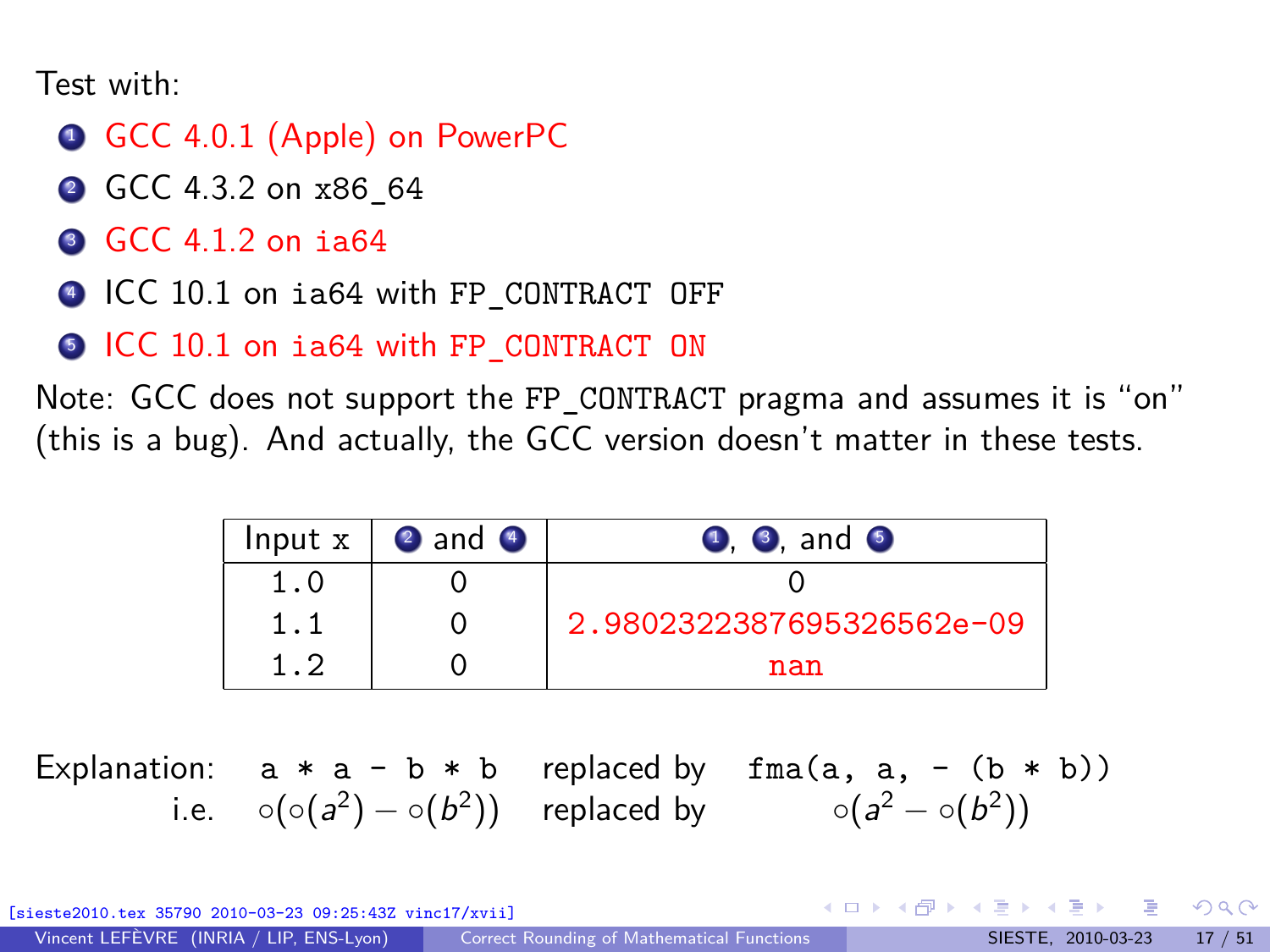# Solving the Table Maker's Dilemma: Introduction

Function f, machine number x, rounding  $f(x)$ ?

- In arbitrary precision (GNU MPFR).
- In fixed, small precision: search for the worst cases.

Breakpoint numbers: discontinuity points of the rounding functions.

- Directed rounding: the machine numbers.
- Round-to-nearest: the midpoint numbers.

A first problem: the exact cases, i.e., when  $f(x)$  is a breakpoint.

- Lindemann, 1882: the exponential of an algebraic complex number  $\neq 0$  is not algebraic.
- Machine and midpoint numbers are algebraic.

 $\rightarrow$  For the elementary functions exp, log, exp2, log2, exp10, log10, sinh, asinh, cosh, acosh, sin, asin, cos, acos, tan, atan, very few exact cases, which are known. For pow, more difficult. For some special functions, open problem.

[sieste2010.tex 35790 2010-03-23 09:25:43Z vinc17/xvii]

<span id="page-28-0"></span> $\Omega$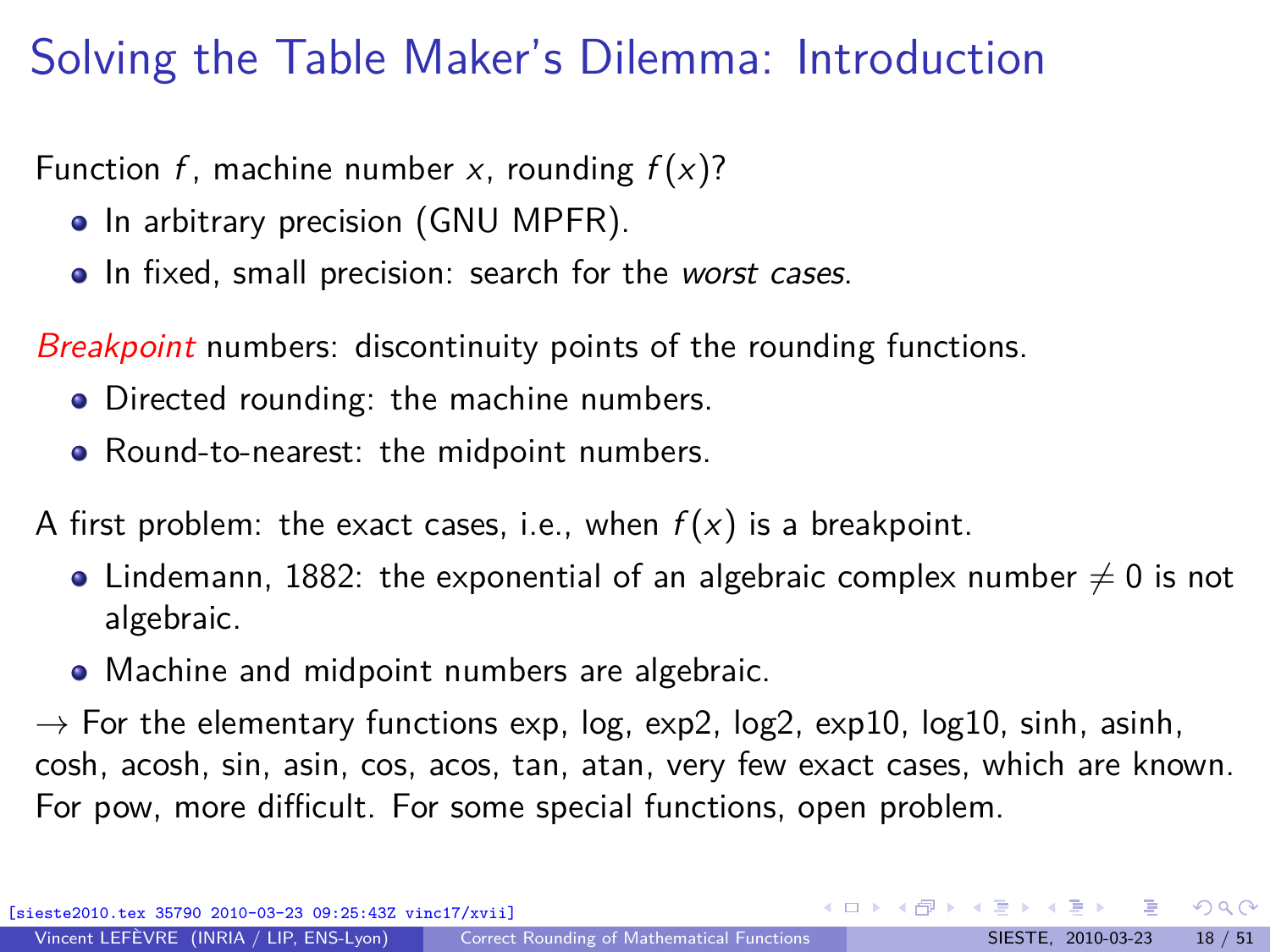### The Form of Bad Cases in Radix 2

We will focus on radix 2. Problems are similar in radix 10.

If *n* denotes the precision:

• in directed rounding:



**o** in round-to-nearest:



#### In red: *rounding bit*.

| [sieste2010.tex 35790 2010-03-23 09:25:43Z vinc17/xvii] |                                            |  | - ∢ ロ ▶ ∢ 何 ▶ ∢ ヨ ▶ ∢ ヨ ▶ - ヨ - イ) ౸ (^ |  |                            |
|---------------------------------------------------------|--------------------------------------------|--|-----------------------------------------|--|----------------------------|
| Vincent LEFÈVRE (INRIA / LIP, ENS-Lyon)                 | Correct Rounding of Mathematical Functions |  |                                         |  | SIESTE, 2010-03-23 19 / 51 |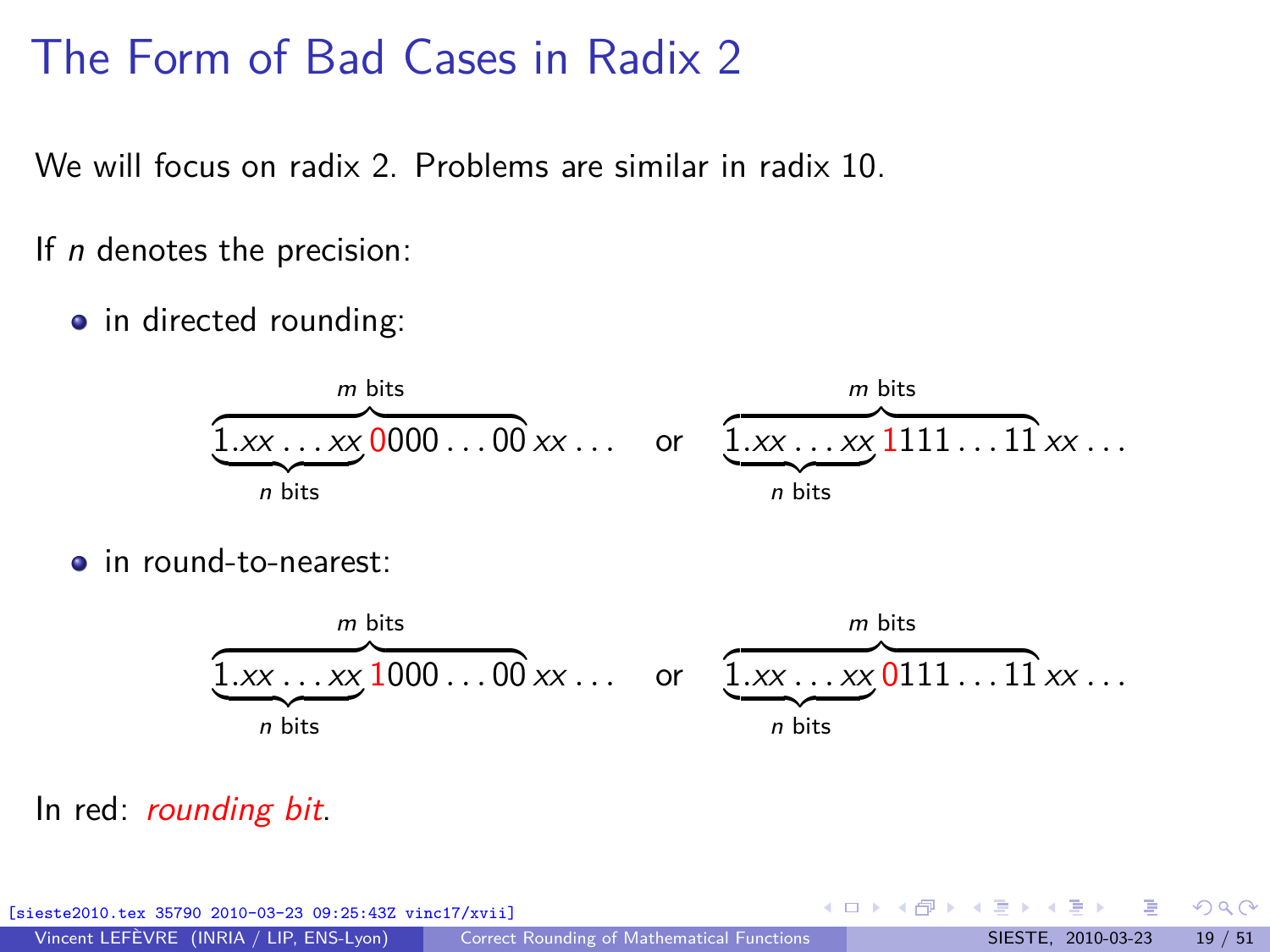Minimum distance d between  $f(x)$  and a breakpoint number?

Equivalent problem in radix 2 (up to a factor 2): maximum number of identical bits after the rounding bit of  $f(x)$ ? Or the corresponding value of m?

[sieste2010.tex 35790 2010-03-23 09:25:43Z vinc17/xvii]

 $\Omega$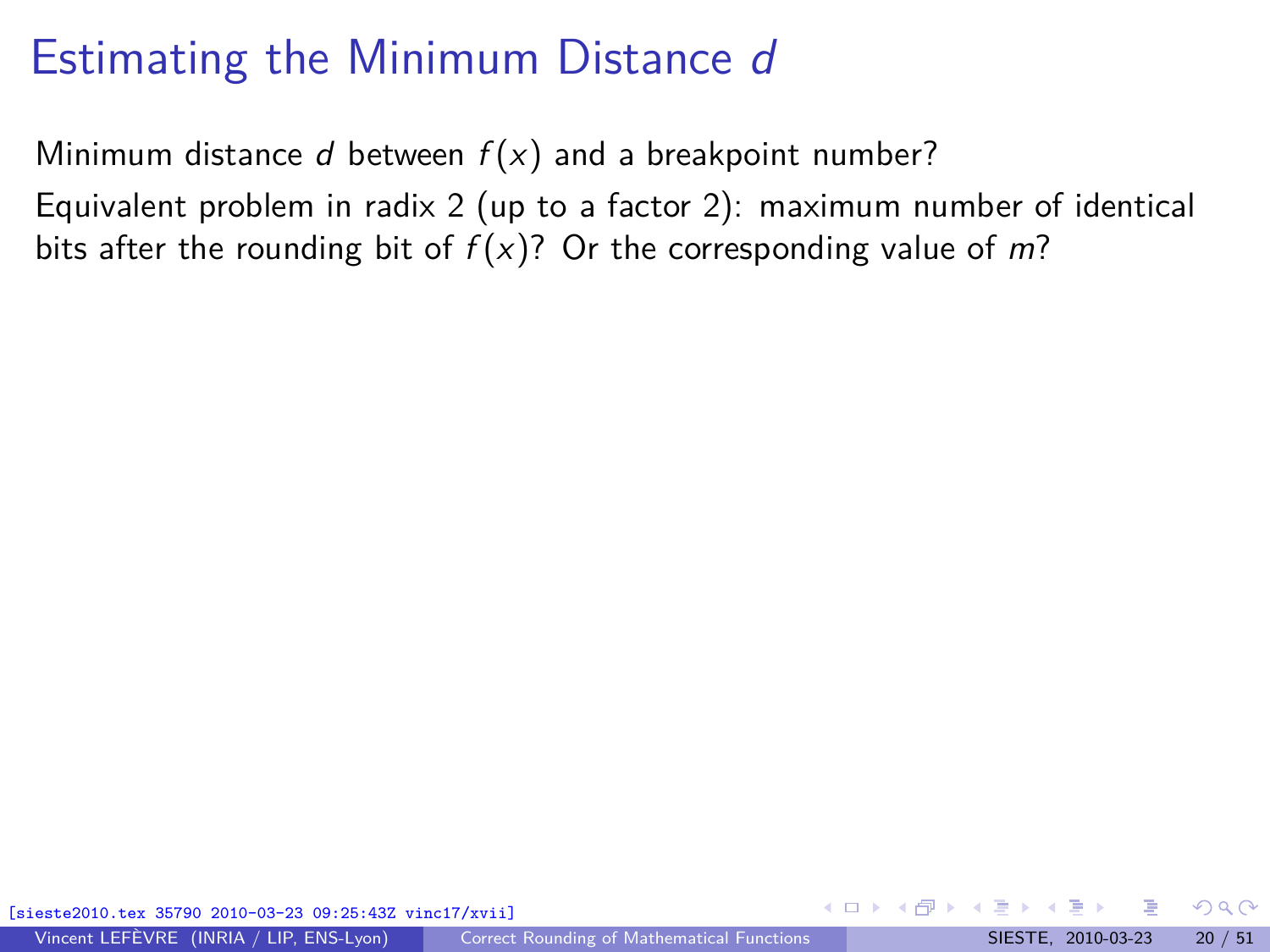Minimum distance d between  $f(x)$  and a breakpoint number? Equivalent problem in radix 2 (up to a factor 2): maximum number of identical bits after the rounding bit of  $f(x)$ ? Or the corresponding value of m?

• Lindemann's theorem: theoretical, no bounds.

[sieste2010.tex 35790 2010-03-23 09:25:43Z vinc17/xvii]

 $\Omega$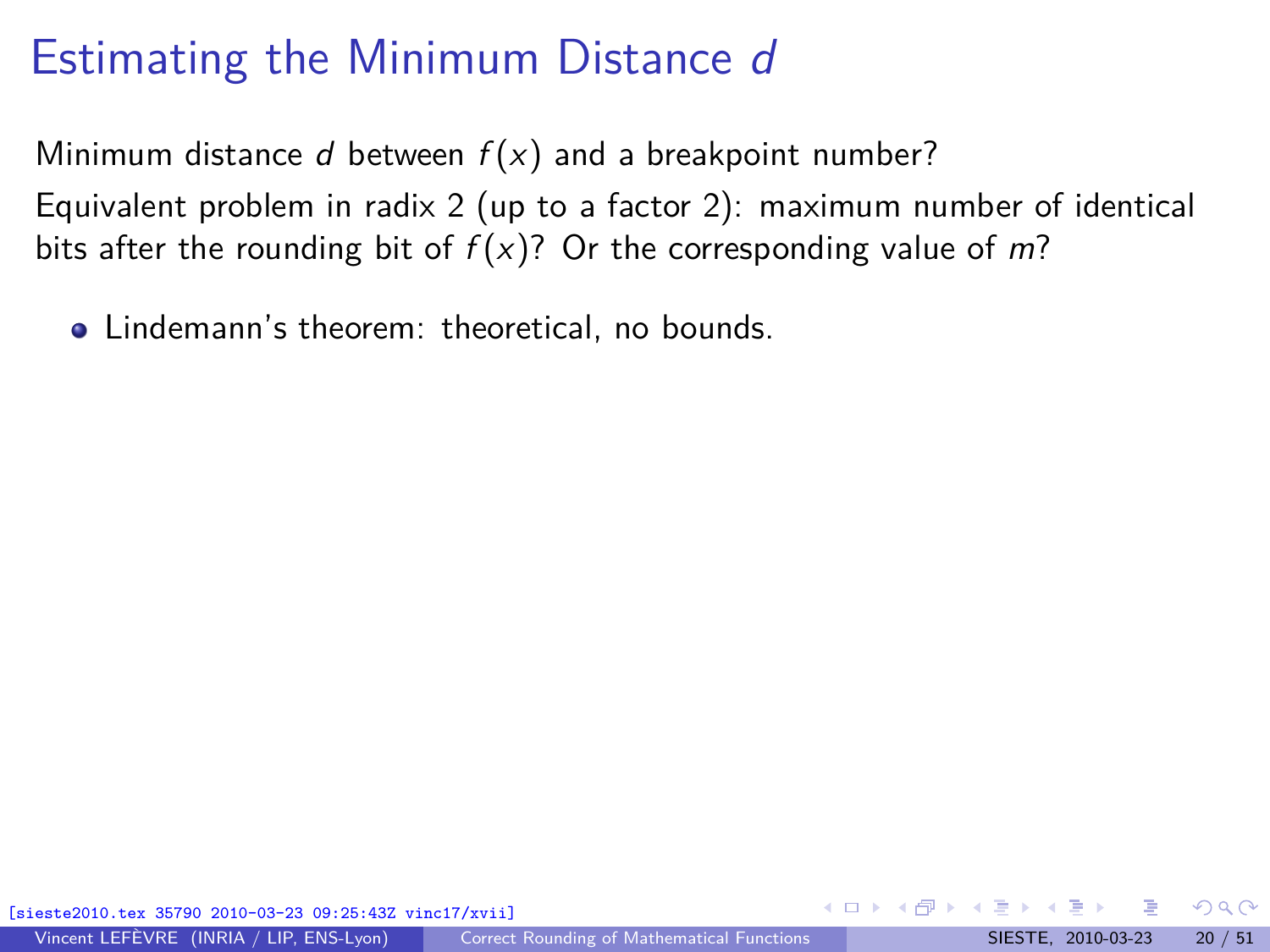Minimum distance d between  $f(x)$  and a breakpoint number? Equivalent problem in radix 2 (up to a factor 2): maximum number of identical bits after the rounding bit of  $f(x)$ ? Or the corresponding value of m?

- Lindemann's theorem: theoretical, no bounds.
- Best theorem giving such bounds: Nesterenko and Waldschmidt (1995), for exp, log, and related functions (trigonometric and hyperbolic). Up to several millions or billions of bits for binary64.

 $\Omega$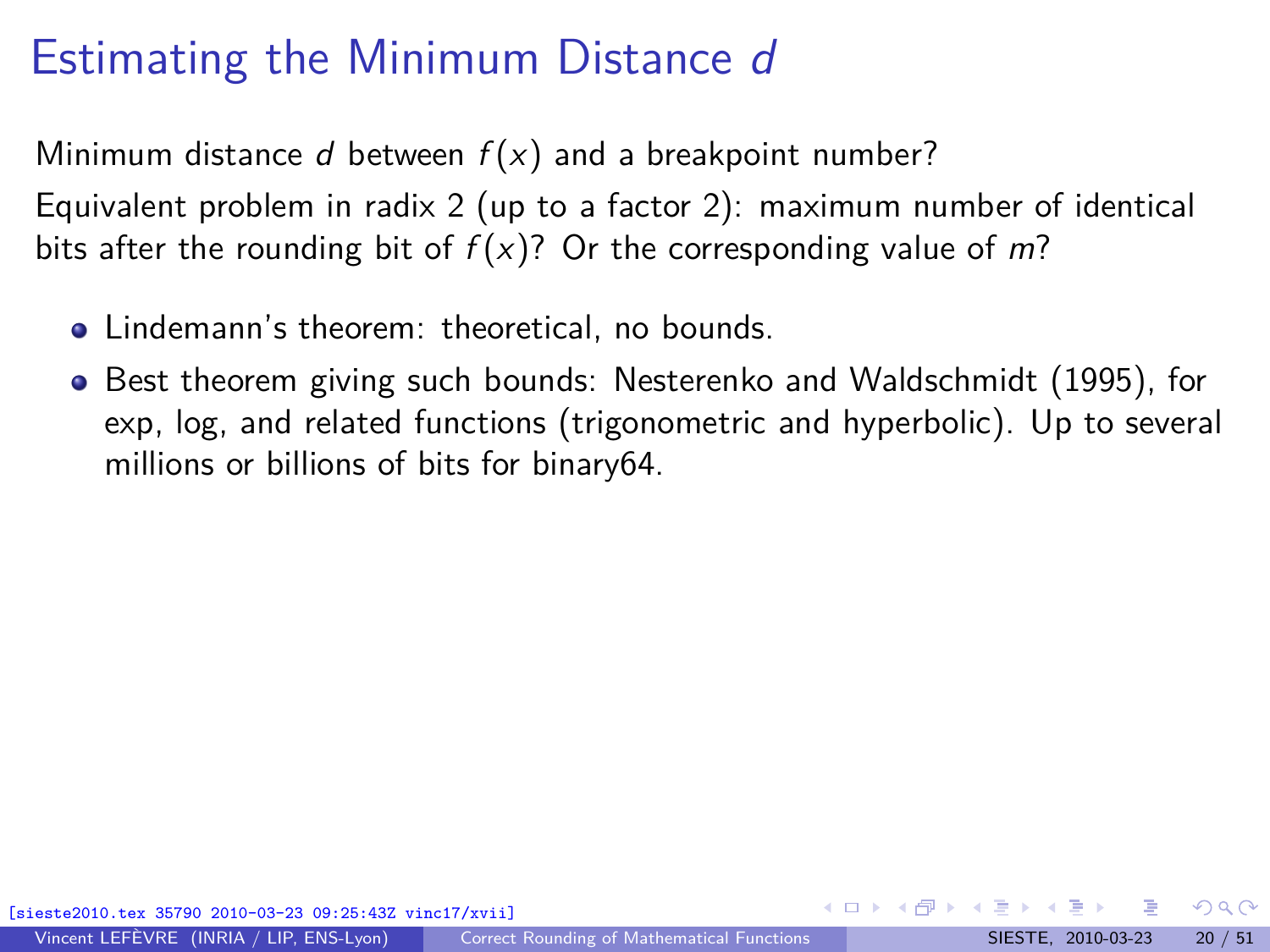Minimum distance d between  $f(x)$  and a breakpoint number? Equivalent problem in radix 2 (up to a factor 2): maximum number of identical

bits after the rounding bit of  $f(x)$ ? Or the corresponding value of m?

- Lindemann's theorem: theoretical, no bounds.
- Best theorem giving such bounds: Nesterenko and Waldschmidt (1995), for exp, log, and related functions (trigonometric and hyperbolic). Up to several millions or billions of bits for binary64.
- Probabilistic model: when x is a machine number,  $f(x)$  mod ulp(x) is regarded as a random number with uniform distribution.

 $\rightarrow$  For N inputs, d should be of the order of ulp(x)/N and the number of identical bits of the order  $log_2(N)$ .

- $\rightarrow$  For one exponent,  $N=2^{n-1}$ , so that  $m\sim 2n$ .
- $\rightarrow$  For all the inputs,  $m \sim 2n +$  small constant (for most formats). The estimated constant depends on  $f$  (e.g., for exp, limited number of
- exponents:  $\exp(x) \simeq 1$  for  $|x|$  small, underflow/overflow for  $|x|$  large).

 $\Omega$ 

K ロ > K 個 > K 경 > K 경 > X 경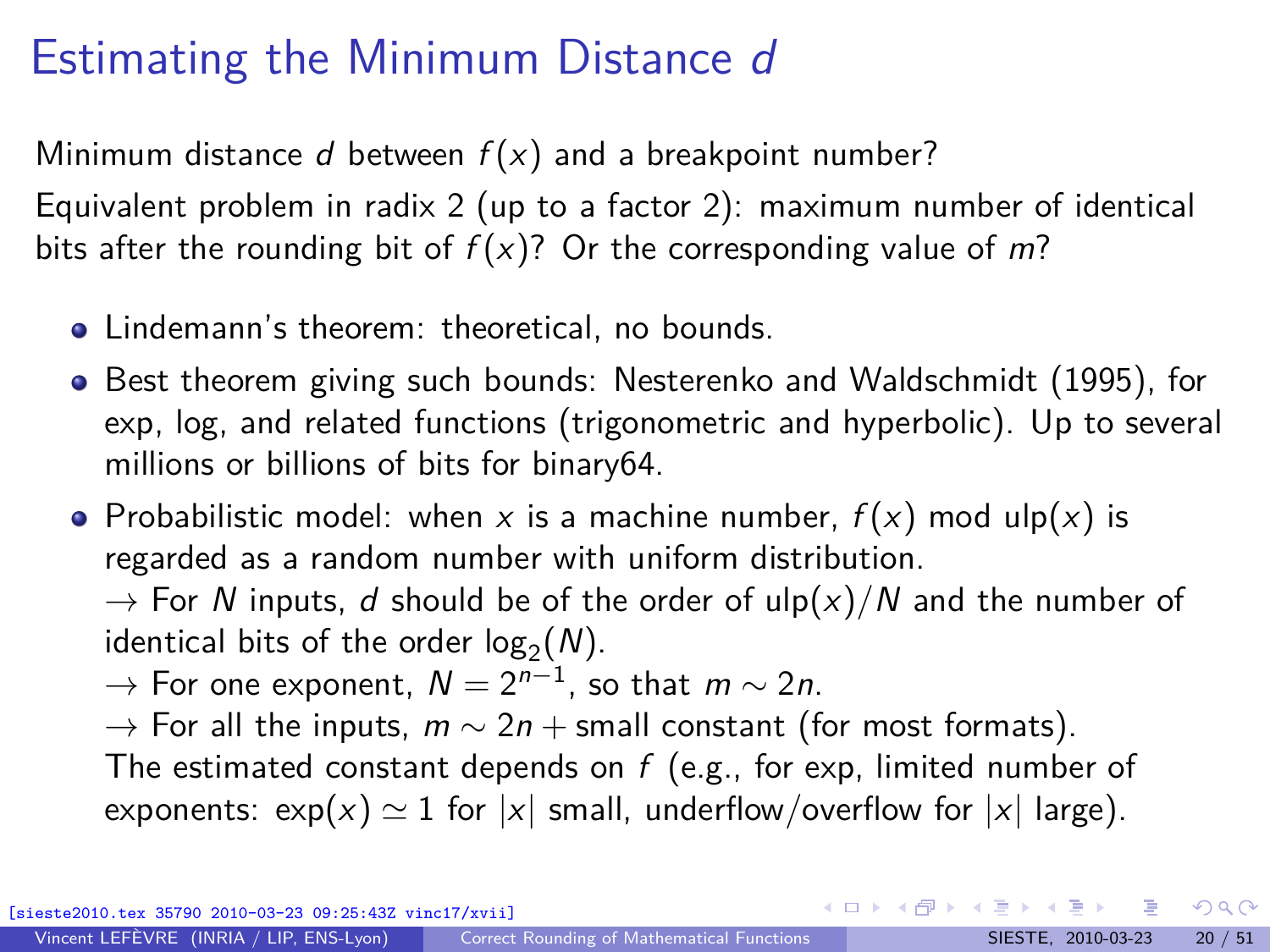# Correct Rounding of Math Functions in GNU MPFR

Ziv's strategy in MPFR:

- **•** first evaluate the result with slightly more precision  $(m)$ than the target  $(p)$ ;
- if rounding is not possible, then  $m \leftarrow m + (32 \text{ or } 64)$ , and recompute;
- for the following failures:  $m \leftarrow m + |m/2|$ .



Detection of the exact cases for the elementary functions.

Open problem for the special functions, but an infinite loop is very unlikely.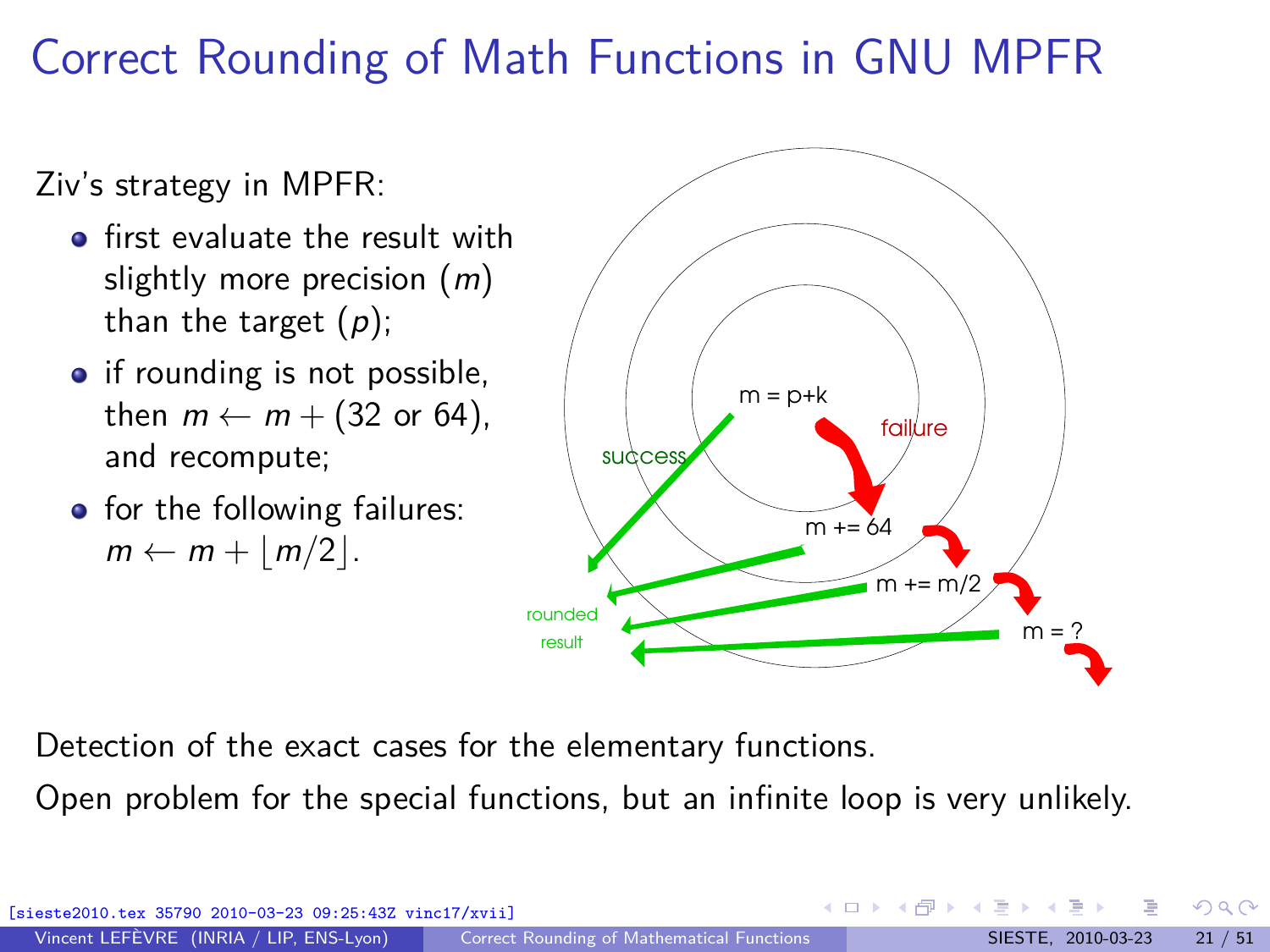# Solving the TMD in Fixed, Small Precision

Minimum distance d between  $f(x)$  and a breakpoint number?

#### $\rightarrow$  Exhaustive search for the worst cases.

- Single precision  $( $2^{32}$  possible arguments): for each argument x, compute$  $f(x)$  in higher precision and check.
- Double precision (up to  $\simeq 2^{64}$  possible arguments): several hundreds or thousands of years per function would be needed with the same method!  $\rightarrow$  Specific algorithms designed for these tests.
- Intel's extended precision (up to  $\simeq 2^{80}$  possible arguments): still possible, with more time.
- Quadruple precision (up to  $\simeq 2^{128}$  possible arguments): out of reach (too much time would be needed).

 $209$ 

 $A \equiv \begin{pmatrix} 1 & 0 & 0 \\ 0 & 1 & 0 \\ 0 & 0 & 0 \end{pmatrix} \in A \Rightarrow A \equiv \begin{pmatrix} 1 & 0 & 0 \\ 0 & 1 & 0 \\ 0 & 0 & 0 \end{pmatrix} \in A$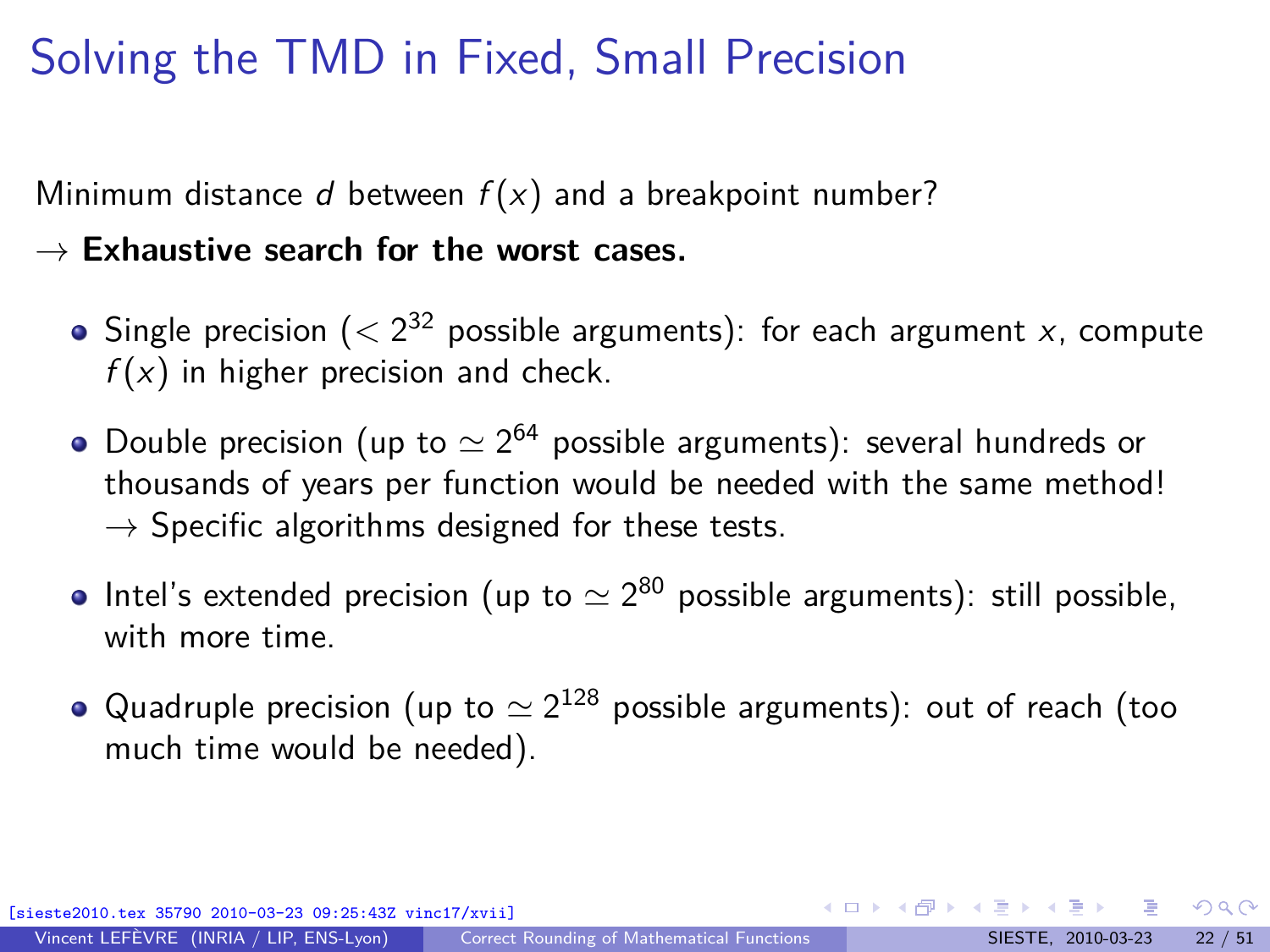### Search for Worst Cases: History

- 1993: first work by M. Schulte and E. E. Swartzlander in single precision.
- Work in double precision (binary64) started in 1996 (DEA training period at LIP). First tests on function exp between 1*/*2 and 1 using finite differences on degree-2 polynomials (several months on  $\sim$  100 machines).
- October 1996 (beginning of my PhD thesis, with J.-M. Muller): first ideas towards my algorithm that computes a lower bound on the distance between a segment and  $\mathbb{Z}^2$  (published in June 1997).
- 1998: variant of my algorithm (implemented in 2004).
- October 2002: SLZ algorithm (D. Stehlé V. Lefèvre P. Zimmermann), based on lattice reduction (LLL) and Coppersmith's work.
- June 2006: first ideas for the very difficult case of periodical functions sin/cos/tan on large arguments. Work published in January 2007 with G. Hanrot, D. Stehlé and P. Zimmermann.
- May 2009: heuristic bug detections.

Note: 1996-2000 at LIP (Arénaire), 2000-2006 at LORIA (SPACES), 2006-? at LIP (Arénaire).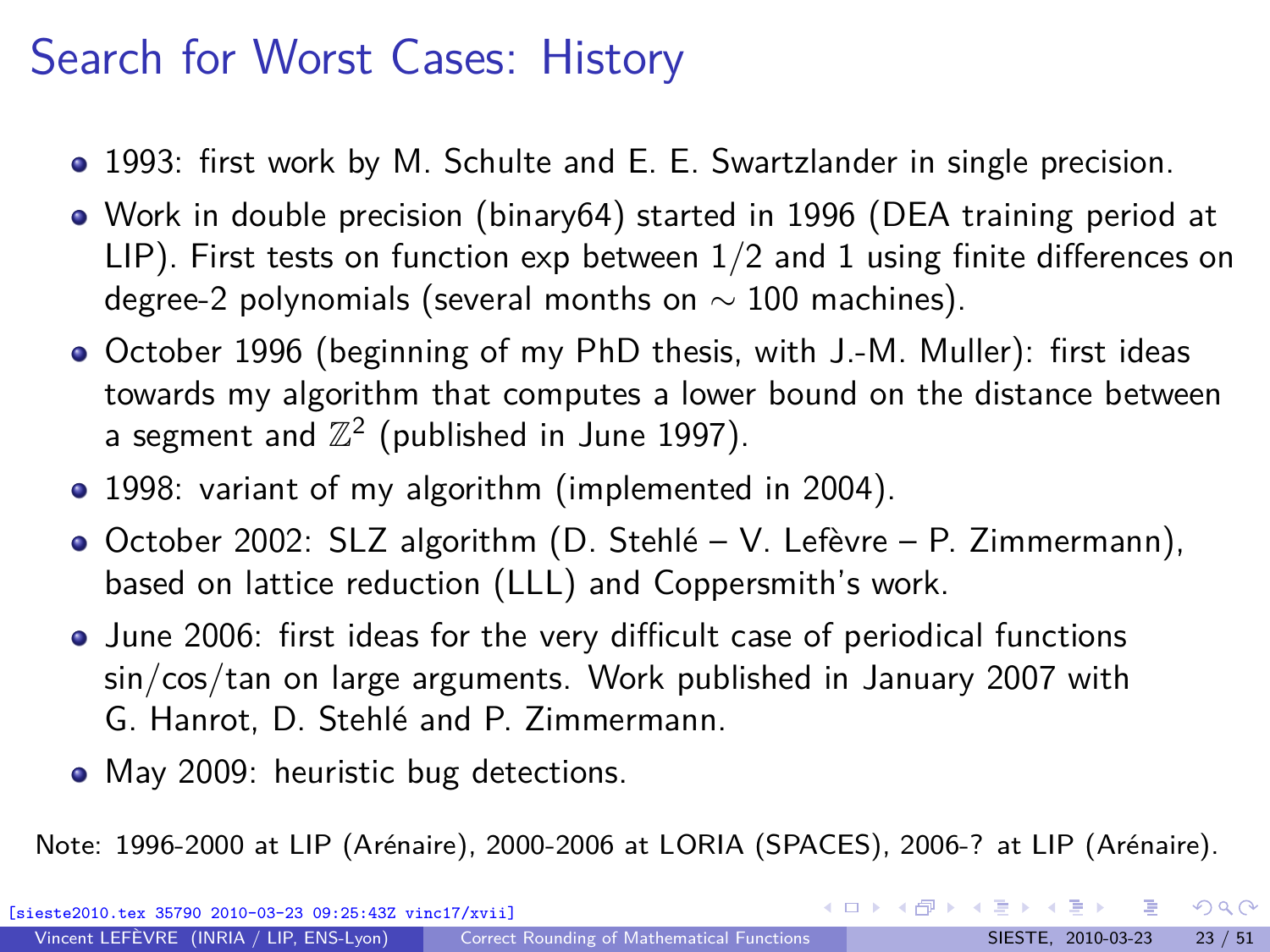#### Search for Worst Cases: the Problem

**Goal:** find all the breakpoint numbers x such that  $f(x)$  is very close to a breakpoint number.

Worst cases for  $f$  and the inverse function  $f^{-1}$ .



 $25:43Z$  vinc17/xvii]

 $-10.5$ 

 $\Omega$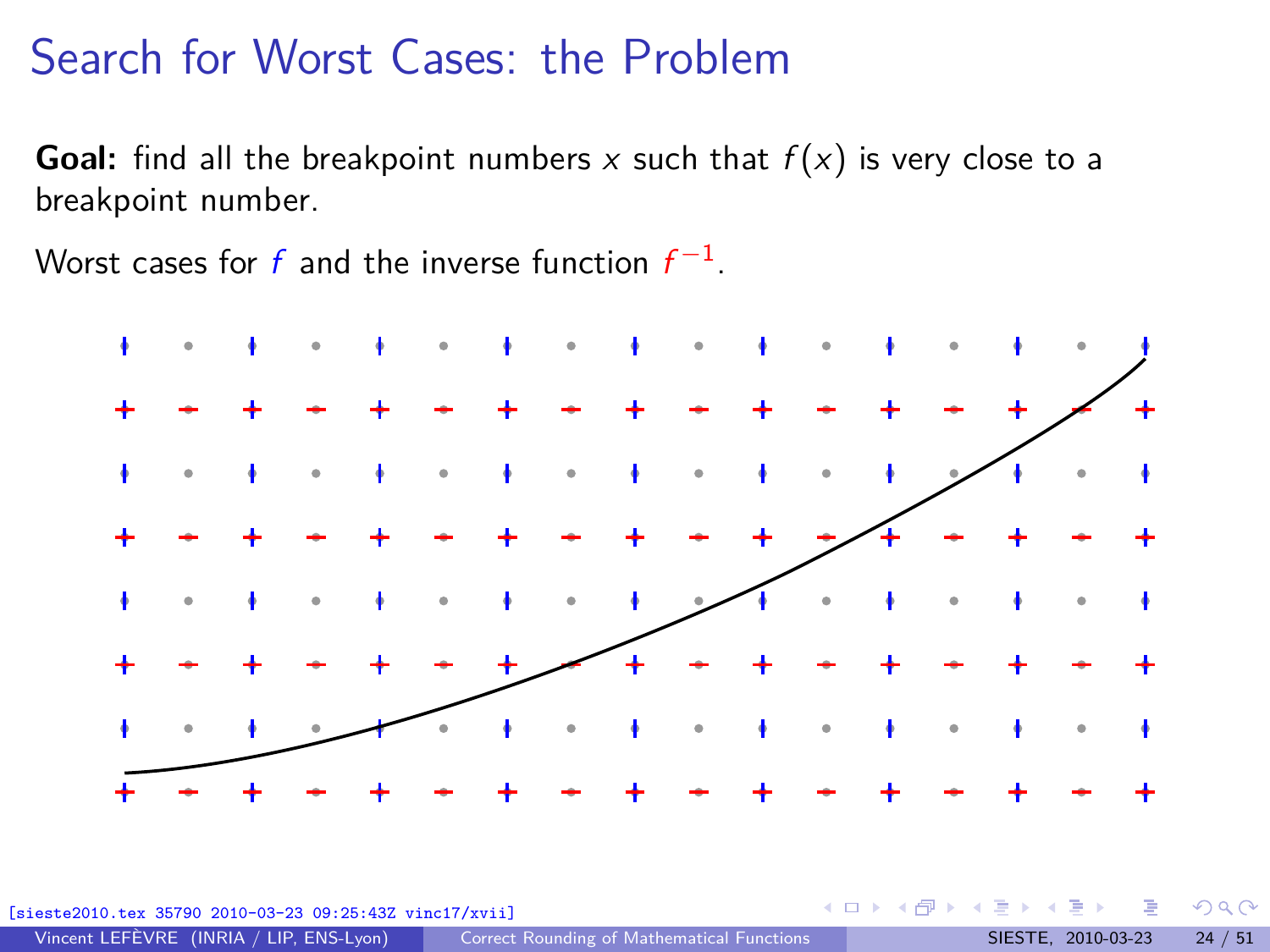## Computing the Successive Values of a Polynomial

Example:  $P(X) = X^3$ . Difference table:



On the left: coefficients in the basis  $\left\{1, X, \frac{X(X-1)}{2}\right\}$  $\frac{(x-1)}{2}, \frac{X(X-1)(X-2)}{3!}$  $\frac{1)(X-2)}{3!}, \ldots \bigg\}$ .

Can be done modulo some constant (very useful here).

Can be used to solve the TMD once we have approximated  $f$  by a polynomial (valid on a small interval), but also for. . .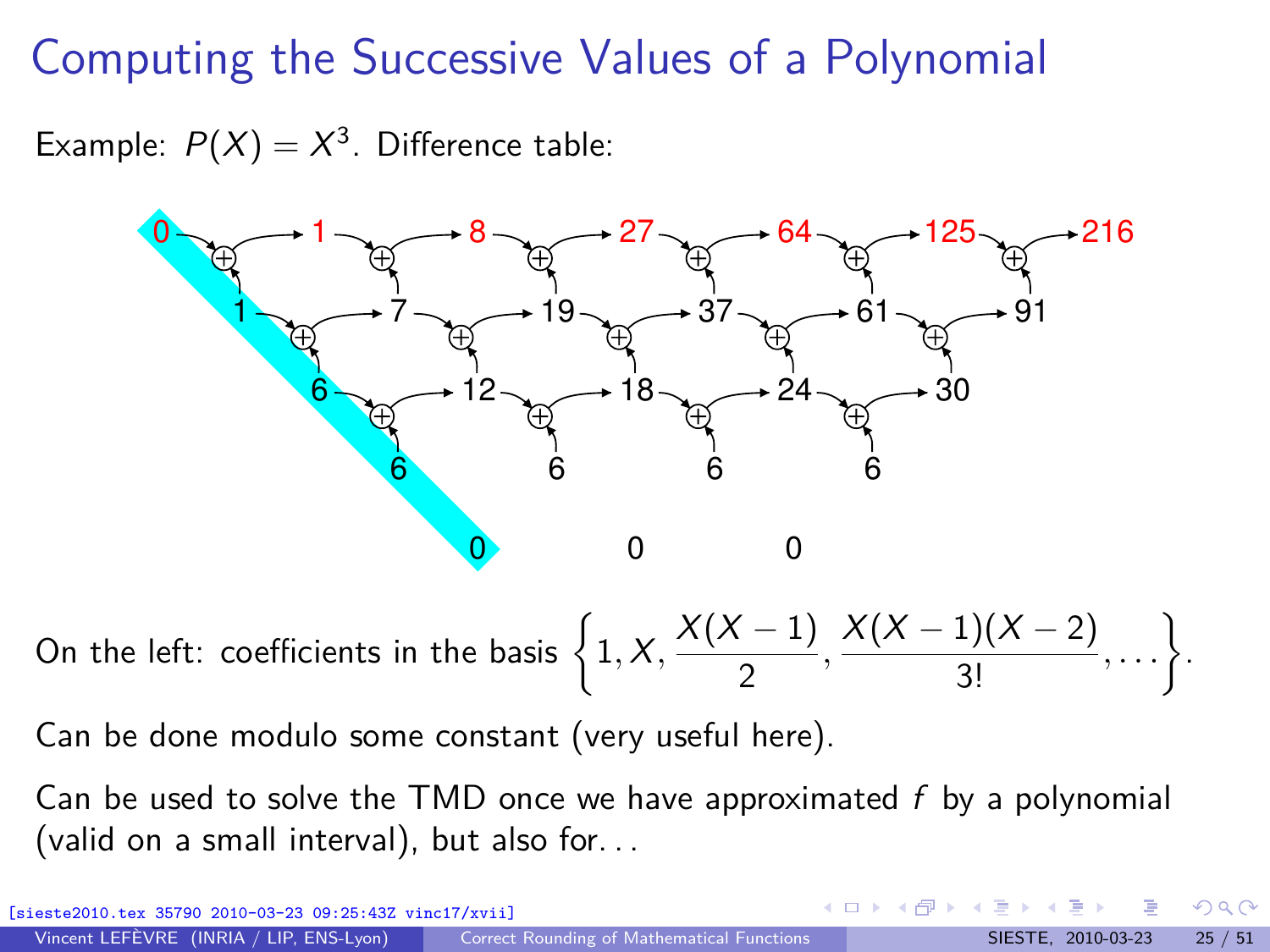# Hierarchical Approximations by Polynomials

**Current implementation** (but one could have more than 3 levels):



Finding approximations must be very fast: from the previous one, based on regularly-spaced intervals. 2 methods:

- $\bullet$  Take into account the computations that haven't been done (add  $\rightarrow$  mul).
- Use the fact that each (initial) degree-i coefficient of  $P_k$  on the interval  $J_k$ can be seen as the value of a polynomial  $a_i(k)$ .

 $\Omega$ 

**K ロ ト K 伺 ト K ヨ ト K**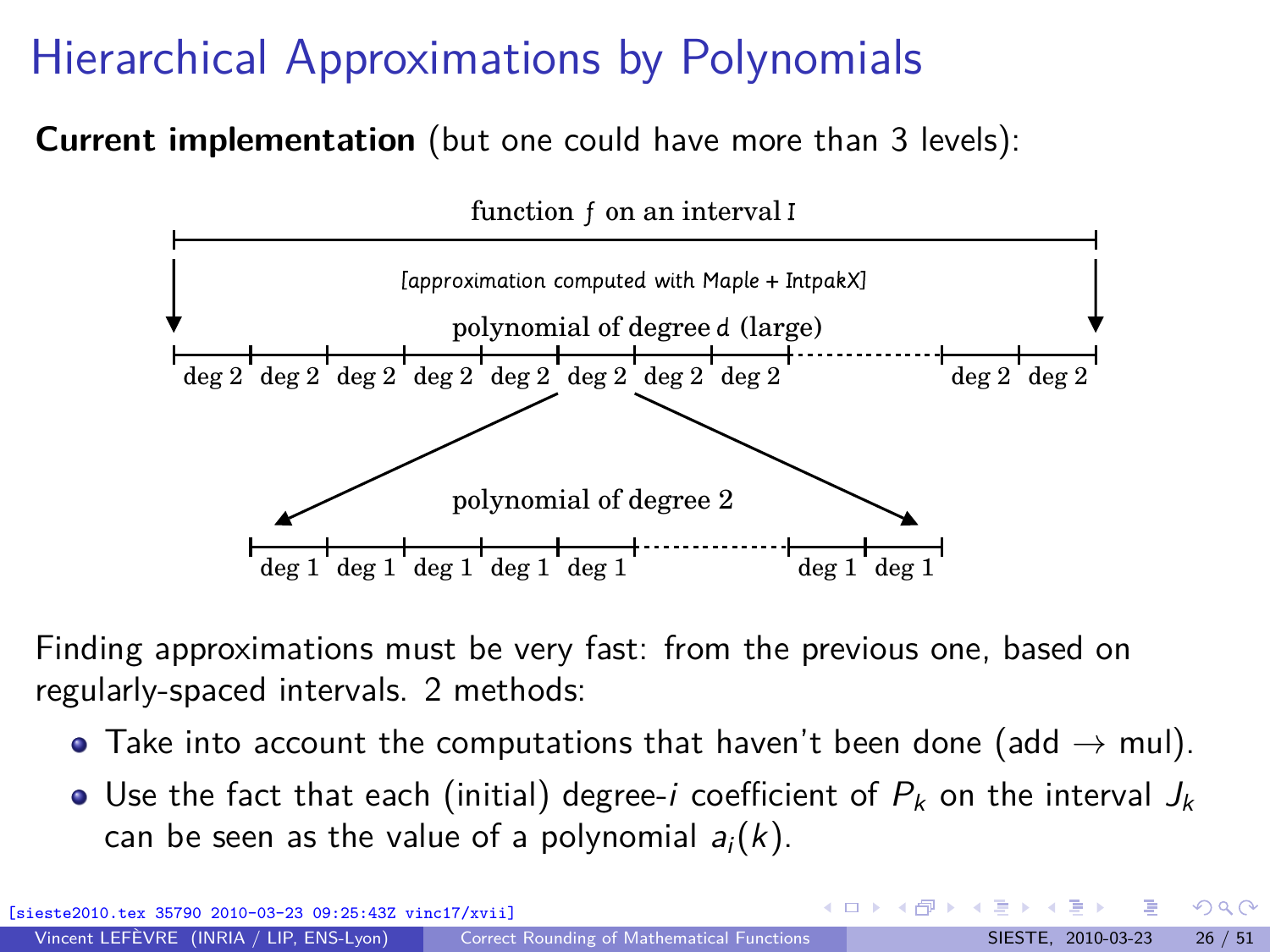#### Implementation

For a given function f, sign  $+/-$  and exponent, the binade is split into intervals I (typically,  $2^{13}$  intervals of size  $2^{40}$ , with 54-bit significands to obtain results for the inverse function).

A set of Perl scripts:

- First step: generate, compile and run code to test an interval I and return potential worst cases. Parameters chosen to obtain around 256 potential worst cases (under the probabilistic hypotheses).
- Second step: check the results of the first step with a naive computation. Heuristic bug detections.
	- $\blacktriangleright$  The number of results must not be too low (e.g. not  $<$  150).
	- $\triangleright$  Each result must be close enough to a breakpoint (either real or additional, when the exponent of  $f(x)$  is variable on the interval).

If OK, results stored on disk.

- **•** Script to read the results, filter them, and so on. Uses MPFR.
- Client-server system for the first step (slowest part, thus parallelized).

 $\Omega$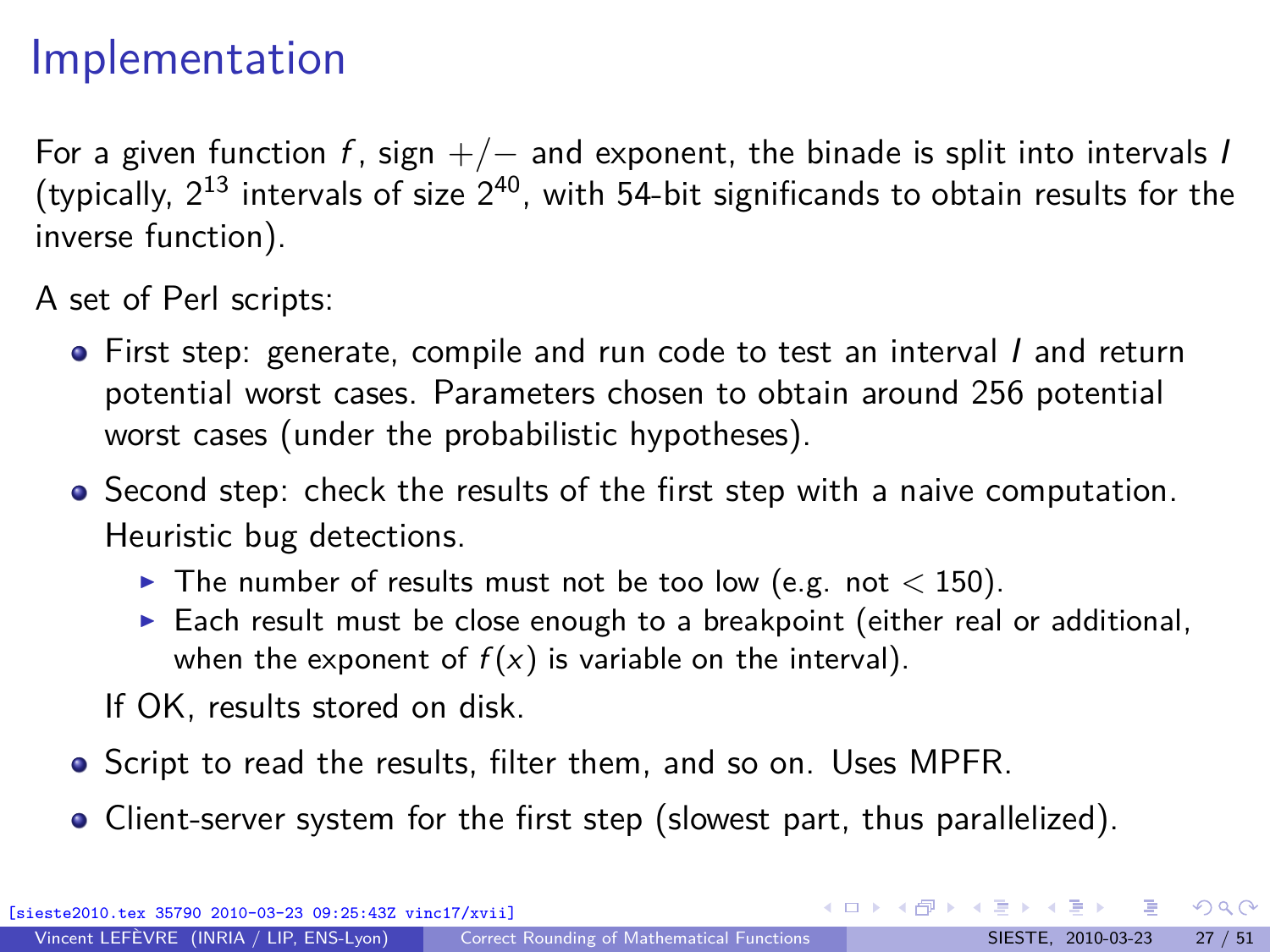#### L-Algorithm: the Problem With a Degree-1 Polynomial

In each interval:

- f is approximated by a polynomial of degree  $1 \rightarrow$  segment  $y = b ax$ .
- Multiplication of the coordinates by powers of  $2 \rightarrow \text{grid} = \mathbb{Z}^2$ .

One searches for the values *n* such that  ${b - n.a} < d_0$ , where *a*, *b* and  $d_0$  are real numbers and  $n \in [0, N - 1]$ .

 $\{x\}$  denotes the positive fractional part of x.

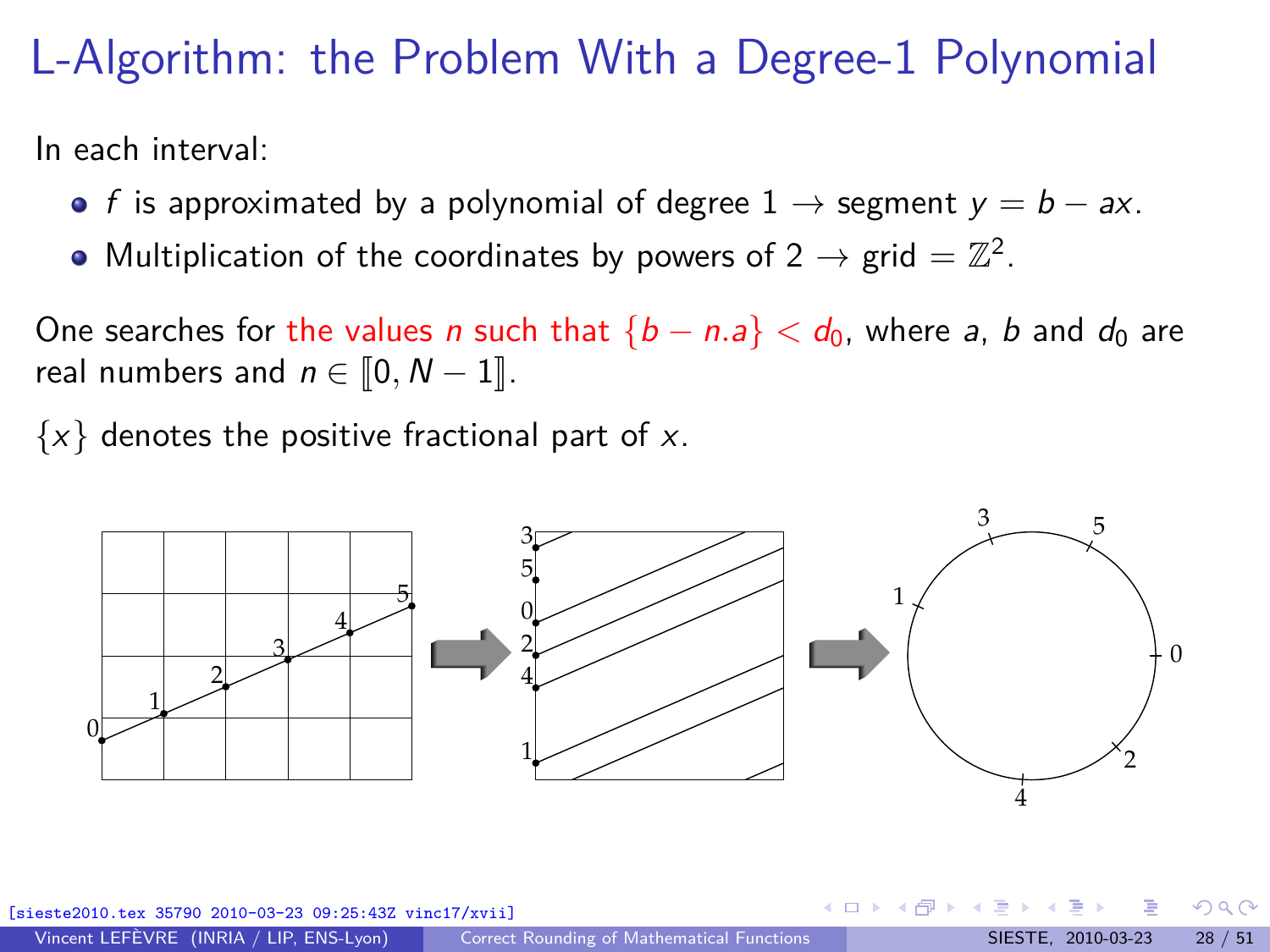# L-Algorithm: the Problem With a Degree-1 Polynomial [2]

- We chose a positive fractional part instead of centered.
	- $\rightarrow$  An upward shift is taken into account in b and  $d_0$ .
- If a is rational, then the sequence 0*.*a, 1*.*a, 2*.*a, 3*.*a, . . . (modulo 1) is periodical.
	- $\rightarrow$  This makes the theoretical analysis more difficult.

 $\rightarrow$  In the proof, one assumes that a is irrational, or equivalently, that a is a rational number  $+$  an arbitrary small irrational number.

But in the implementation, a is rational.

- $\rightarrow$  Extension to rational numbers by continuity.
- $\rightarrow$  Care has to be taken with the inequality tests since
	- $\blacktriangleright$  they are not continuous functions;
	- problems can occur when the period has been reached: endless loops...

 $\Omega$ 

イロト イ押 トイヨ トイヨト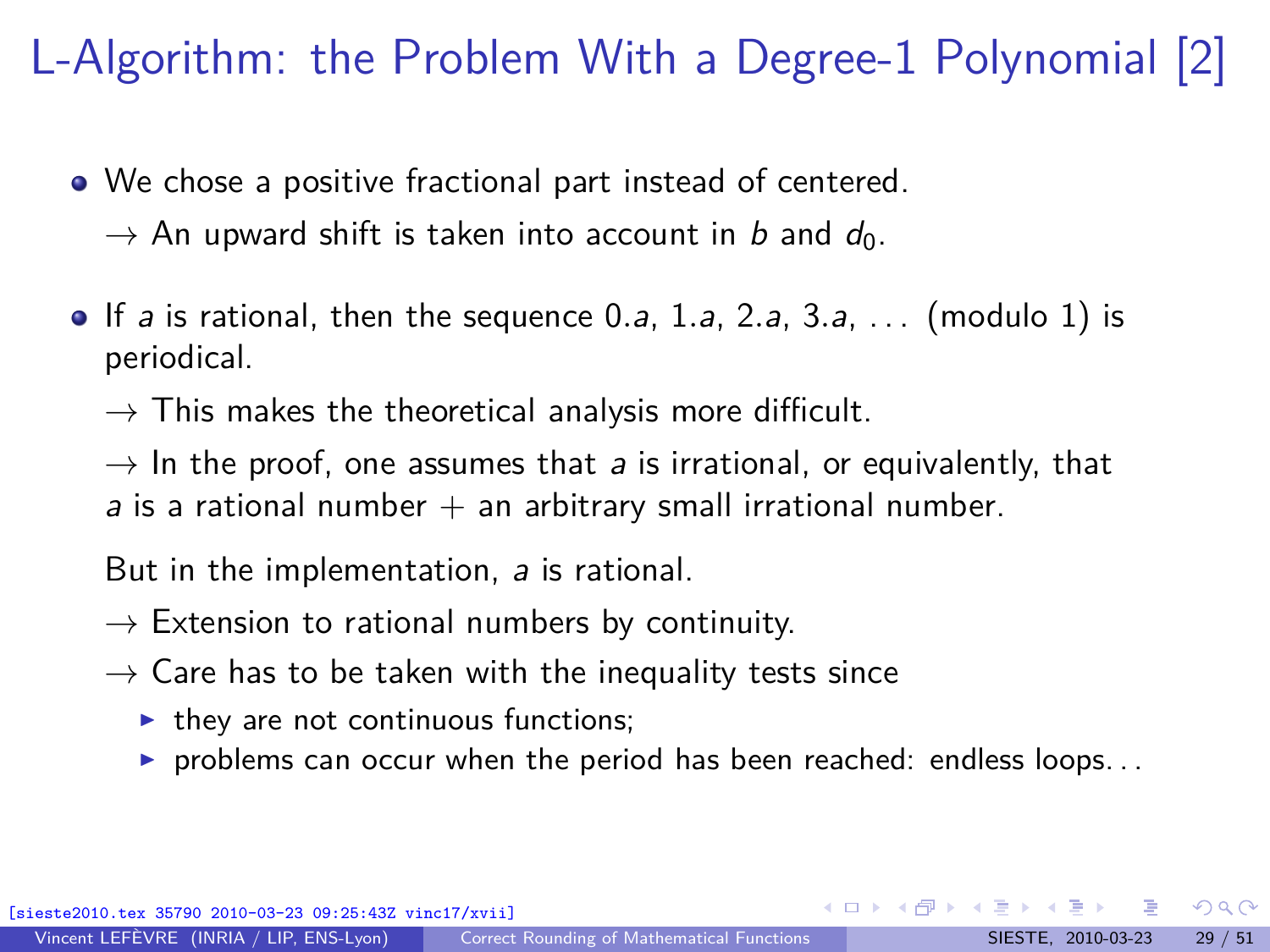#### The Three-Distance Theorem

Note: related to the three-distance theorem.



| [sieste2010.tex 35790 2010-03-23 09:25:43Z vinc17/xvii] |                                            | - ◀ ロ ▶ - ◀ 同 ▶ - ◀ 로 ▶ - ◀ 로 ▶ - - 로 - - - ≯) Q( \* - |  |
|---------------------------------------------------------|--------------------------------------------|--------------------------------------------------------|--|
| Vincent LEFÈVRE (INRIA / LIP, ENS-Lyon)                 | Correct Rounding of Mathematical Functions | SIESTE. 2010-03-23 30 / 51                             |  |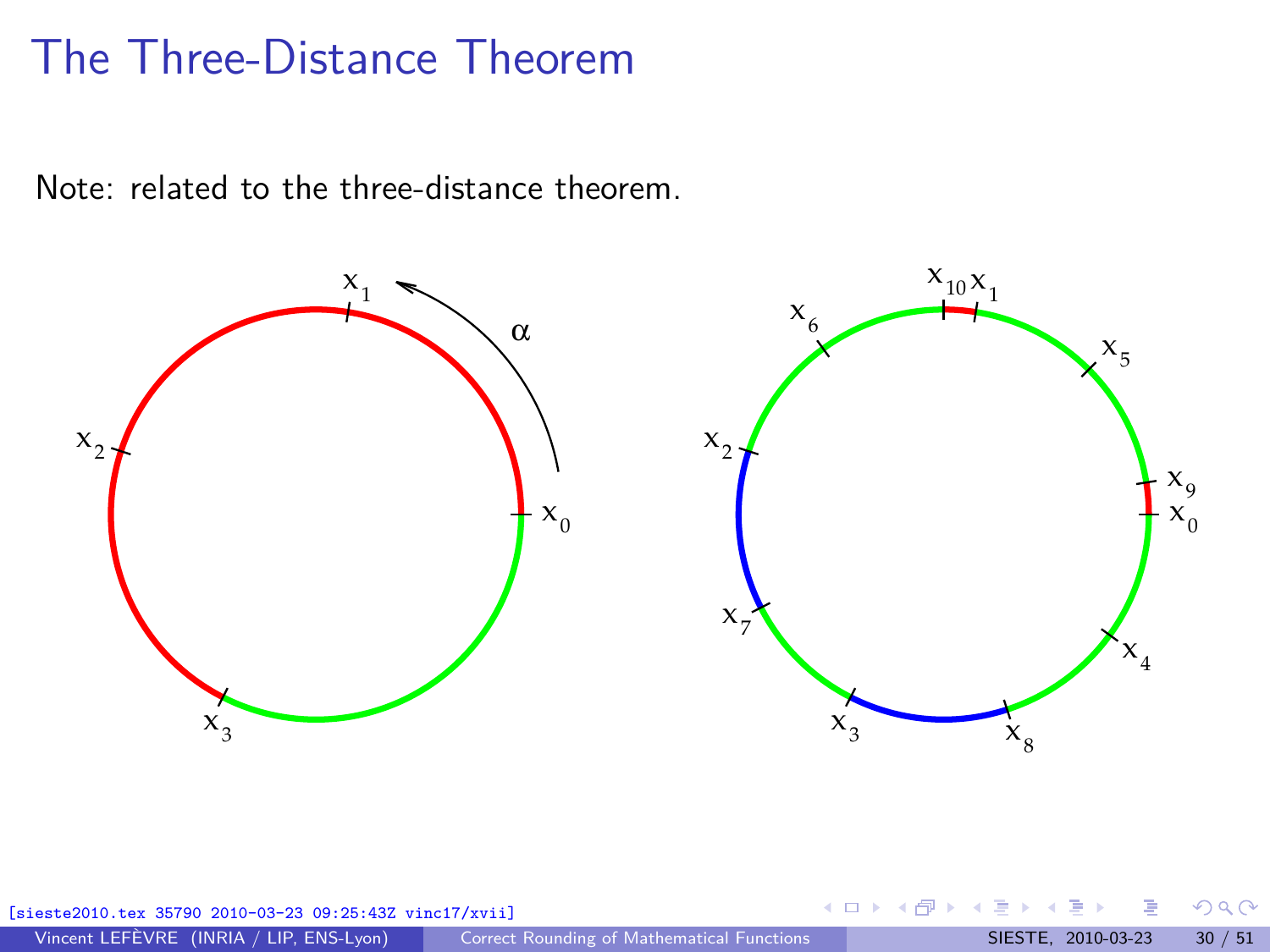## Notations / Properties of k*.*a mod 1 (0 ≤ k *<* n)

Properties of the two-length configurations  $C_n = \{k.a \in \mathbb{R}/\mathbb{Z} : k \in \mathbb{N}, k < n\},\$ to be proved by induction:

- Intervals  $x_0, x_1, \ldots, x_{u-1}$  of length x, where  $x_0$  is the left-most interval and  $x_r = x_0 + r.a$  (translation by r.a modulo 1).
- Intervals  $y_0, y_1, \ldots, y_{\nu-1}$  of length y, where  $y_0$  is the right-most interval and  $y_r = y_0 + r.a$  (translation by r.a modulo 1).
- Total number of points (or intervals):  $n = u + v$  (determined by induction).

In short: **2 primary intervals**  $x_0$  (left) and  $y_0$  (right) + images.

**Initial configuration:**  $n = 2$ ,  $u = v = 1$ .

[sieste2010.tex 35790 2010-03-23 09:25:43Z vinc17/xvii]

 $\Omega$ 

 $A \equiv \mathbf{1} + \mathbf{1} \oplus \mathbf{1} + \mathbf{1} \oplus \mathbf{1} + \mathbf{1} \oplus \mathbf{1} + \mathbf{1} \oplus \mathbf{1} + \mathbf{1} \oplus \mathbf{1} + \mathbf{1} \oplus \mathbf{1} + \mathbf{1} \oplus \mathbf{1} + \mathbf{1} \oplus \mathbf{1} + \mathbf{1} \oplus \mathbf{1} + \mathbf{1} \oplus \mathbf{1} + \mathbf{1} \oplus \mathbf{1} + \mathbf{1} \oplus \mathbf{1} + \mathbf{1} \oplus \mathbf{1} + \math$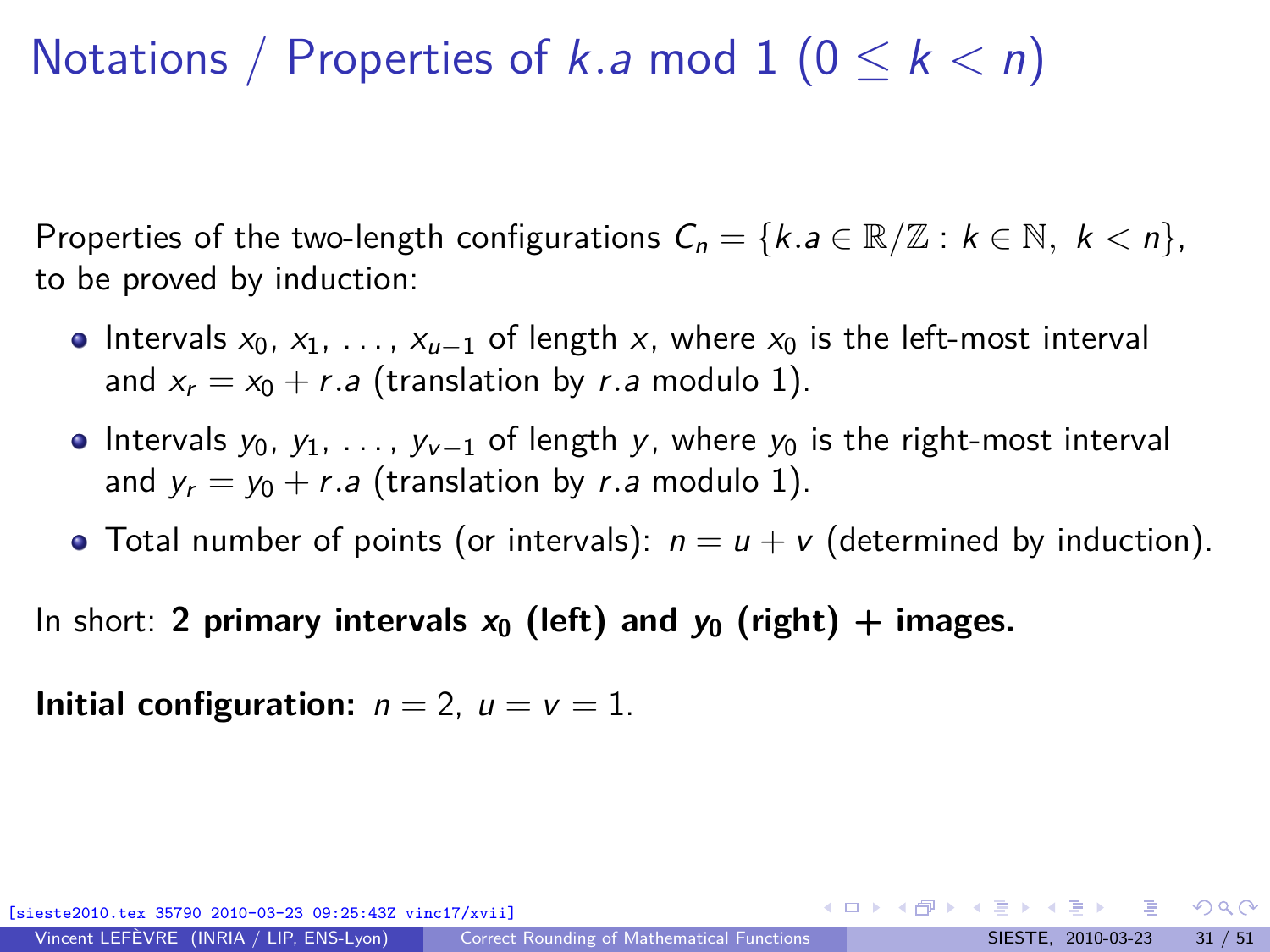## Example: The First Configurations

with a = 17*/*45.



Note: scaling by 45 on the figure.

**K ロ ト K 御 ト K ミ ト**  $299$ [sieste2010.tex 35790 2010-03-23 09:25:43Z vinc17/xvii] Vincent LEFÈVRE (INRIA / LIP, ENS-Lyon) [Correct Rounding of Mathematical Functions](#page-0-0) SIESTE, 2010-03-23 32 / 51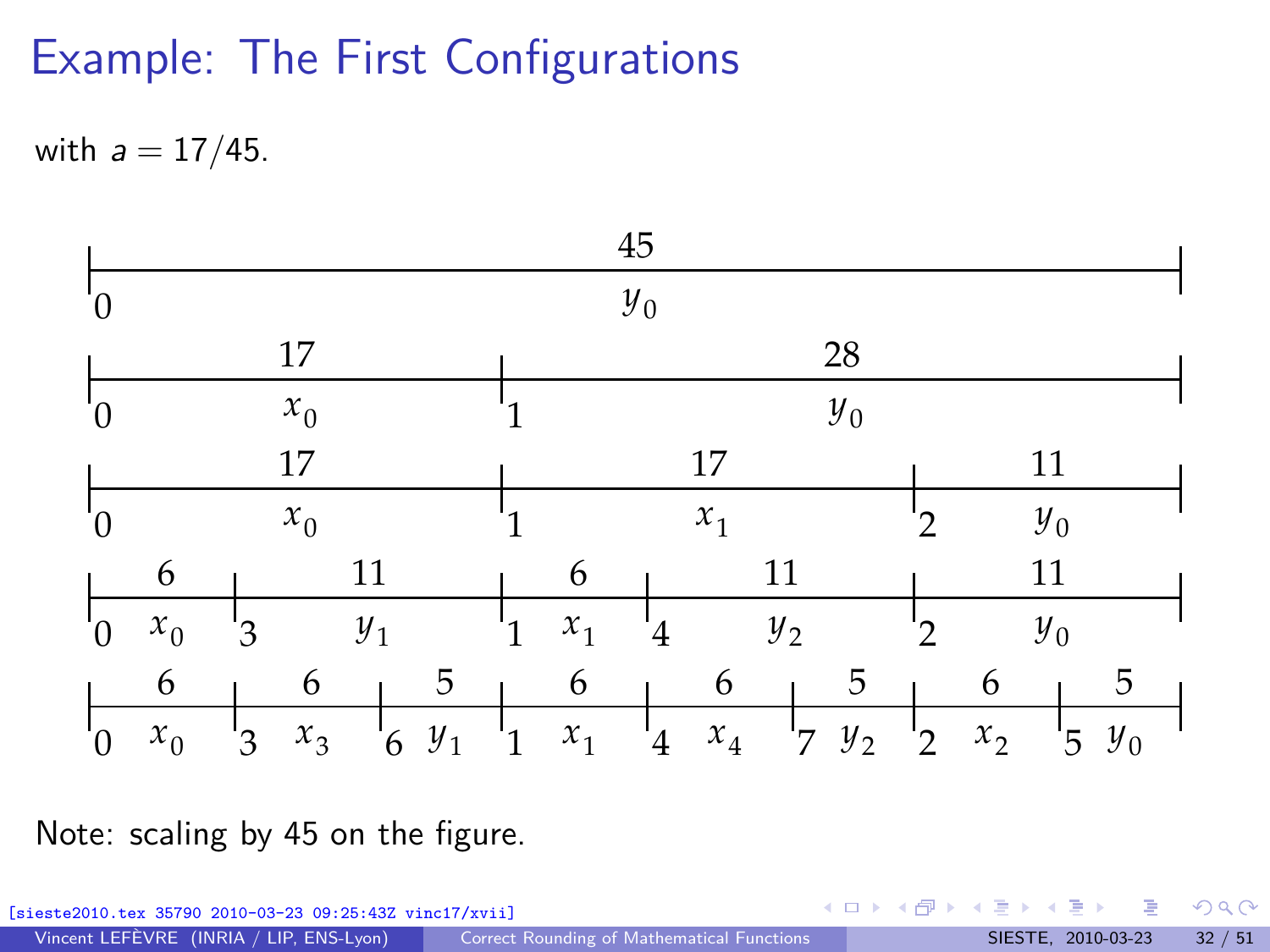### Example: The First Configurations [2]

with  $a = 17/45$  and  $b = 24/45$ .



[sieste2010.tex 35790 2010-03-23 09:25:43Z vinc17/xvii]

Vincent LEFÈVRE (INRIA / LIP, ENS-Lyon) [Correct Rounding of Mathematical Functions](#page-0-0) SIESTE, 2010-03-23 33 / 51

 $\Omega$ 

イロト イ何 ト イヨ ト イヨ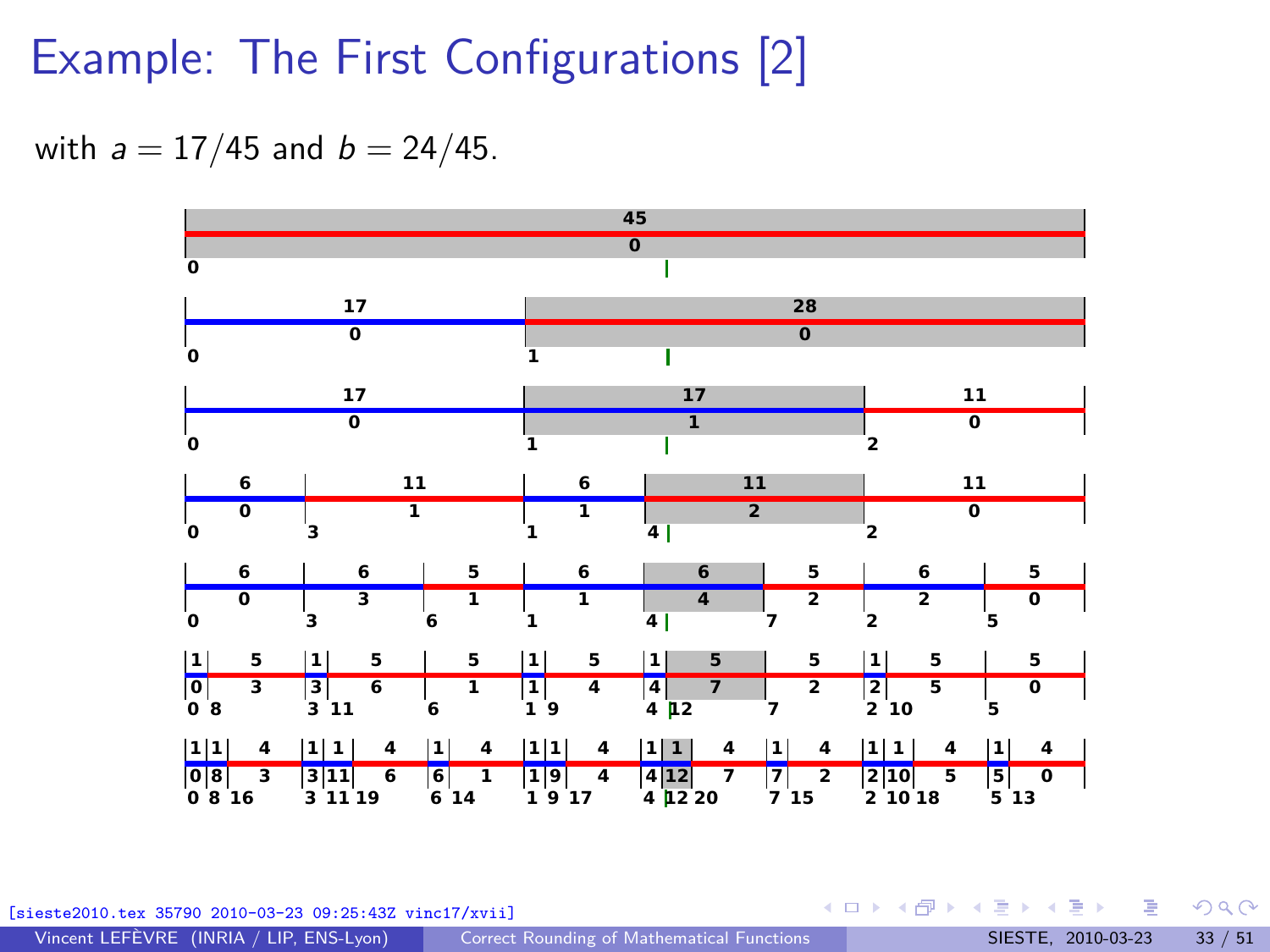#### From a Configuration to the Next One

The main idea: when adding new points, one of the primary intervals (no inverse image) is affected first, then all its images are affected in the same way. For instance, see both intervals of length 17 on the figure.

- Since *a* is irrational, *n.a* is strictly between two points of smaller indices, one of which, denoted  $r$  is non zero.
- Therefore the points of indices  $r 1$  and  $n 1$  (obtained by a translation) are adjacent, and their distance  $\ell$  is either x or y.  $\rightarrow$  Same distance  $\ell$  between the points of indices r and n.
- **•** Thus the new point *n* splits an interval of length  $h = max(x, y)$  into two intervals of respective lengths  $\ell = \min(x, y)$  and  $h - \ell$ .
- The length  $h \ell$  is new, therefore the corresponding interval does not have an inverse image (i.e. by adding  $-a$ ).
- Therefore this interval has as a boundary point of index 0.
- $\rightarrow$  As a consequence, the point of index *n* is completely determined.

 $QQ$ 

 $A \equiv \mathbf{1} + \mathbf{1} \oplus \mathbf{1} + \mathbf{1} \oplus \mathbf{1} + \mathbf{1} \oplus \mathbf{1} + \mathbf{1} \oplus \mathbf{1} + \mathbf{1} \oplus \mathbf{1} + \mathbf{1} \oplus \mathbf{1} + \mathbf{1} \oplus \mathbf{1} + \mathbf{1} \oplus \mathbf{1} + \mathbf{1} \oplus \mathbf{1} + \mathbf{1} \oplus \mathbf{1} + \mathbf{1} \oplus \mathbf{1} + \mathbf{1} \oplus \mathbf{1} + \mathbf{1} \oplus \mathbf{1} + \math$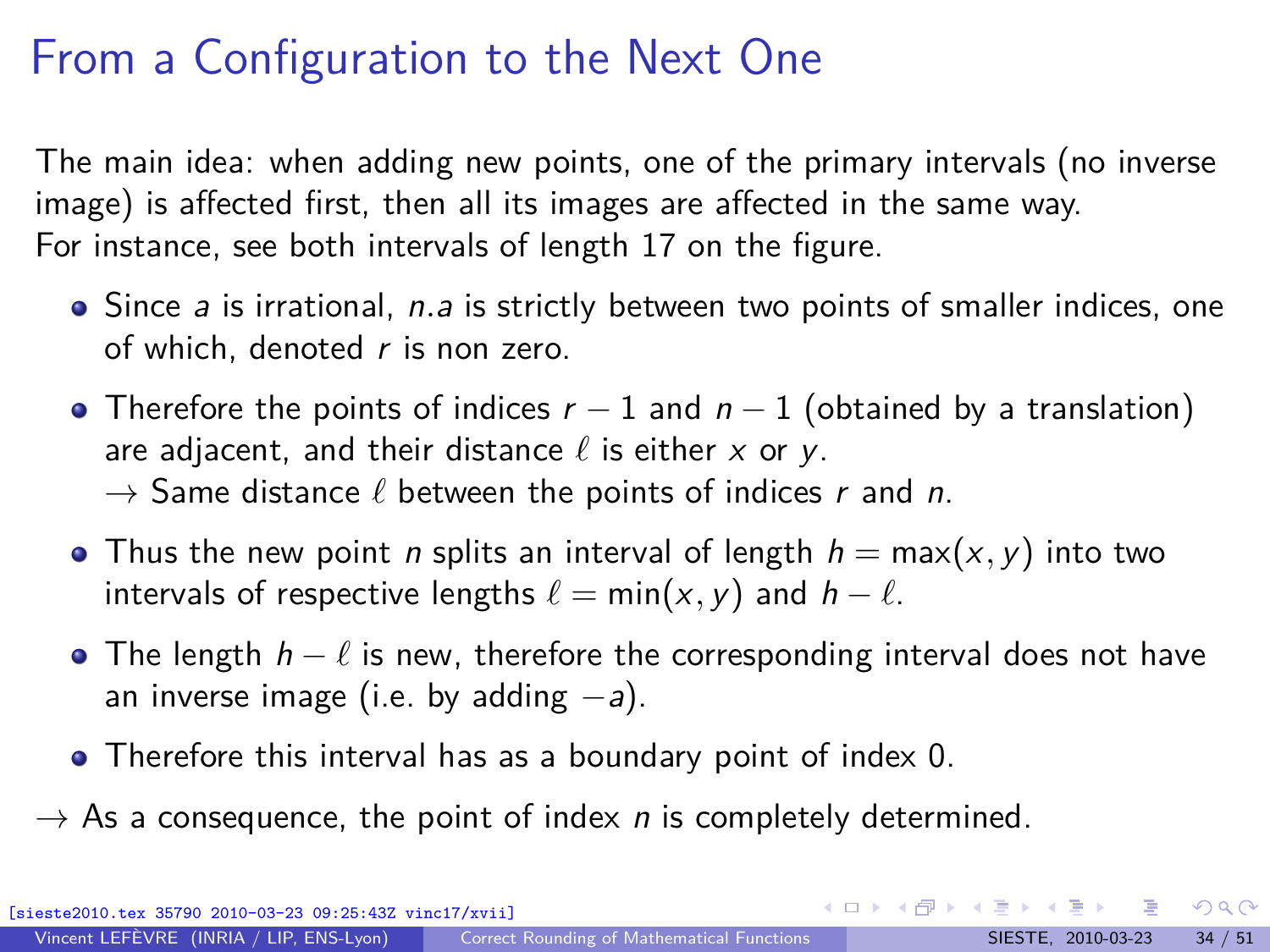# From a Configuration to the Next One [2]

The other intervals of length  $h$  will be split in the same way, one after the other with increasing indices (translations by  $a$ ).

- Indices of the intervals of length  $h \ell$ : these are the indices of the corresponding intervals of length h.
- Indices of the intervals of length  $\ell$ : assume that  $\ell = x$  (same reasoning for  $\ell = y$ ); the first interval of length x is obtained by a translation of an old interval of length x (as shown in previous slide), necessarily  $x_{u-1}$  (the last one) since the image of  $x_{i-1}$  is  $x_i$  for all  $i < u$ . Thus this interval is  $x_u$  and we have  $x_u = x_0 + u.a$ . The next intervals:  $x_{u+1}$ ,  $x_{u+2}$ , etc.

For the algorithm(s):

- We only need to focus on what occurs in the primary intervals.
- $\bullet$  At the same time, we track the position of the point  $b$ :
	- ightharpoonup whether it is in an interval  $x_k$  or in an interval  $y_k$ ;
	- its distance to the left endpoint of the interval.

 $\Omega$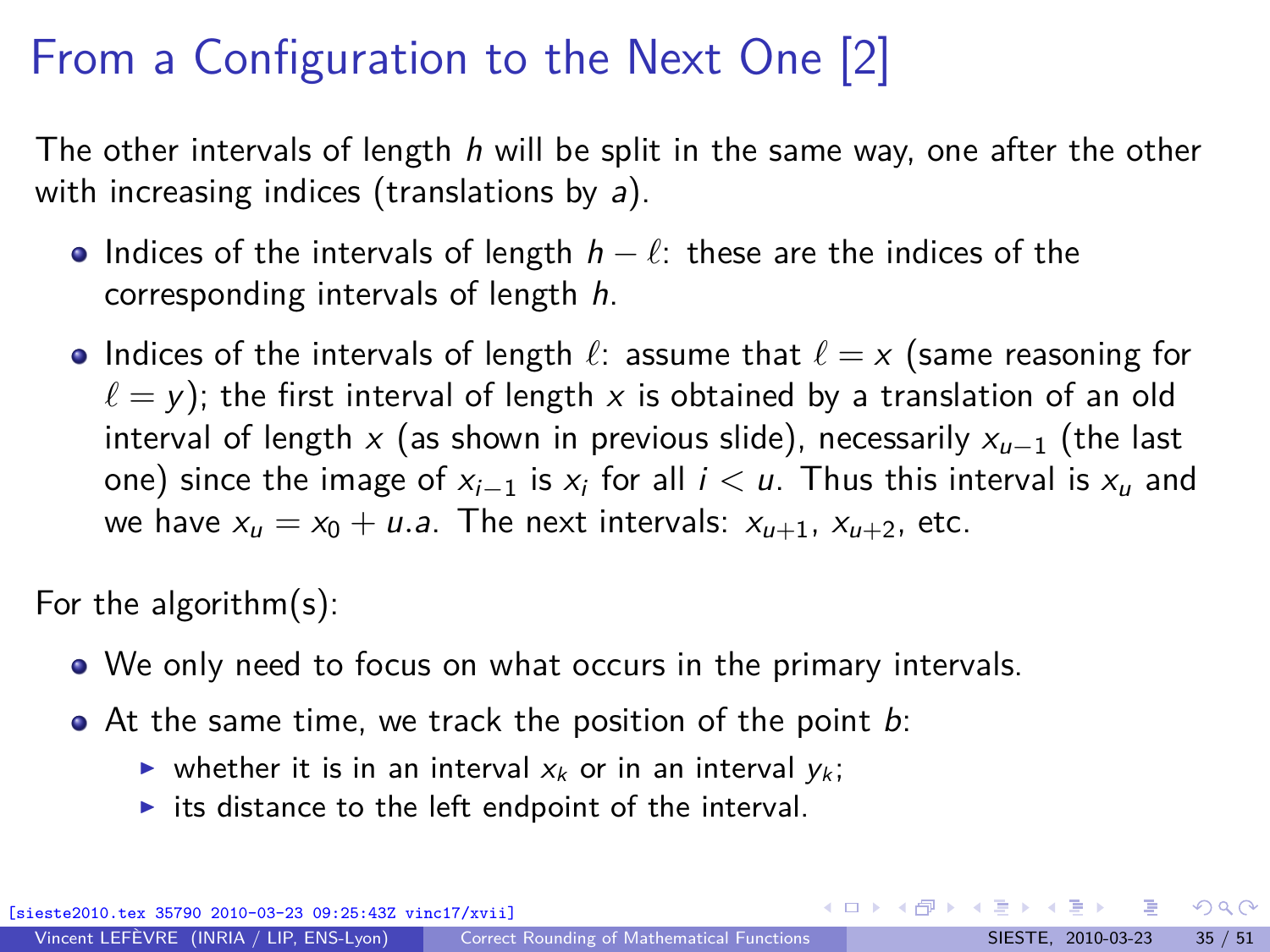### The Algorithms

**Basic algorithm** (1997): returns a lower bound d on  $\{b - n \cdot a\}$  for  $n \in [0, N - 1]$ (in fact, *d* is the *exact* distance for  $n \in [0, N' - 1]$ , where  $N \le N' < 2N$ ).

**Here:** parameters chosen so that  $d > d_0$  in most intervals, allowing to immediately conclude that there are no worst cases in the interval.

**New algorithm** (mentioned in 1998): returns the index n *<* N of the first point such that  ${b - n.a} < d_0$ , otherwise any value  $\geq N$  if there are no such points.

Gives the information we need, but uses an additional variable, so that it is slower. Good replacement for the naive algorithm.

Another improvement: test with a shift (fast!) if it is interesting to replace a sequence of iterations by a single one with a division.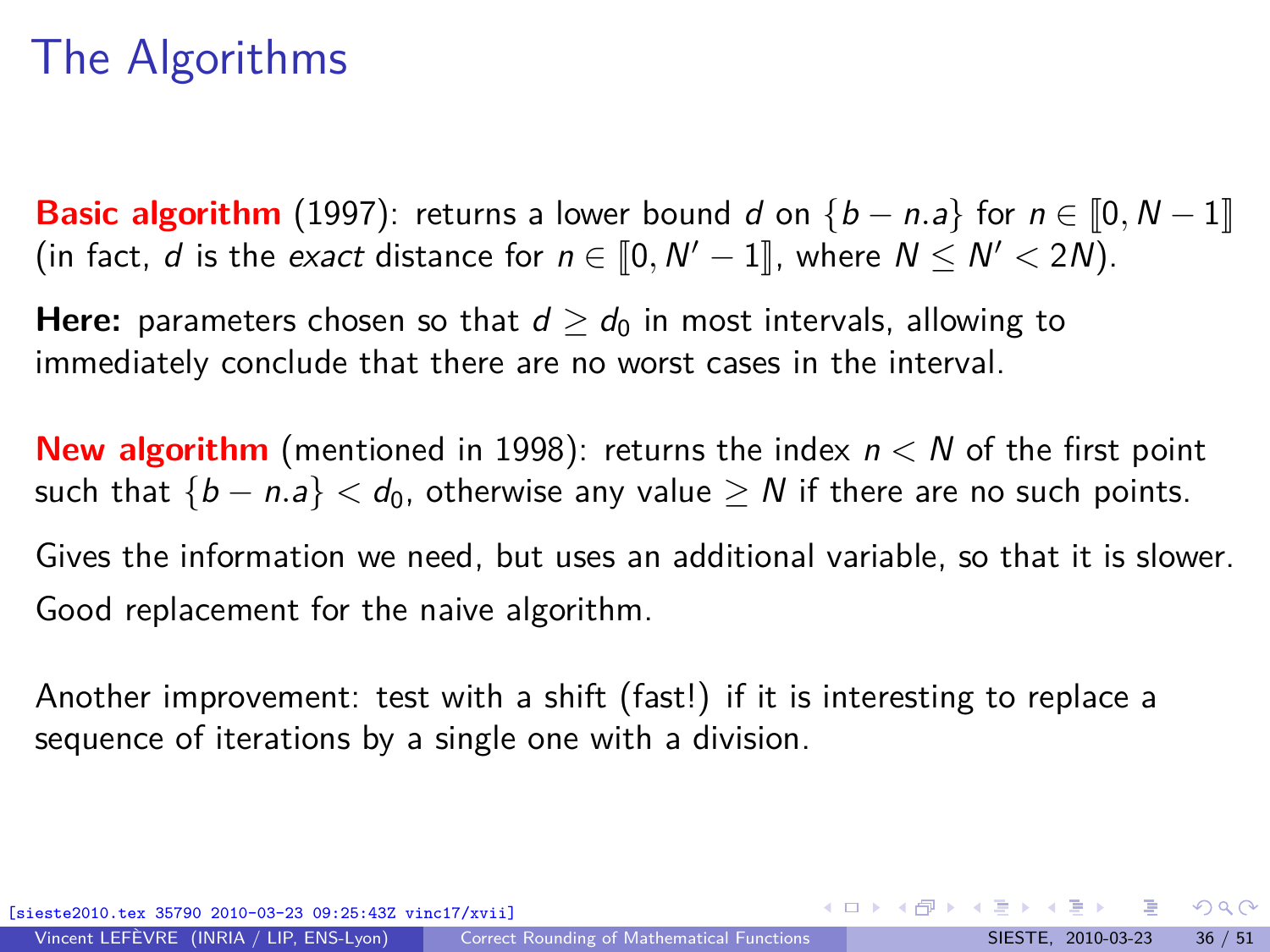# The Algorithms [2]

The necessary data:

- the lengths  $x$  and  $y$ , and the numbers  $u$  and  $v$  of these intervals;
- a binary value saying whether the point b is in an interval of length x or y;
- the index  $r$  of this interval (new algorithm only);
- $\bullet$  the distance d between b and the left endpoint of this interval.

Immediate consequence of the properties:

- the left endpoint of an interval  $x_r$  has index r;
- the left endpoint of an interval  $y_r$  has index  $u + r$ .

(010-03-23 09:25:43Z vinc17/xvii

 $\Omega$ 

イロメ イ押メ イモメ イモメ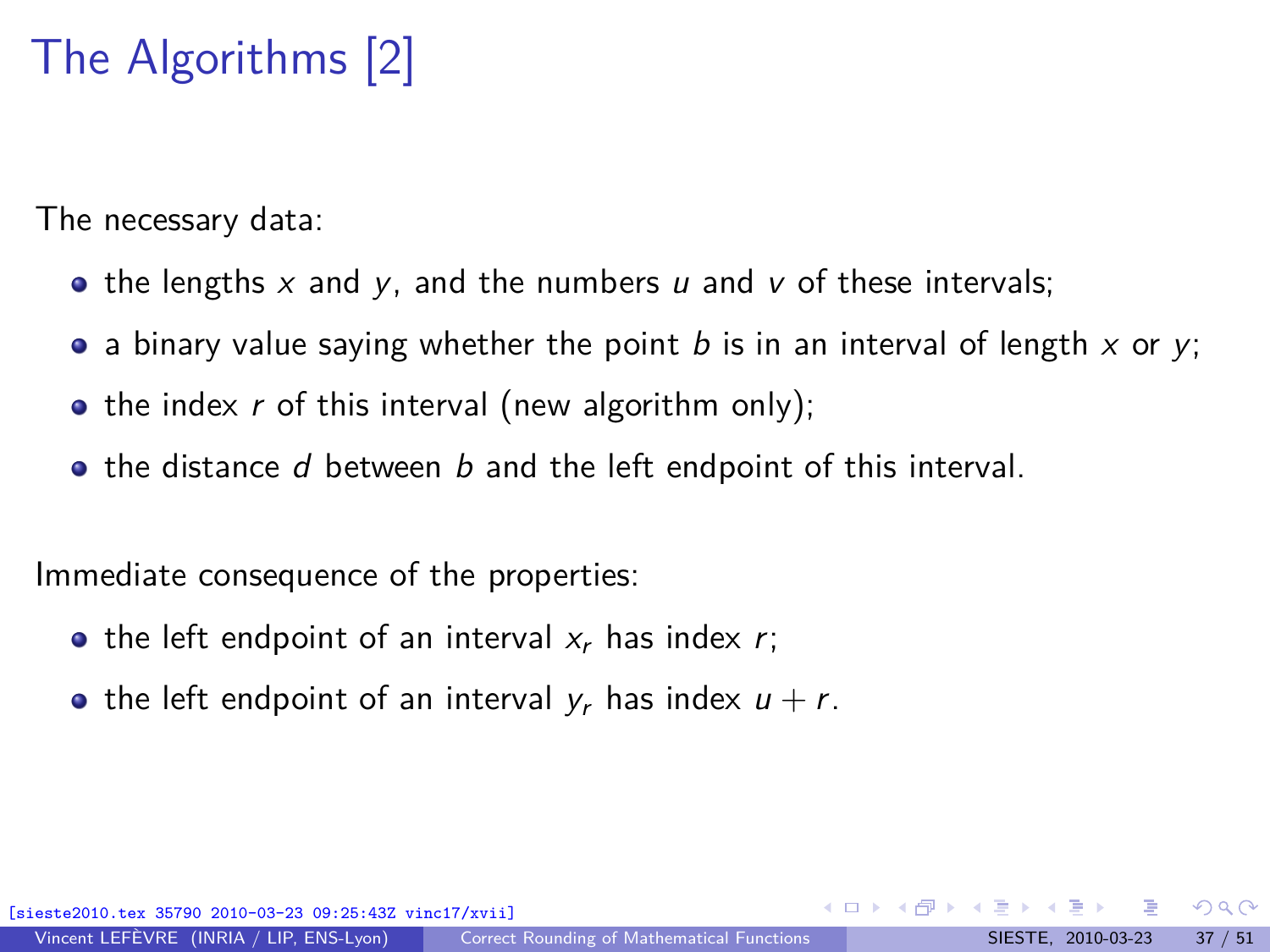#### Subtractive Version of the Algorithms

In red: additional statements for the new algorithm.

**Initialization:**  $x = \{a\}$ ;  $y = 1 - \{a\}$ ;  $d = \{b\}$ ;  $u = v = 1$ ;  $r = 0$ ; **if**  $(d < d_0)$  **return** 0

**Unconditional loop:**

\n
$$
\text{if } (d < x)
$$
\n

\n\n $\text{while } (x < y)$ \n

\n\n $\text{if } (u + v \geq N) \text{ return } N$ \n

\n\n $\text{if } (u + v \geq N) \text{ return } N$ \n

\n\n $\text{if } (u + v \geq N) \text{ return } N$ \n

\n\n $\text{if } (d \geq x) \text{ } r = r + v;$ \n

\n\n $\text{if } (d \geq x) \text{ } r = r + v;$ \n

\n\n $\text{if } v = v + u;$ \n

**else**

 $d = d - x;$  $\textsf{if}~\left( d < d_0 \right)$  return  $r + u$ **while** (y *<* x) **if** (u + v ≥ N) **return** N  $x = x - y$ ;  $v = v + u$ ; **if** (u + v ≥ N) **return** N  $y = y - x;$ **if**  $(d < x)$   $r = r + u$ ;  $u = u + v;$ 

K ロト K 御 ト K 君 ト K 君 K

 $[09:25:43Z$  vinc17/xvii]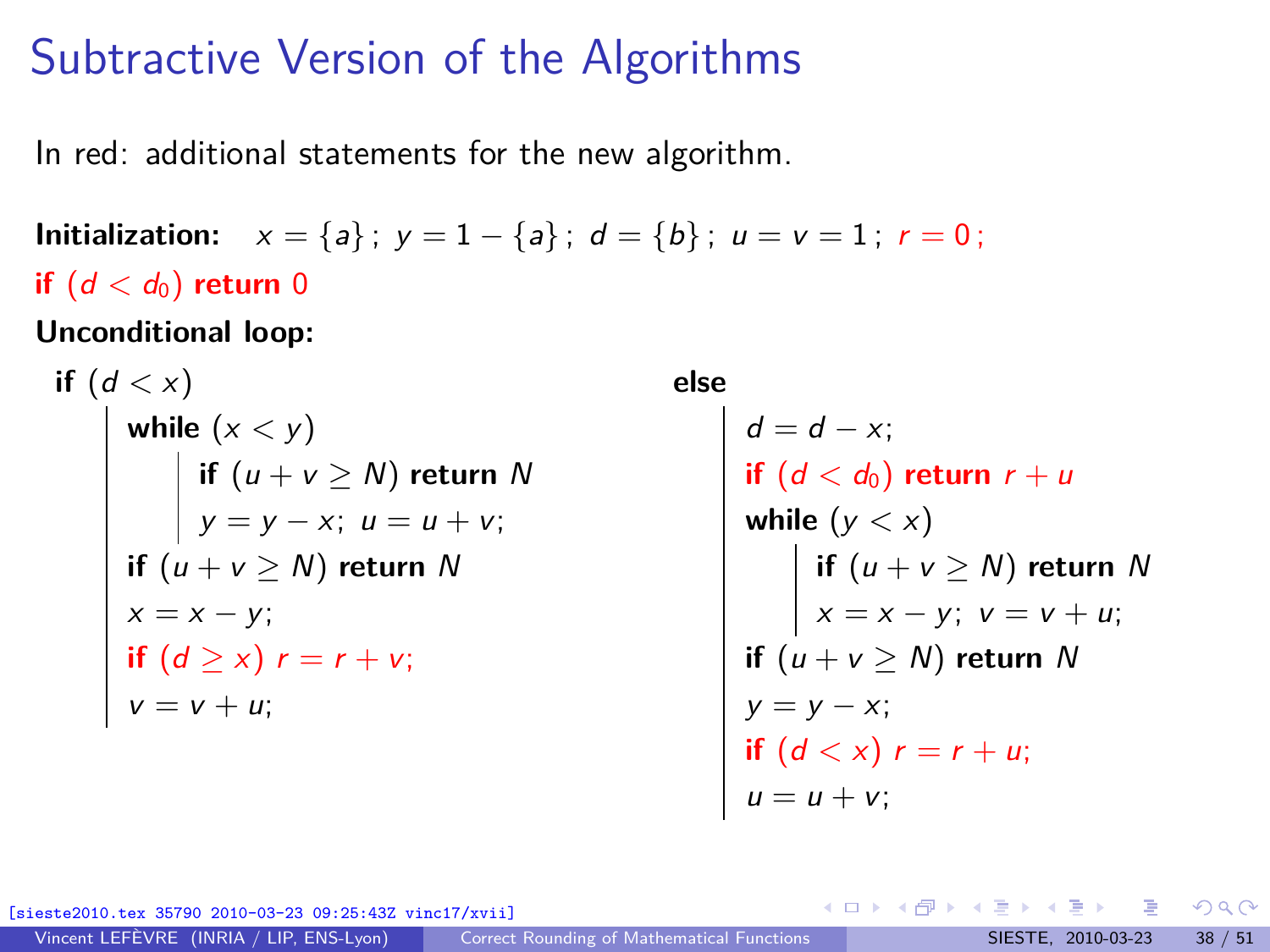## Divisions Can Be Introduced

But for most iterations (small partial quotient), a succession of subtractions is faster.  $\rightarrow$  LOGMS parameter (the value 3 seemed to be the best choice).

```
Excerpt of generated code
```

```
if (LOGMS == 0 || (LOGMS < 64 && (y >> LOGMS) > x))
  {
   uint64_t q = y / x;
   TESTEND(q >= N); /* avoid overflow below */
    y -= (unsigned int) q * x;
   u += (unsigned int) q * v;
  }
else
 while (x < y){
      TESTEND(u + v) = N;
      v -= x;
      u += v:
    }
```
[sieste2010.tex 35790 2010-03-23 09:25:43Z vinc17/xvii]

 $\Omega$ 

イロト イ押 トイヨ トイヨト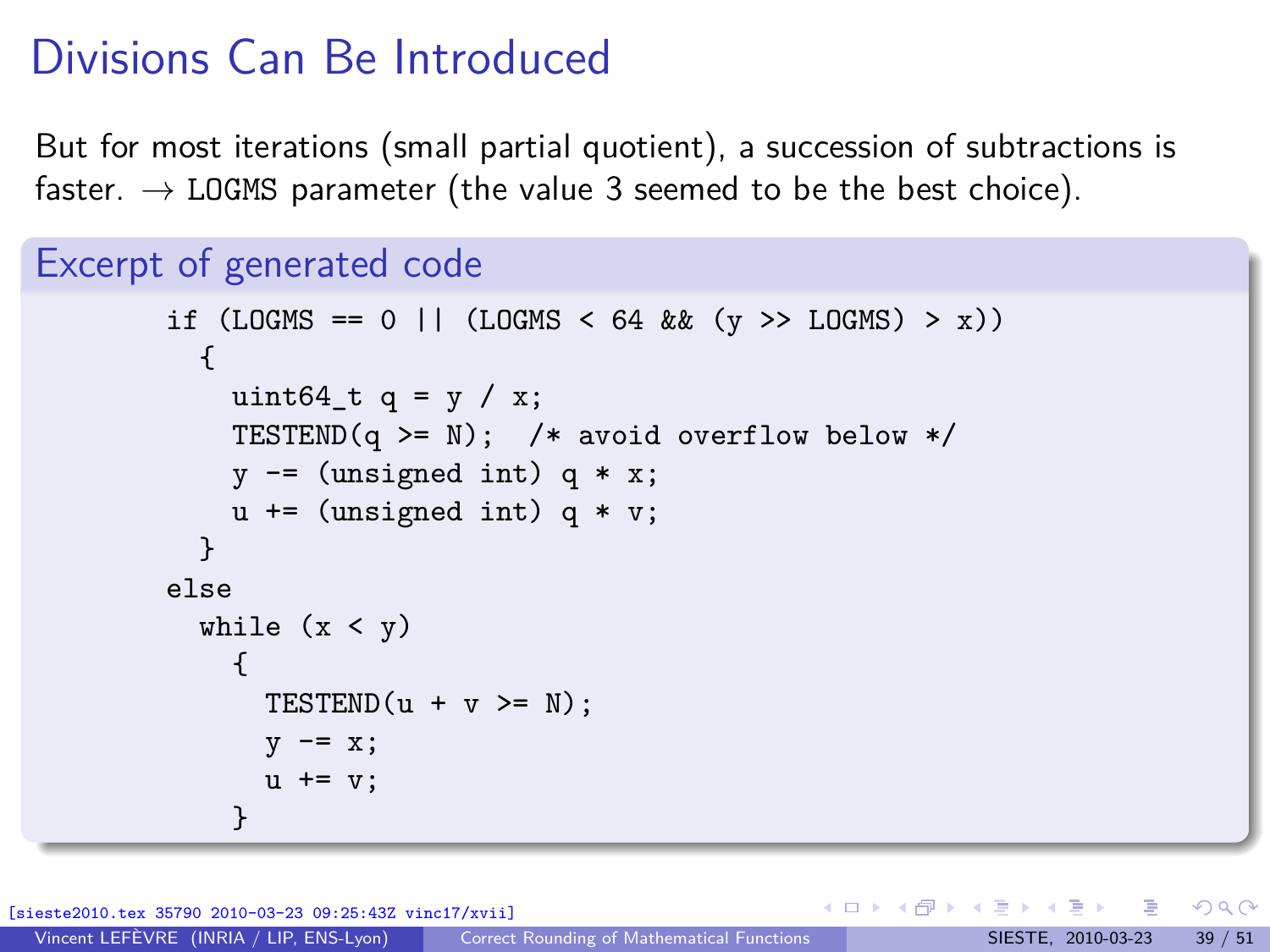# Divisions Can Be Introduced [2]

#### **Notations for the following timings:**

- Option c=*k* : a succession of subtractions are replaced by a single division when one needs to do at least  $2^k$  subtractions without modifying the value  $\emph{d}$ (−: subtractive algorithm only).
- Algorithm selection:

|           |       | $1 = 3$ | W     | old w |
|-----------|-------|---------|-------|-------|
| default   | basic | basic   | basic | new   |
| if failed | naive | 8-split | new   |       |
| if failed |       | naive   |       |       |

8-split: the interval is split into  $2^3 = 8$  subintervals and the basic algorithm is tried again.

[0-03-23 09:25:43Z vinc17/xvii]

 $\Omega$ 

イロト イ押 トイヨ トイヨト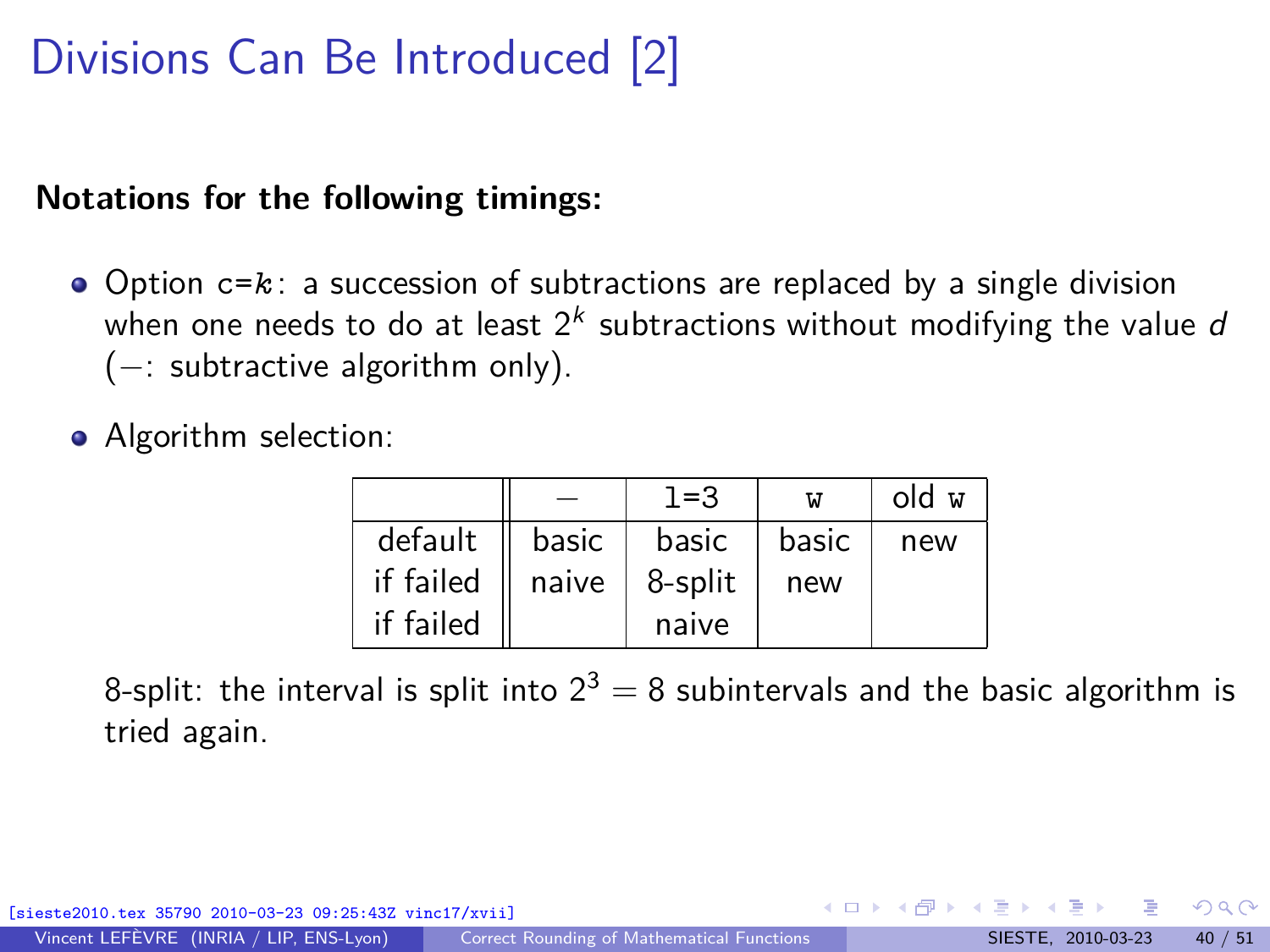# Divisions Can Be Introduced [3]

Tests on a 2 GHz AMD Opteron (2005).

|              | $\exp x$ , exponent 0 |         |       |                       | $2^x$ , exponent 0 |         |       |         |
|--------------|-----------------------|---------|-------|-----------------------|--------------------|---------|-------|---------|
| $\mathsf{C}$ |                       | $1 = 3$ | W     | old w                 |                    | $1 = 3$ | W     | old w   |
| 0            | 42.30                 | 35.46   | 35.26 | (39.22)               | 37.83              | 32.95   | 32.82 | (49.24) |
| 1            | 26.32                 | 19.27   | 19.09 | (18.40)               | 23.83              | 18.72   | 18.67 | (20.45) |
| 3            | 24.09                 | 16.82   | 16.85 | (16.67)               | 22.21              | 16.96   | 17.04 | (18.79) |
| 5            | 24.47                 | 17.29   | 17.29 | (16.76)               | 23.23              | 18.03   | 18.08 | (19.04) |
|              | 21.54                 | 14.23   | 14.26 | (15.38)               | 21.68              | 16.42   | 16.52 | (18.36) |
|              | $sin x$ , exponent 0  |         |       | $\cos x$ , exponent 0 |                    |         |       |         |
| C            |                       | $1 = 3$ | W     | old w                 |                    | $1 = 3$ | W     | old w   |
| 0            | 40.24                 | 31.72   | 31.67 | (42.88)               | 39.08              | 33.52   | 33.51 | (36.04) |
| 1            | 28.28                 | 19.52   | 19.49 | (19.58)               | 25.87              | 20.10   | 20.18 | (19.61) |
| 3            | 26.41                 | 17.54   | 17.55 | (17.72)               | 22.76              | 16.93   | 17.08 | (17.11) |
| 5            | 27.15                 | 18.36   | 18.32 | (17.55)               | 23.15              | 17.29   | 17.47 | (17.24) |
|              | 23.71                 | 14.74   | 14.85 | (16.11)               | 19.99              | 14.12   | 14.30 | (15.20) |

[sieste2010.tex 35790 2010-03-23 09:25:43Z vinc17/xvii]

 $298$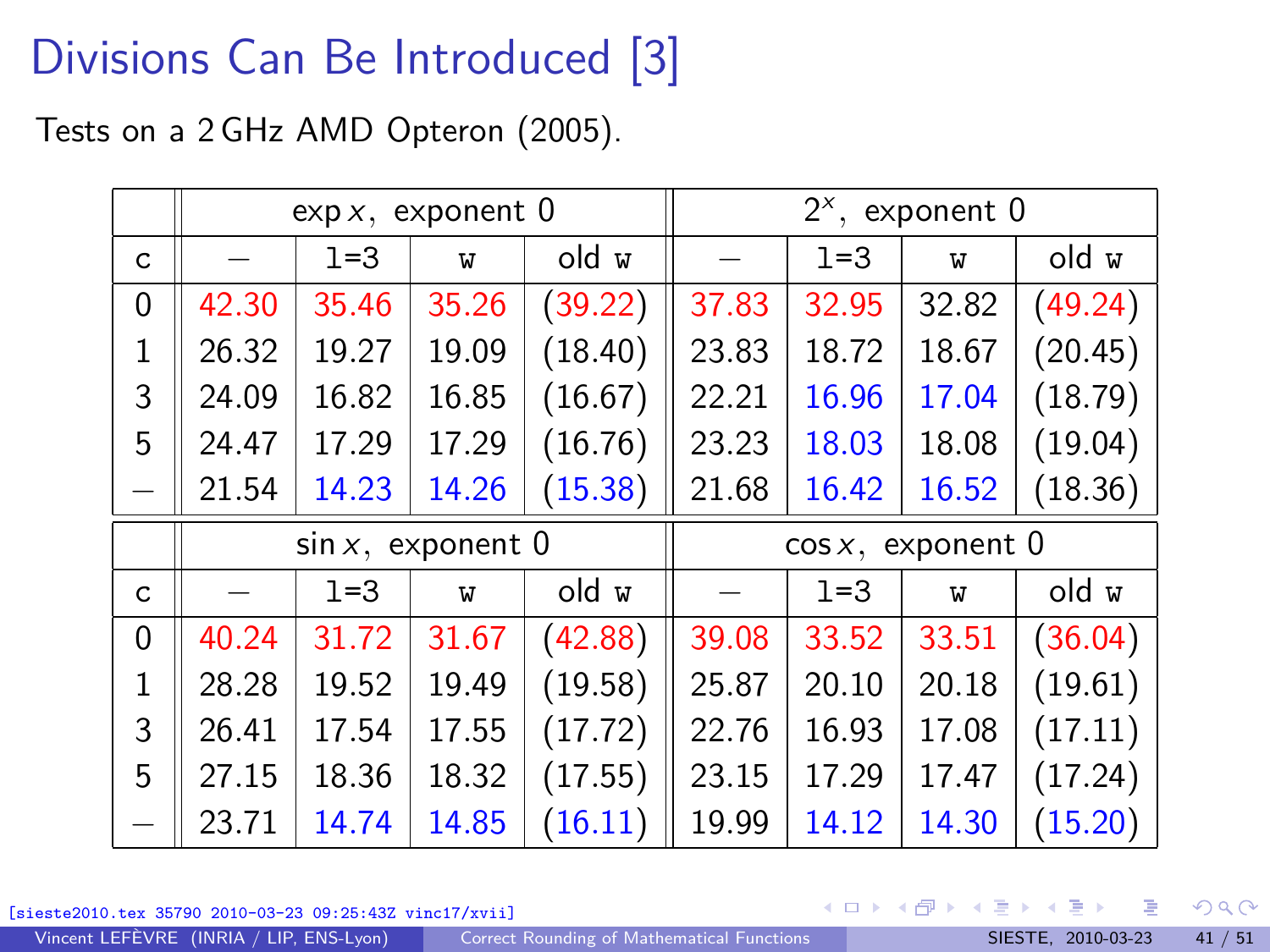# Divisions Can Be Introduced [4]

Tests on a 2 GHz AMD Opteron (2005).

|              | $\exp x$ , exponent - 6 |       | $2^x$ , exponent - 6    |         |       |       |       |         |
|--------------|-------------------------|-------|-------------------------|---------|-------|-------|-------|---------|
| $\mathsf{C}$ |                         | $1=3$ | W                       | old w   |       | $1=3$ | W     | old w   |
| 0            | 18.29                   | 18.15 | 18.09                   | (59.08) | 21.42 | 21.31 | 21.27 | (81.95) |
| 1            | 12.54                   | 12.52 | 12.51                   | (18.05) | 13.27 | 13.18 | 13.16 | (22.15) |
| 3            | 12.10                   | 11.95 | 11.86                   | (17.07) | 12.84 | 12.91 | 12.68 | (21.26) |
| 5            | 14.41                   | 14.31 | 14.16                   | (17.65) | 14.67 | 14.56 | 14.54 | (22.34) |
|              | 22.13                   | 21.94 | 21.97                   | (26.25) | 17.62 | 17.40 | 17.44 | (21.31) |
|              | $\sin x$ , exponent - 6 |       | $\cos x$ , exponent - 6 |         |       |       |       |         |
| C            |                         | $1=3$ | W                       | old w   |       | $1=3$ | W     | old w   |
| 0            | 15.74                   | 15.56 | 15.59                   | (16.21) | 15.61 | 15.43 | 15.44 | (19.10) |
| $\mathbf{1}$ | 10.22                   | 10.06 | 10.10                   | (9.79)  | 10.72 | 10.57 | 10.58 | (10.74) |
| 3            | 9.45                    | 9.25  | 9.26                    | (9.33)  | 10.12 | 9.99  | 10.04 | (10.58) |
| 5            | 9.34                    | 9.16  | 9.20                    | (9.30)  | 10.50 | 10.30 | 10.33 | (10.72) |
|              | 314.8                   | 314.3 | 314.6                   | (369.9) | 161.3 | 161.1 | 161.1 | (188.6) |

[sieste2010.tex 35790 2010-03-23 09:25:43Z vinc17/xvii]

 $298$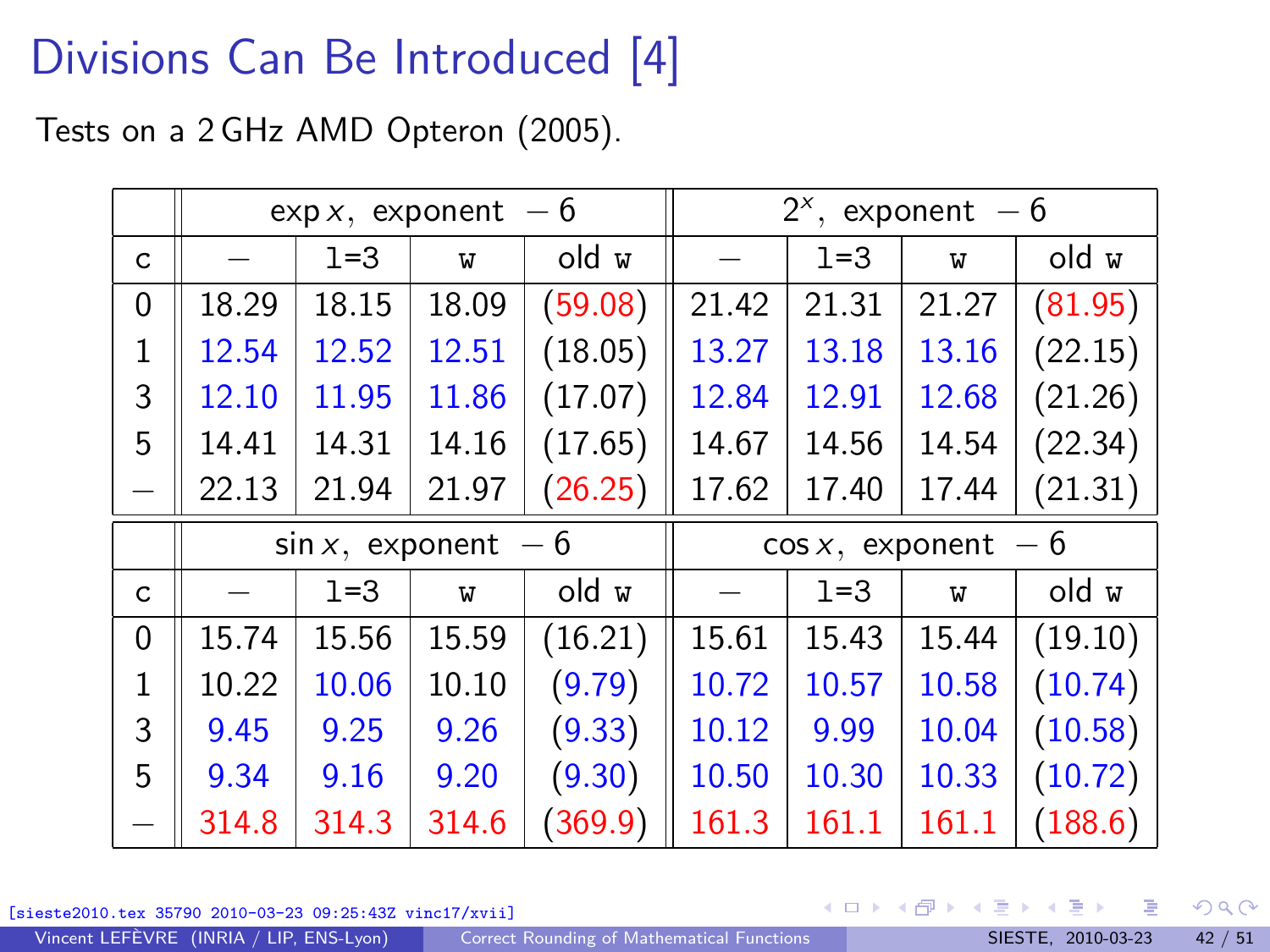## Example of Domain Splitting

Input interval [1, 2] decomposed into  $2^{13} = 8192$  sub-intervals *I*.

For each sub-interval  $\ell$  of size  $2^{40}$ :

- $\bullet$  Function f is approximated by a degree-d polynomial.
- Code (C with the mpn layer of GMP) is generated: my algorithm is applied on sub-intervals J of  $2^{15} = 32768$  points (64-bit integer arithmetic), and in case of failure,  $2^{12} = 4096$  (or  $2^{11} = 2048$ ) points, and if this still fails, the naive method (difference table). Note: this can probably be improved, e.g. larger intervals J (with 128-bit arithmetic?), variant instead of the naive method. . .
- If GCC is used, the code is compiled using -fprofile-generate and tested on the first  $2^8 = 256$  sub-intervals (for up to 22% speed-up on Opteron).
- The code is recompiled using -fprofile-use and run.

The accuracy (chosen for efficiency) is not sufficient to determine the worst cases. A second filter step is necessary: conventional algorithm (much slower but run on much fewer inputs) on each potential worst case.

35790 2010-03-23 09:25:43Z vinc17/xvii]

 $\Omega$ 

 $\left\{ \begin{array}{ccc} \square & \times & \overline{\square} & \times \end{array} \right.$   $\left\{ \begin{array}{ccc} \square & \times & \times & \overline{\square} & \times \end{array} \right.$   $\left\{ \begin{array}{ccc} \square & \times & \times & \overline{\square} & \times \end{array} \right.$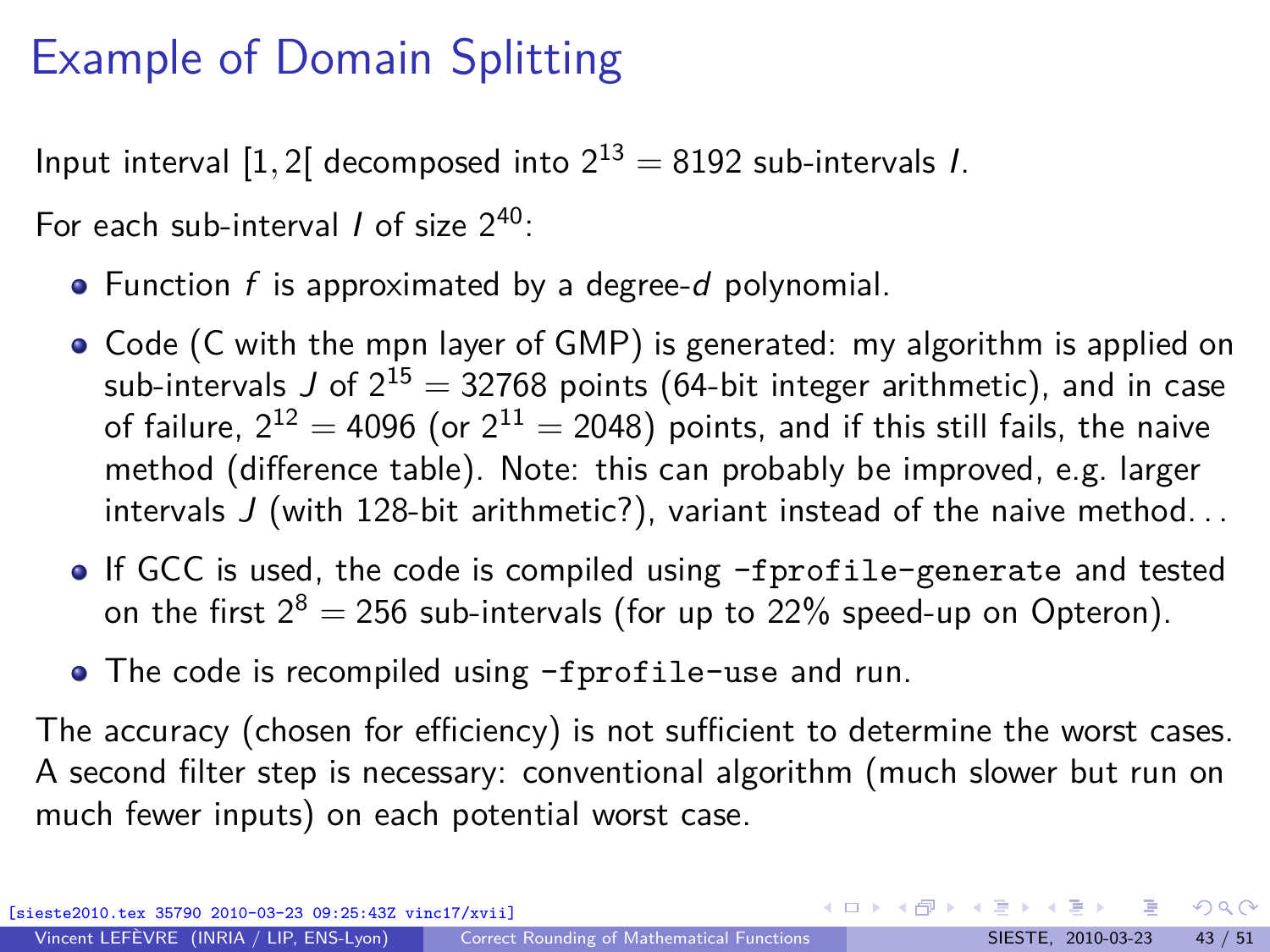## Polynomial Degree and Coefficient Size

Examples with a 54-bit significand and splitting into intervals of size  $2^{40}$ .

For some functions and left endpoints of the interval, the table gives the degree of the polynomial and the size (in bits) of the coefficient of highest degree.

| function   | $x_0$                        | degree | size |
|------------|------------------------------|--------|------|
| exp x      | 1                            | 6      | 320  |
| exp x      | 8                            |        | 352  |
| exp x      | 64                           | 9      | 416  |
| log x      | 2                            | 6      | 320  |
| log x      | $2^{1000}$                   | 6      | 320  |
| $x^4$      | 1                            | 4      | 224  |
| $x^{17}$   | 1                            | 8      | 384  |
| $x^{345}$  | 1                            | 12     | 544  |
| $x^{2065}$ | 1                            | 18     | 736  |
| $x^{2065}$ | $\mathfrak{D}$<br>$\epsilon$ | 15     | 640  |

[sieste2010.tex 35790 2010-03-23 09:25:43Z vinc17/xvii]

 $\Omega$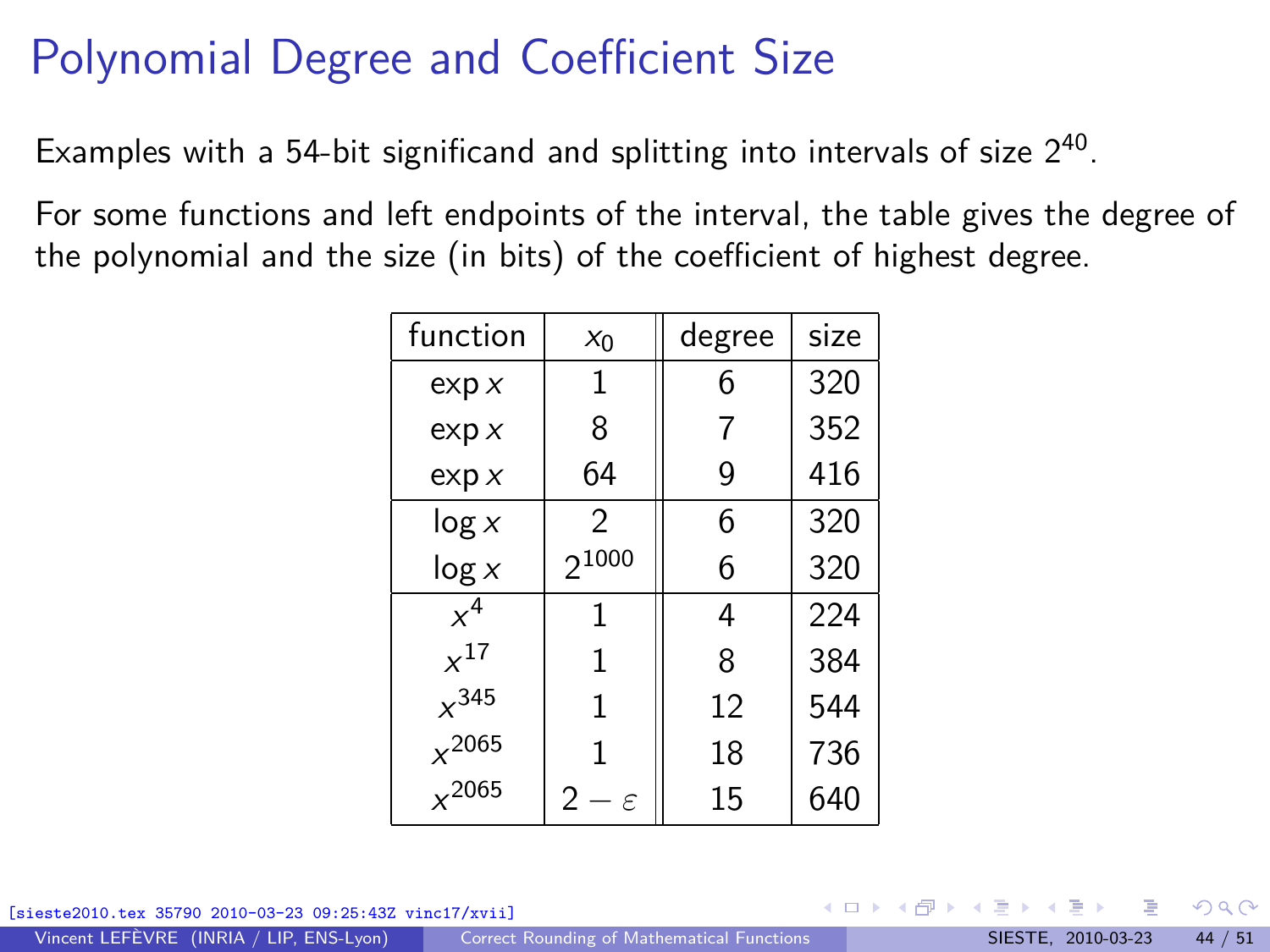# Timings (Example)

Note: timings can differ from an interval to the other and parameters may not be optimal, but the following timings give orders of magnitude. . .

Timings in seconds on a recent machine (Intel Xeon E5520 at 2.27 GHz, only one core used) for function exp:

| Exponent | Interval |      |  |  |
|----------|----------|------|--|--|
|          | 0        | 8191 |  |  |
| 0        | 11.8     | 11.8 |  |  |
| 1        | 12.4     | 12.2 |  |  |
| 2        | 16.2     | 15.8 |  |  |
| 3        | 22.O     | 20.0 |  |  |
| 4        | 34.7     | 37.3 |  |  |
| 5        | 51.6     | 58.4 |  |  |
| 6        | 84.1     | 92.1 |  |  |
| 7        | 209      | 177  |  |  |

[sieste2010.tex 35790 2010-03-23 09:25:43Z vinc17/xvii]

 $\Omega$ 

イロト イ押 トイヨ トイヨト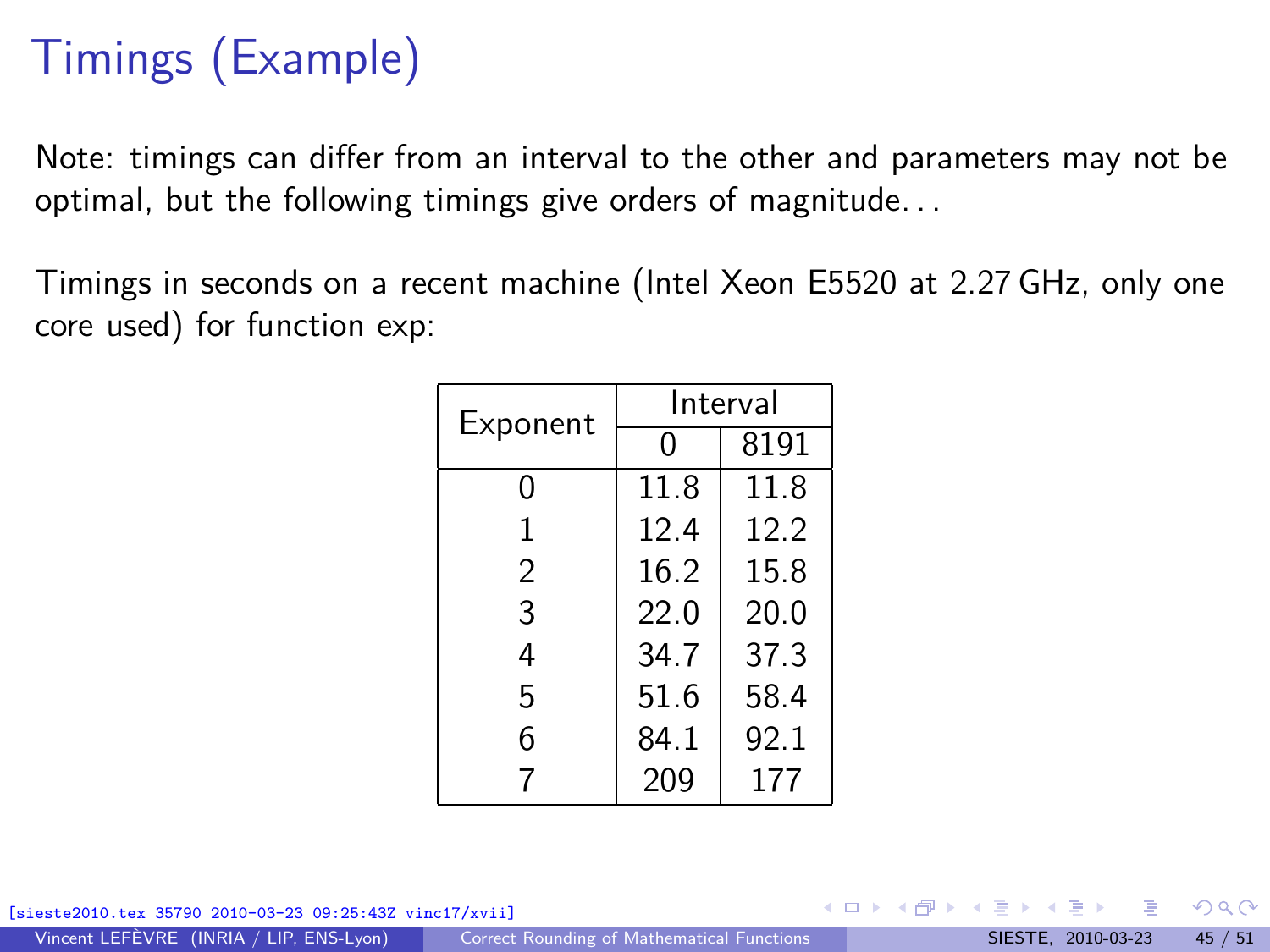## SLZ Algorithm: the Problem

My algorithm: limited to degree-1 polynomials.

Algorithm working with degree-d polynomials and asymptotically faster?

[sieste2010.tex 35790 2010-03-23 09:25:43Z vinc17/xvii]

 $\Omega$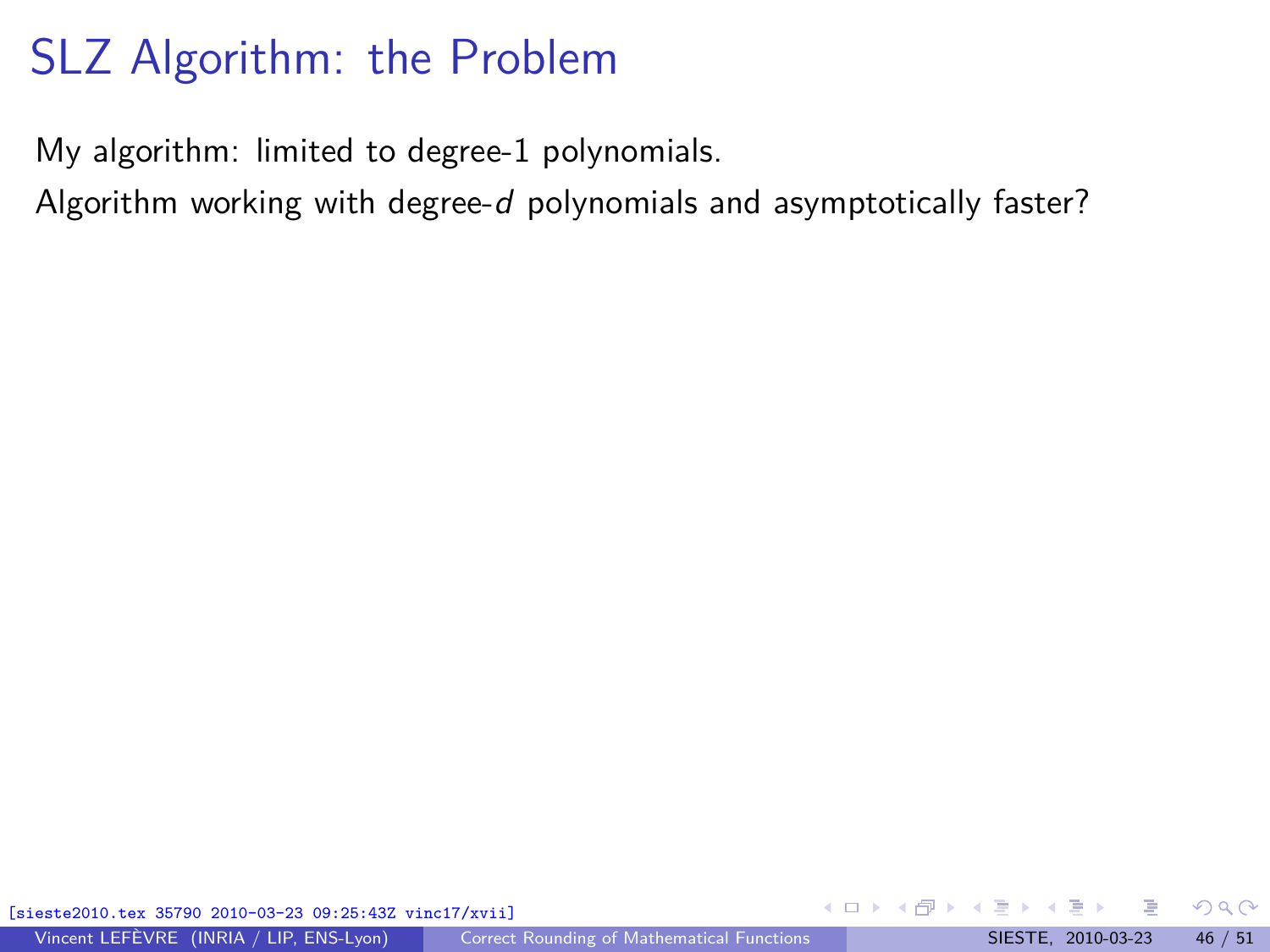# SLZ Algorithm: the Problem

My algorithm: limited to degree-1 polynomials.

Algorithm working with degree-d polynomials and asymptotically faster?

#### Real Small Value Problem (Real SValP)

Given positive integers M and T, and a polynomial  $P \in \mathbb{R}[X]$ , find all integers  $|t| < T$  such that:

$$
|P(t) \bmod 1| < \frac{1}{M}
$$

[sieste2010.tex 35790 2010-03-23 09:25:43Z vinc17/xvii]

 $\Omega$ 

- ④ → ④ ミト ④ ミト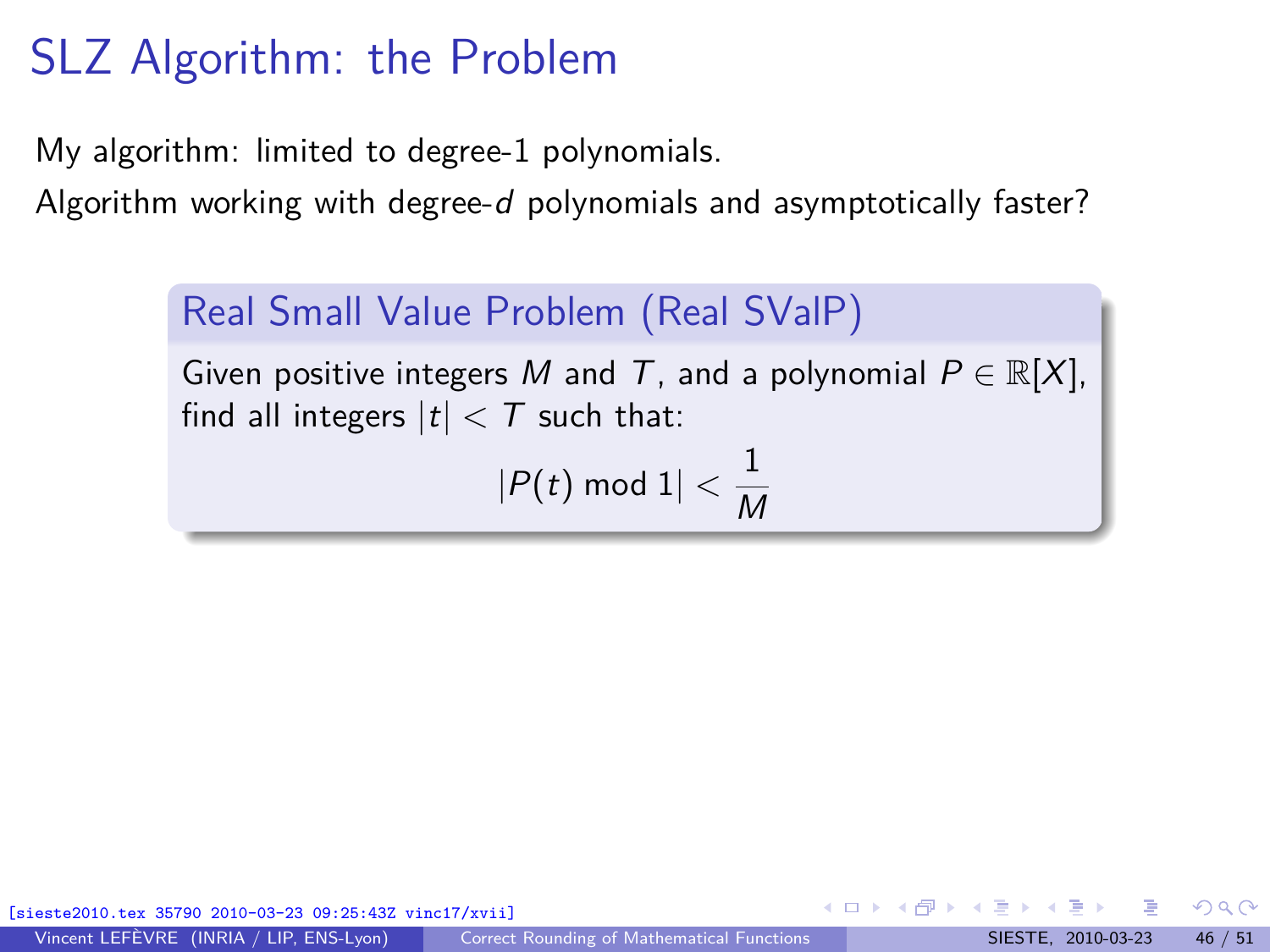# SLZ Algorithm: the Problem

My algorithm: limited to degree-1 polynomials.

Algorithm working with degree-d polynomials and asymptotically faster?

#### Real Small Value Problem (Real SValP)

Given positive integers M and T, and a polynomial  $P \in \mathbb{R}[X]$ , find all integers  $|t| < T$  such that:

$$
|P(t) \bmod 1| < \frac{1}{M}
$$

#### Integer Small Value Problem

Given  $P \in \mathbb{Z}[X]$  of degree d, find on which small integer entries it has small values modulo a large integer N, i.e. find the small integer roots of

$$
Q(x, y) = P(x) + y \pmod{N}
$$

[sieste2010.tex 35790 2010-03-23 09:25:43Z vinc17/xvii]

 $\Omega$ 

 $\left\{ \begin{array}{ccc} 1 & 0 & 0 \\ 0 & 1 & 0 \end{array} \right.$  ,  $\left\{ \begin{array}{ccc} \frac{1}{2} & 0 & 0 \\ 0 & 0 & 0 \end{array} \right.$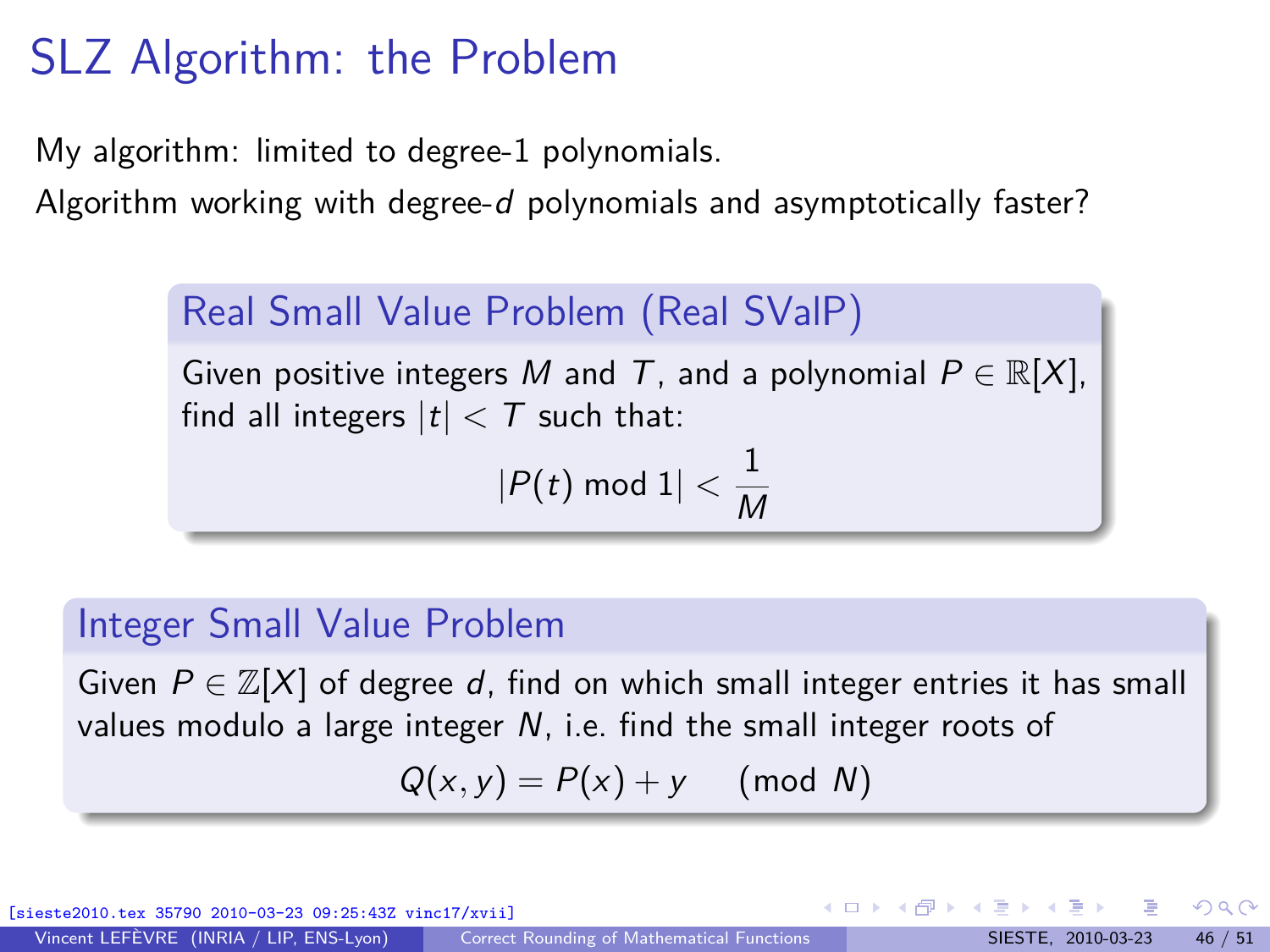#### SLZ Algorithm: Lattice Reduction Theory / LLL

Lattice: a discrete subgroup of  $\mathbb{R}^n$ .

$$
L = \left\{ \sum_{i=1}^{\ell} n_i \mathbf{b}_i \mid n_i \in \mathbb{Z} \right\}
$$

where the  $\mathbf{b}_i$ 's are linearly independent vectors.

Let  $\{ \mathbf{b}_1, \ldots, \mathbf{b}_\ell \}$  be a basis of a lattice  $L \subset \mathbb{Z}^n$ . The well-known LLL algorithm computes, in time polynomial in the bit length of the input, a basis  $\{v_1, \ldots, v_\ell\}$ satisfying:

- $||\mathsf{v}_1||\leq 2^{\frac{\ell}{2}}\mathsf{det}(L)^{\frac{1}{\ell}}$ ;
- $||\mathbf{v}_2|| \leq 2^{\frac{\ell}{2}} \det(L)^{\frac{1}{\ell-1}}$  .

[0-03-23 09:25:43Z vinc17/xvii]

 $\Omega$ 

イロト イ押 トイヨ トイヨト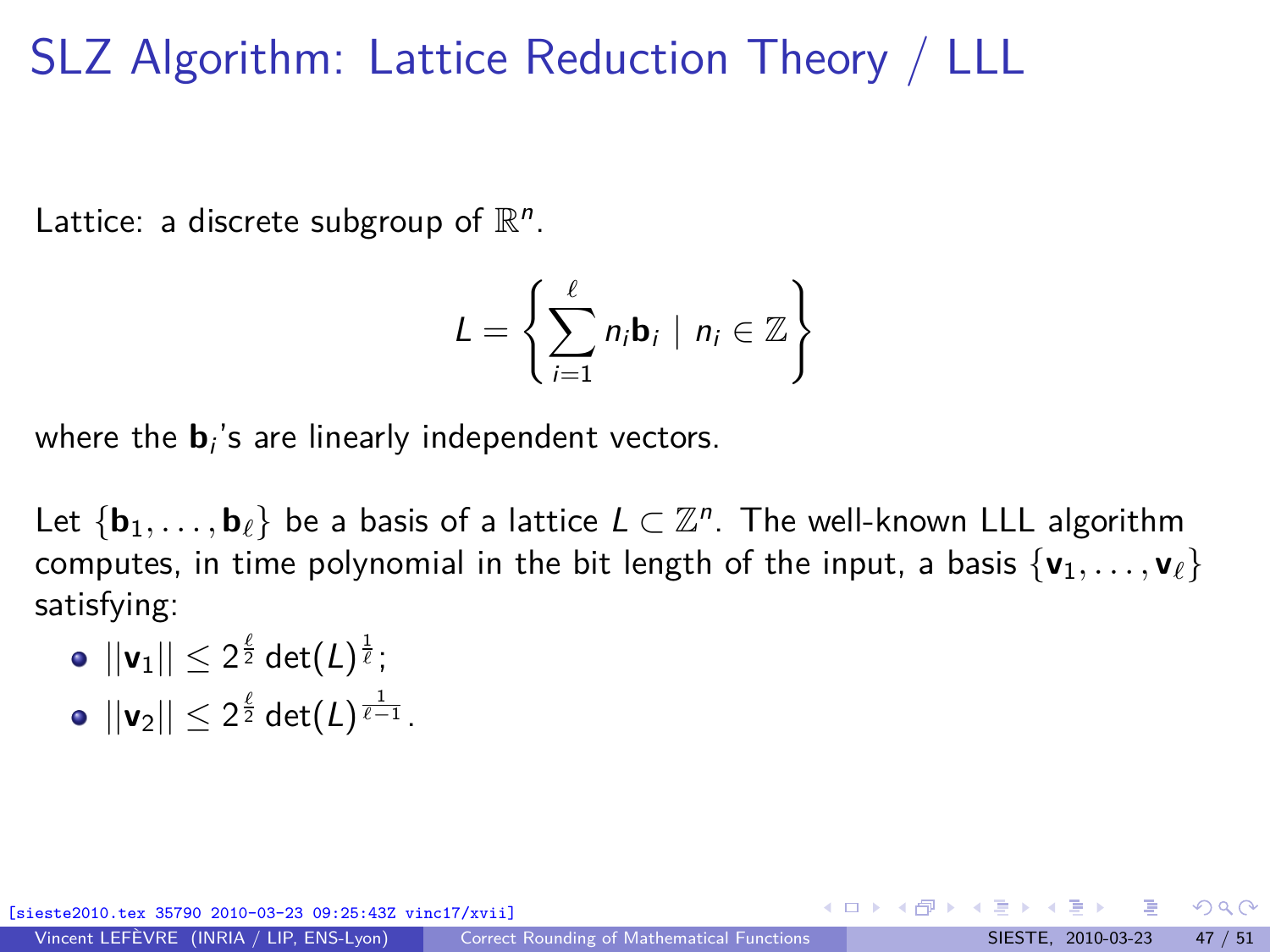## SLZ Algorithm: Coppersmith's Technique

Without details....

Let  $\alpha$  be a positive integer. One considers the family of polynomials

$$
Q_{i,j}(x,y)=x^i Q^j(x,y) N^{\alpha-j}
$$

with  $0 \leq i + di \leq d\alpha$ .

If  $(x_0, y_0)$  is a root of Q modulo N, then it is a root of each  $Q_{i,j}$  modulo  $N^{\alpha}$ . LLL  $\rightarrow$  two polynomials  $v_1(x,y)$  and  $v_2(x,y)$  linear combinations of the  $Q_{i,j}$ 's, which take small values  $(< N^{\alpha})$  for small  $x$  and  $y$ , i.e.  $|x| \leq X$  and  $|y| \leq Y.$ Thus, if  $(x_0, y_0)$  is a root of  $v_1$  and  $v_2$  modulo  $N^{\alpha}$ , then it is also a root on  $\mathbb{Z}$ .  $\rightarrow$  Search for  $x_0$  by finding the integer roots of the resultant Res<sub>v</sub>( $v_1, v_2$ )  $\in \mathbb{Z}[x]$ , assuming  $\text{Res}_{\nu}(\nu_1, \nu_2) \neq 0$ .

Note about X and Y: one can show that  $X^dY = O(N)$ .

 $2990$ 

イロメ イ団メ イモメ イモメー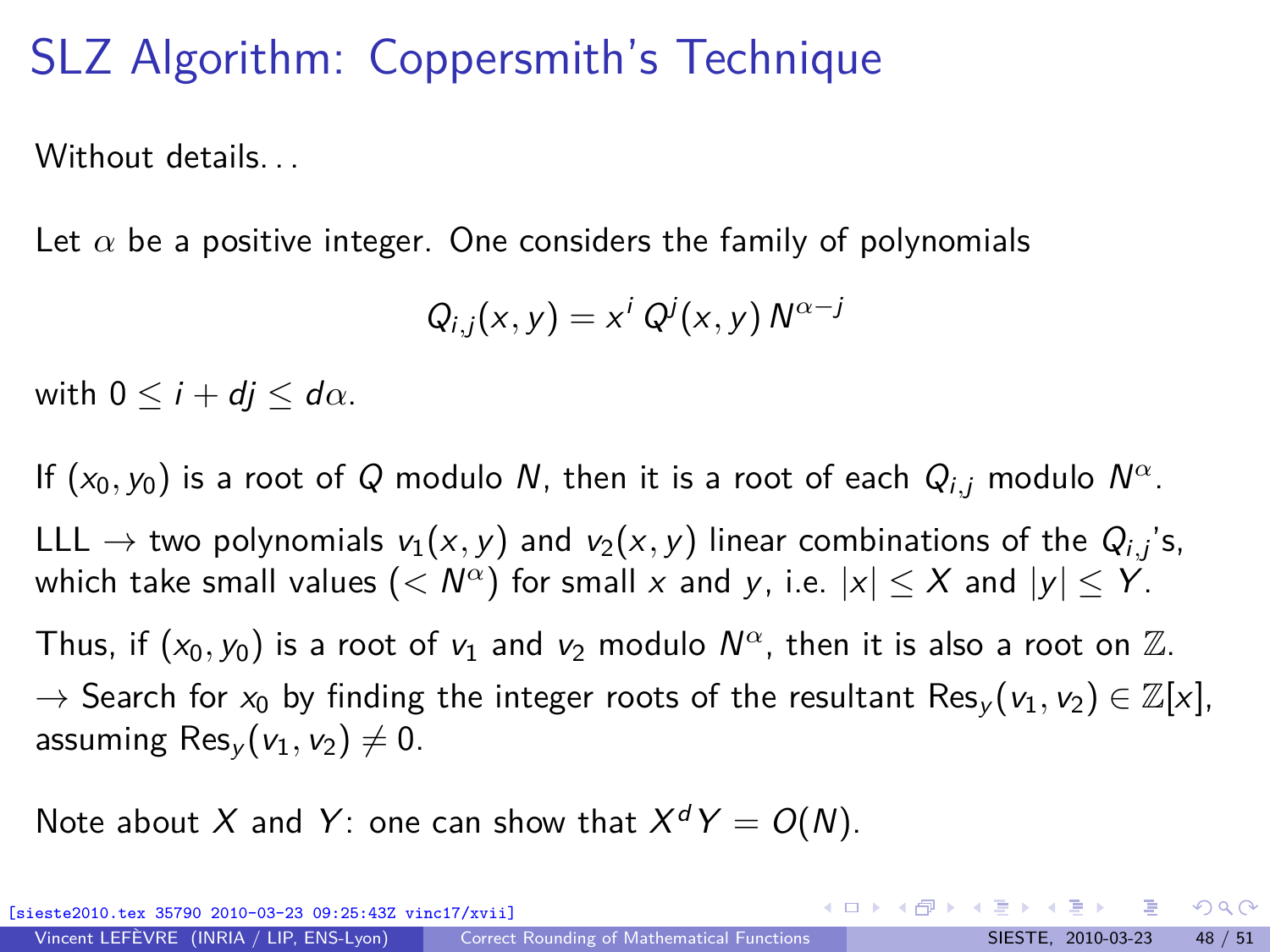# SLZ Algorithm

**Input:** function f, positive integers N, T, M, d,  $\alpha$ .

- **1**  $P(t)$ : Taylor expansion of  $N f(t/N)$  up to order d;  $n = \frac{(\alpha+1)(d\alpha+2)}{2}$  $\frac{(u\alpha+2)}{2}$ .
- **2** Compute  $\varepsilon$  such that  $|P(t) Nf(t/N)| < \varepsilon$  for  $|t| \leq T$ .

• 
$$
M' = \left\lfloor \frac{1/2}{1/M + \varepsilon} \right\rfloor
$$
,  $C = (d+1)M'$  and  $P'(x) = \frac{1}{C} \lfloor CP(Tx) \rfloor$ .

$$
\bullet \ \{e_1,\ldots,e_n\} \leftarrow \{x^iy^j\} \text{ for } 0 \leq i+dj \leq d\alpha.
$$

$$
\bullet \ \{g_1,\ldots,g_n\} \leftarrow \{C^{\alpha}(Tx)^{i}(P'(x)+\frac{y}{M'})^{i}\} \text{ for } 0 \leq i+dj \leq d\alpha.
$$

**6** Form the integral matrix L where  $L_{k,\ell}$  is the coefficient of  $e_k$  in  $g_\ell$ .

$$
V \leftarrow C^{-\alpha} \text{LatticeReduce}(L).
$$

- $\bullet$   $v_1$  and  $v_2$ : the two smallest vectors from  $V$ ;  $p_1$  and  $p_2$ : corresponding polynomials.
- **9** If  $\exists x, y \in [-1, 1]$  with  $|p_1(x, y)| \ge 1$  or  $|p_2(x, y)| \ge 1$ , then return FAIL.
- $p(t) \leftarrow \text{Res}_{v}(p_1(t/T, v), p_2(t/T, v)).$ If  $p = 0$ , then return FAIL (should never occur).
- $\bullet$  For each root  $t_0 \in [-T, T]$  of p, check whether it is a bad case.

(010-03-23 09:25:43Z vinc17/xvii]

 $209$ 

イロト イ団 トイ ミト イヨト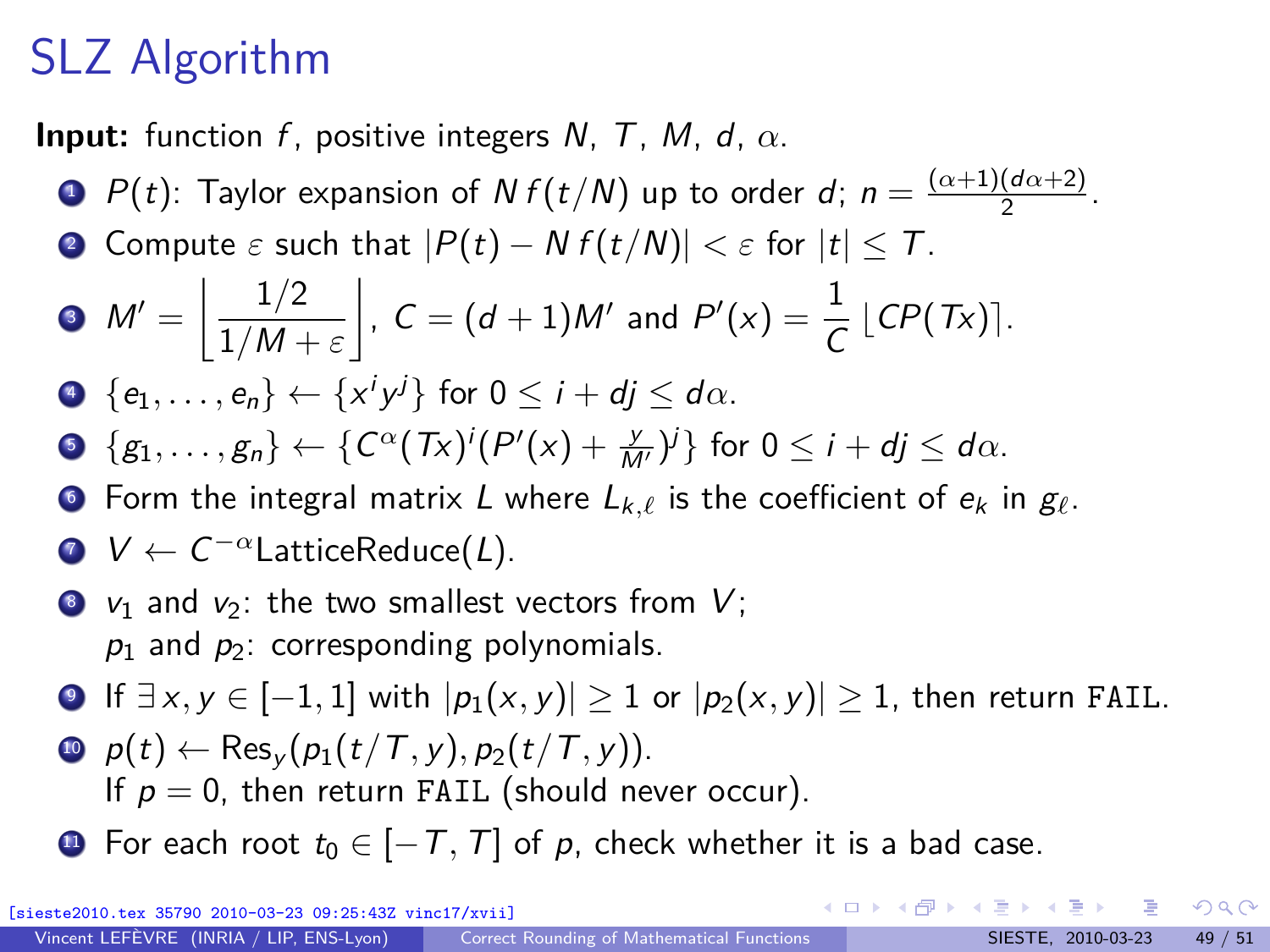The described methods work well only if the function can be approximated by a small-degree polynomial. Not the case with large arguments for:

- **e** exponentials, but one gets an *overflow* before the problem becomes too hard;
- periodical functions: deductions if the period is a rational, otherwise. . .

 $\Omega$ 

イロト イ押 トイヨ トイヨ)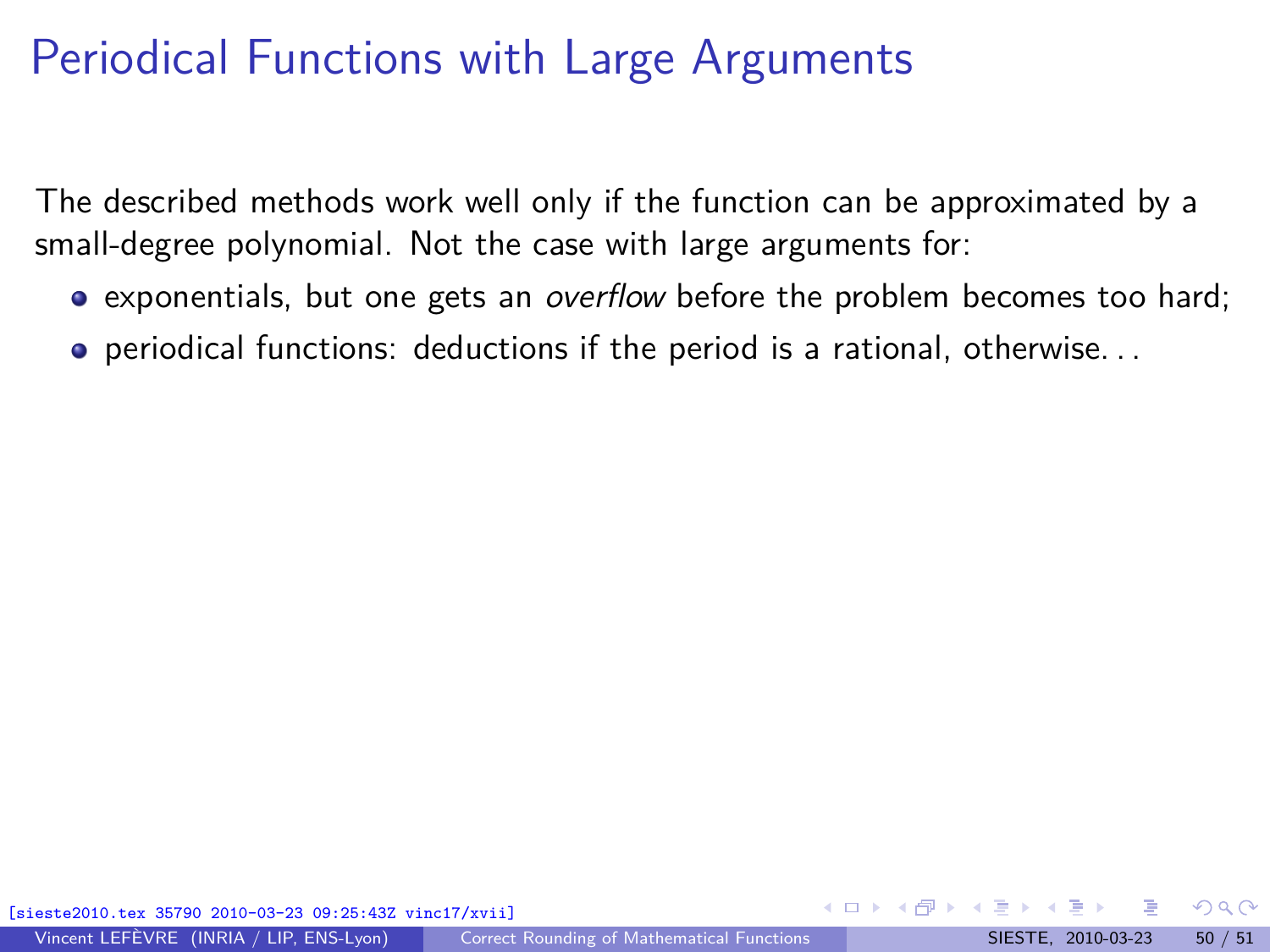The described methods work well only if the function can be approximated by a small-degree polynomial. Not the case with large arguments for:

- **e** exponentials, but one gets an *overflow* before the problem becomes too hard;
- periodical functions: deductions if the period is a rational, otherwise. . .

The problem: consecutive arguments are not close to each other modulo 2*π*.

35790 2010-03-23 09:25:43Z vinc17/xvii]

 $\Omega$ 

イロト イ押 トイヨ トイヨ)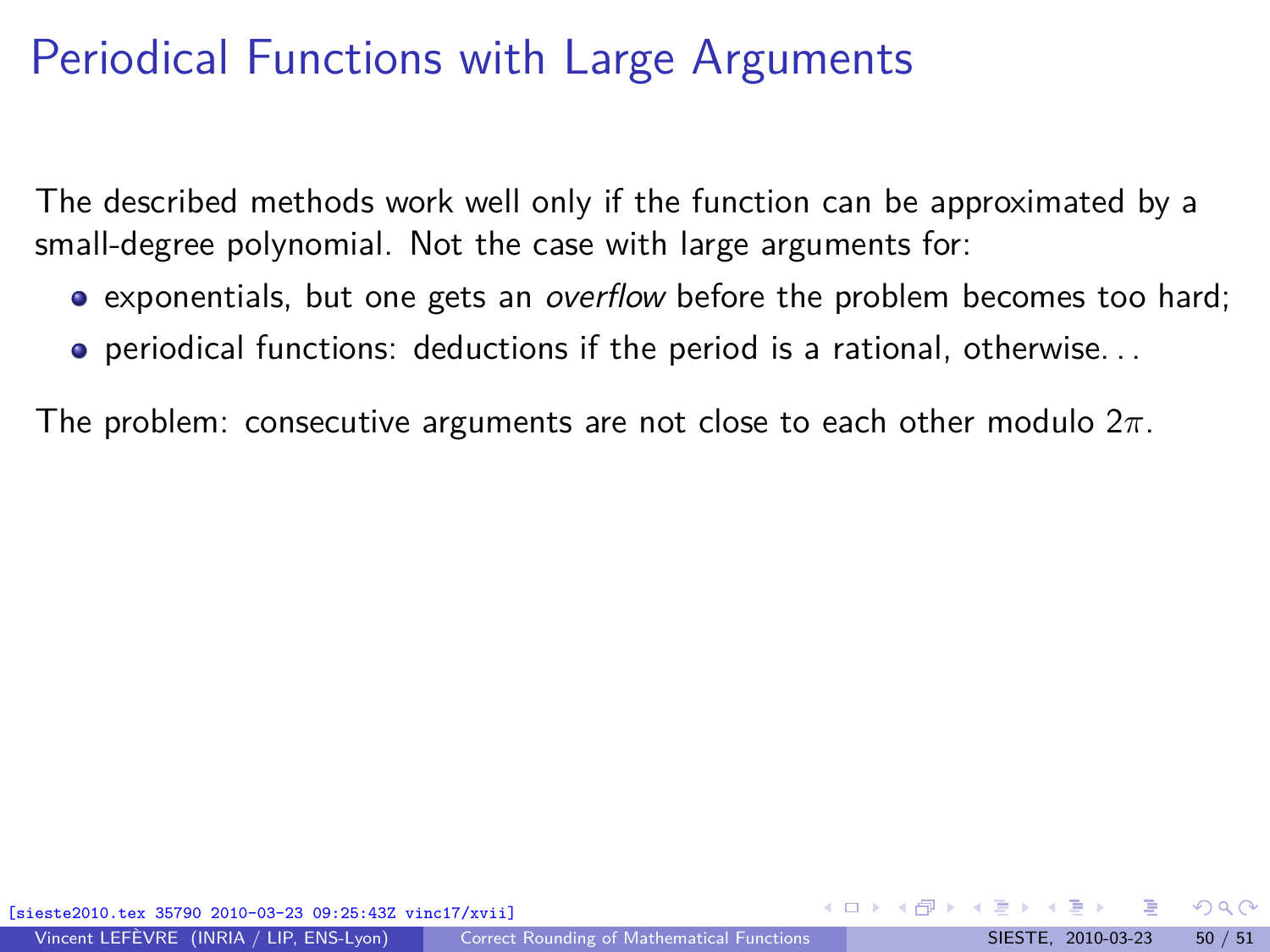The described methods work well only if the function can be approximated by a small-degree polynomial. Not the case with large arguments for:

- **e** exponentials, but one gets an *overflow* before the problem becomes too hard;
- periodical functions: deductions if the period is a rational, otherwise. . .

The problem: consecutive arguments are not close to each other modulo 2*π*.

But consider a whole binade  $[2^e, 2^{e+1}[$ , and all the reduced arguments modulo  $2\pi$ : the average distance between two consecutive values is similar to the one for basic functions. The arguments are just in the wrong order!

 $\Omega$ 

 $4$  ロ )  $4$   $\overline{m}$  )  $4$   $\overline{m}$  )  $4$   $\overline{m}$  )  $4$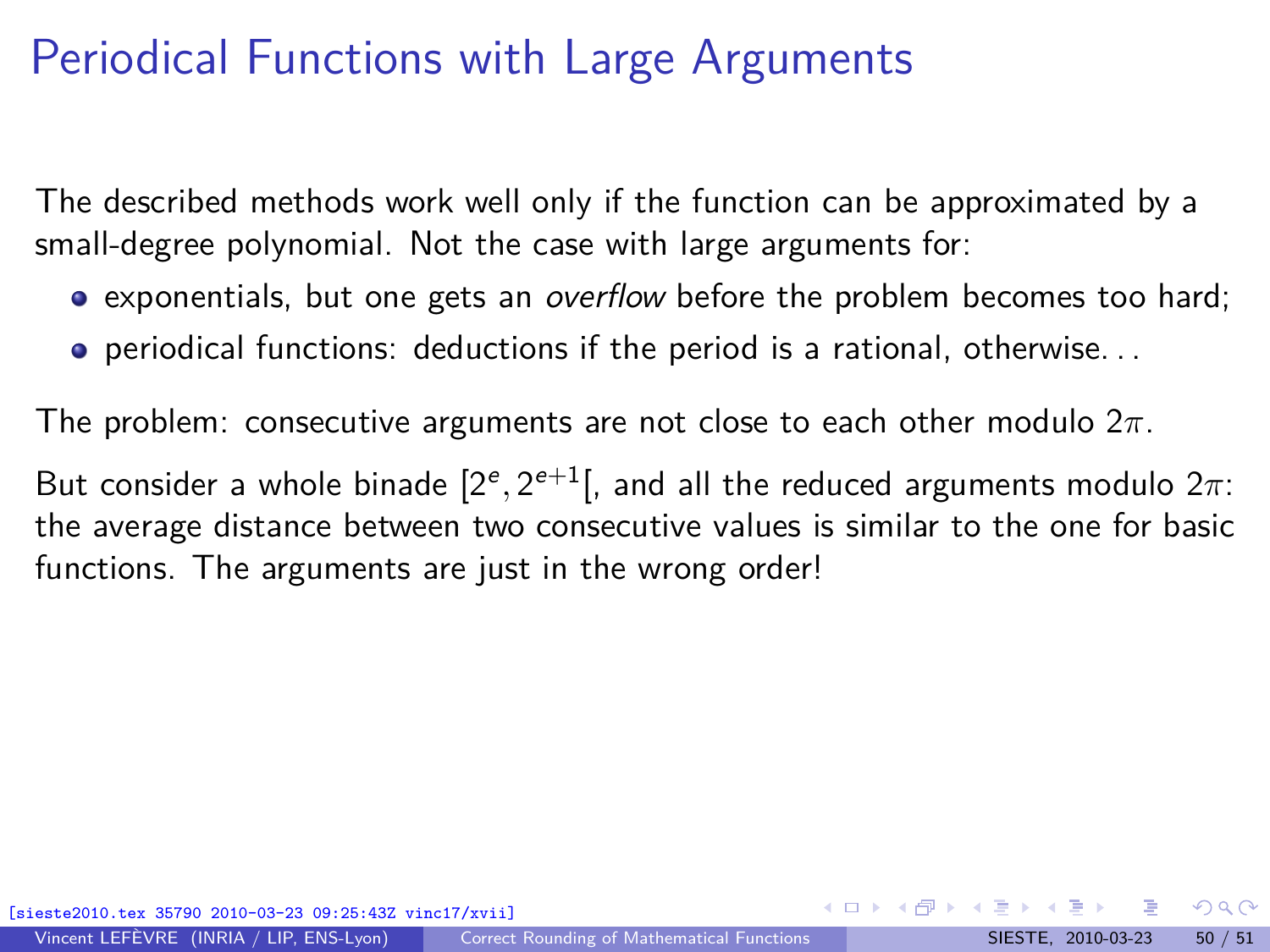The described methods work well only if the function can be approximated by a small-degree polynomial. Not the case with large arguments for:

- **e** exponentials, but one gets an *overflow* before the problem becomes too hard;
- periodical functions: deductions if the period is a rational, otherwise. . .

The problem: consecutive arguments are not close to each other modulo 2*π*.

But consider a whole binade  $[2^e, 2^{e+1}[$ , and all the reduced arguments modulo  $2\pi$ : the average distance between two consecutive values is similar to the one for basic functions. The arguments are just in the wrong order!

Moreover  $2^e + k$ . ulp( $2^e$ ) mod  $2\pi$  is just like *k*.a mod 1.

[sieste2010.tex 35790 2010-03-23 09:25:43Z vinc17/xvii]

 $\Omega$ 

 $4$  ロ )  $4$   $\overline{m}$  )  $4$   $\overline{m}$  )  $4$   $\overline{m}$  )  $4$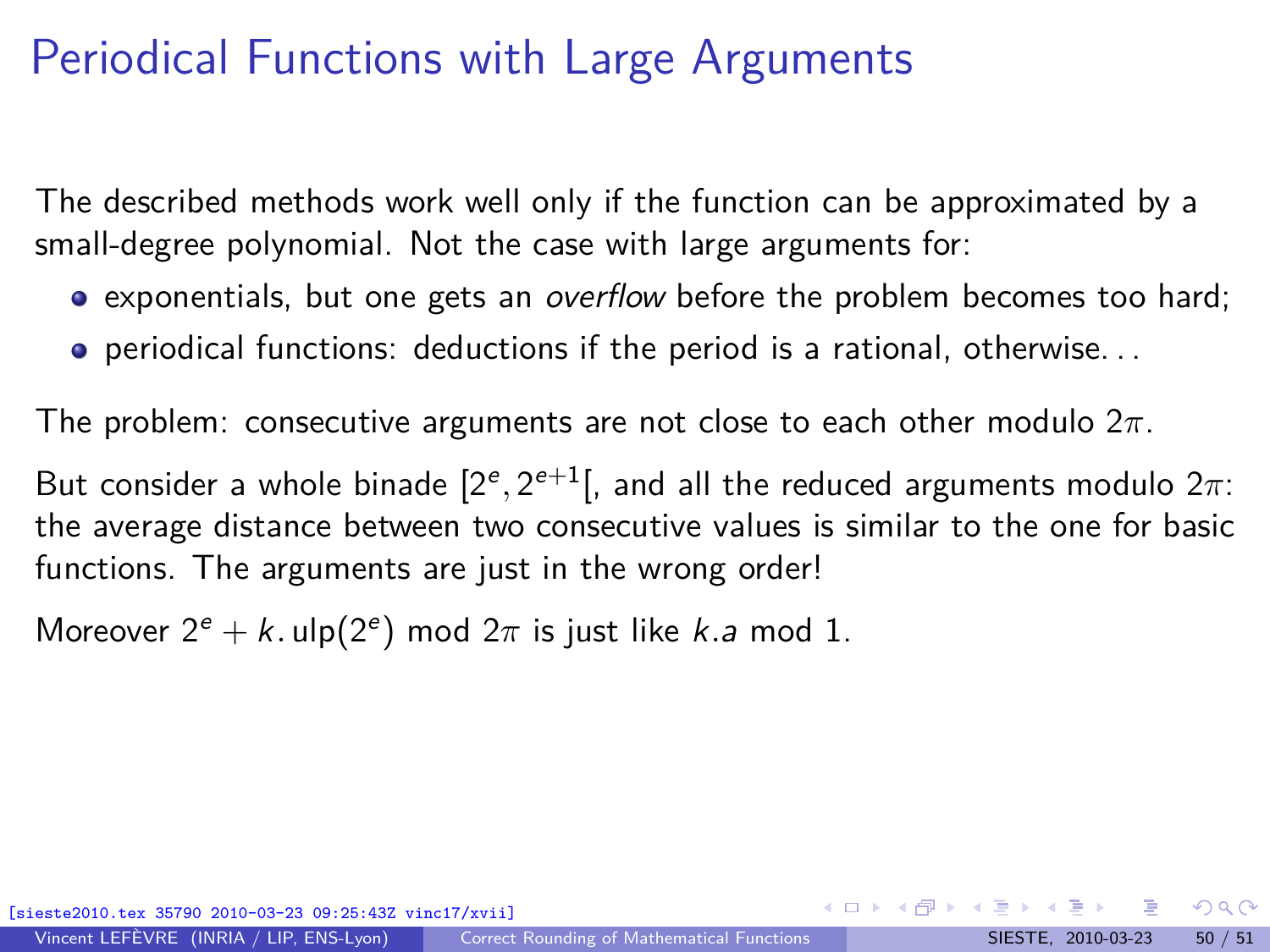The described methods work well only if the function can be approximated by a small-degree polynomial. Not the case with large arguments for:

- **e** exponentials, but one gets an *overflow* before the problem becomes too hard;
- periodical functions: deductions if the period is a rational, otherwise. . .

The problem: consecutive arguments are not close to each other modulo 2*π*.

But consider a whole binade  $[2^e, 2^{e+1}[$ , and all the reduced arguments modulo  $2\pi$ : the average distance between two consecutive values is similar to the one for basic functions. The arguments are just in the wrong order!

Moreover  $2^e + k$ . ulp( $2^e$ ) mod  $2\pi$  is just like *k*.a mod 1.

An idea: extract subsequences in arithmetic progression.

[sieste2010.tex 35790 2010-03-23 09:25:43Z vinc17/xvii]

 $\Omega$ 

メロトメ 伊 トメ ミトメ ミト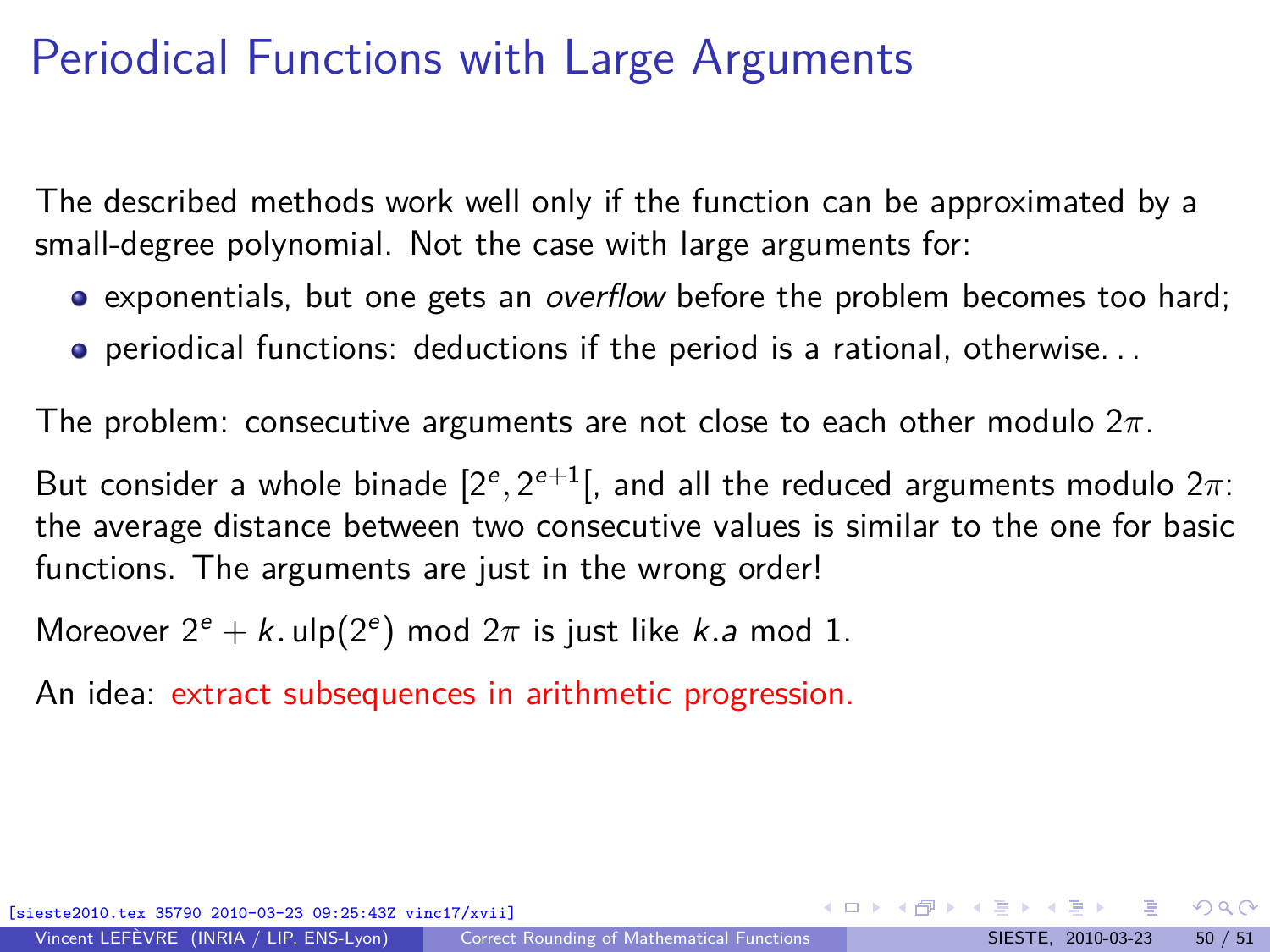The described methods work well only if the function can be approximated by a small-degree polynomial. Not the case with large arguments for:

- **e** exponentials, but one gets an *overflow* before the problem becomes too hard;
- periodical functions: deductions if the period is a rational, otherwise. . .

The problem: consecutive arguments are not close to each other modulo 2*π*.

But consider a whole binade  $[2^e, 2^{e+1}[$ , and all the reduced arguments modulo  $2\pi$ : the average distance between two consecutive values is similar to the one for basic functions. The arguments are just in the wrong order!

Moreover  $2^e + k$ . ulp( $2^e$ ) mod  $2\pi$  is just like *k*.a mod 1.

An idea: extract subsequences in arithmetic progression.

Or any hope to use more properties of k*.*a mod 1?

[sieste2010.tex 35790 2010-03-23 09:25:43Z vinc17/xvii]

 $\Omega$ 

メロトメ 御 トメ ミトメ ミト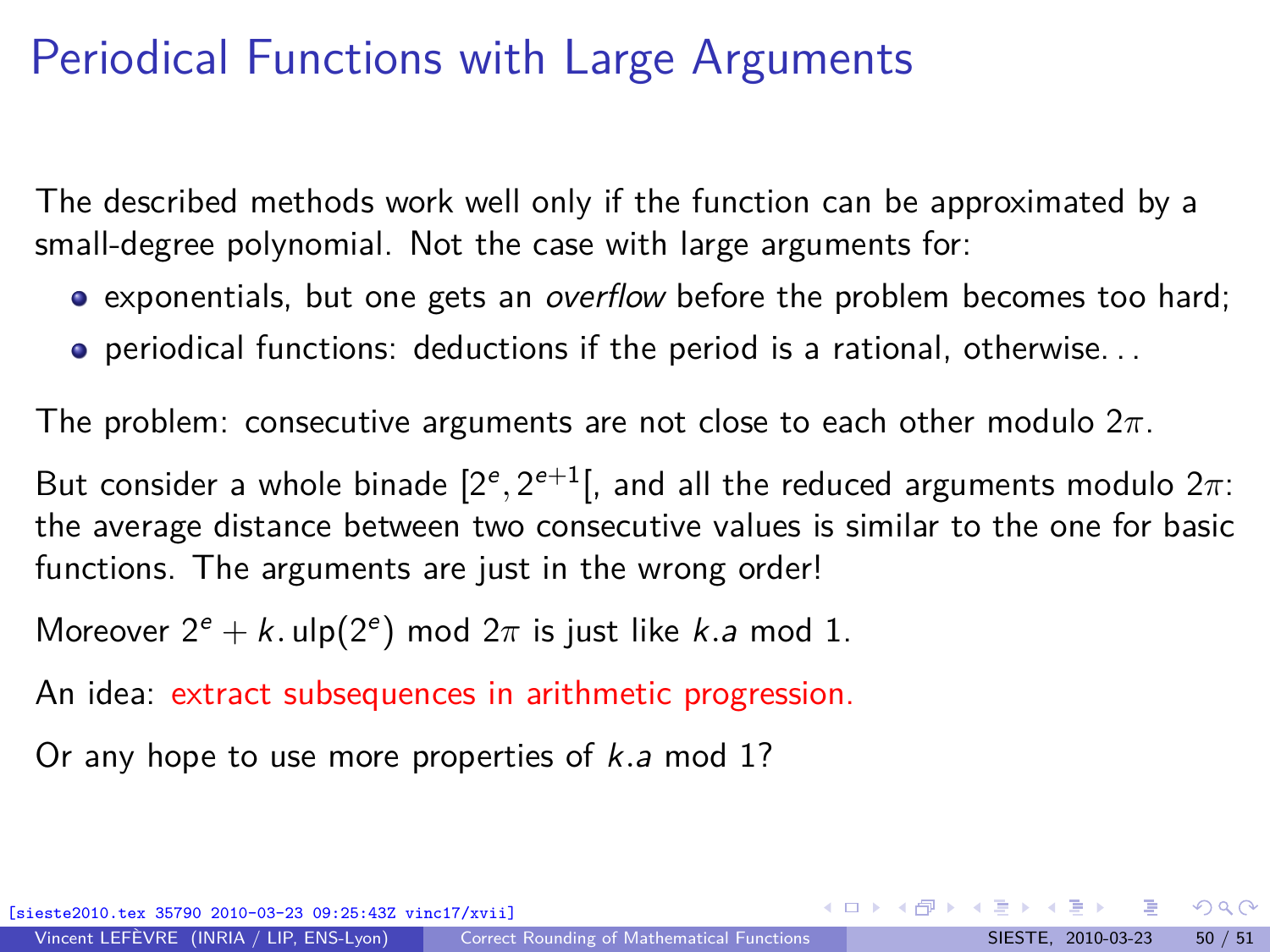#### **Results**

Worst cases for the double-precision functions:

- $e<sup>x</sup>$ , 2<sup>x</sup>, 10<sup>x</sup>, sinh, cosh, sin(2πx), cos(2πx);
- $x^n$  for  $3 \le n \le 2381$  and  $-180 \le n \le -2$ ;
- $\bullet$  sin, cos, tan between  $-\pi/2$  and  $\pi/2$ ;

• the corresponding inverse functions.

 $\Omega$ 

イロト イ押 トイヨ トイヨ)